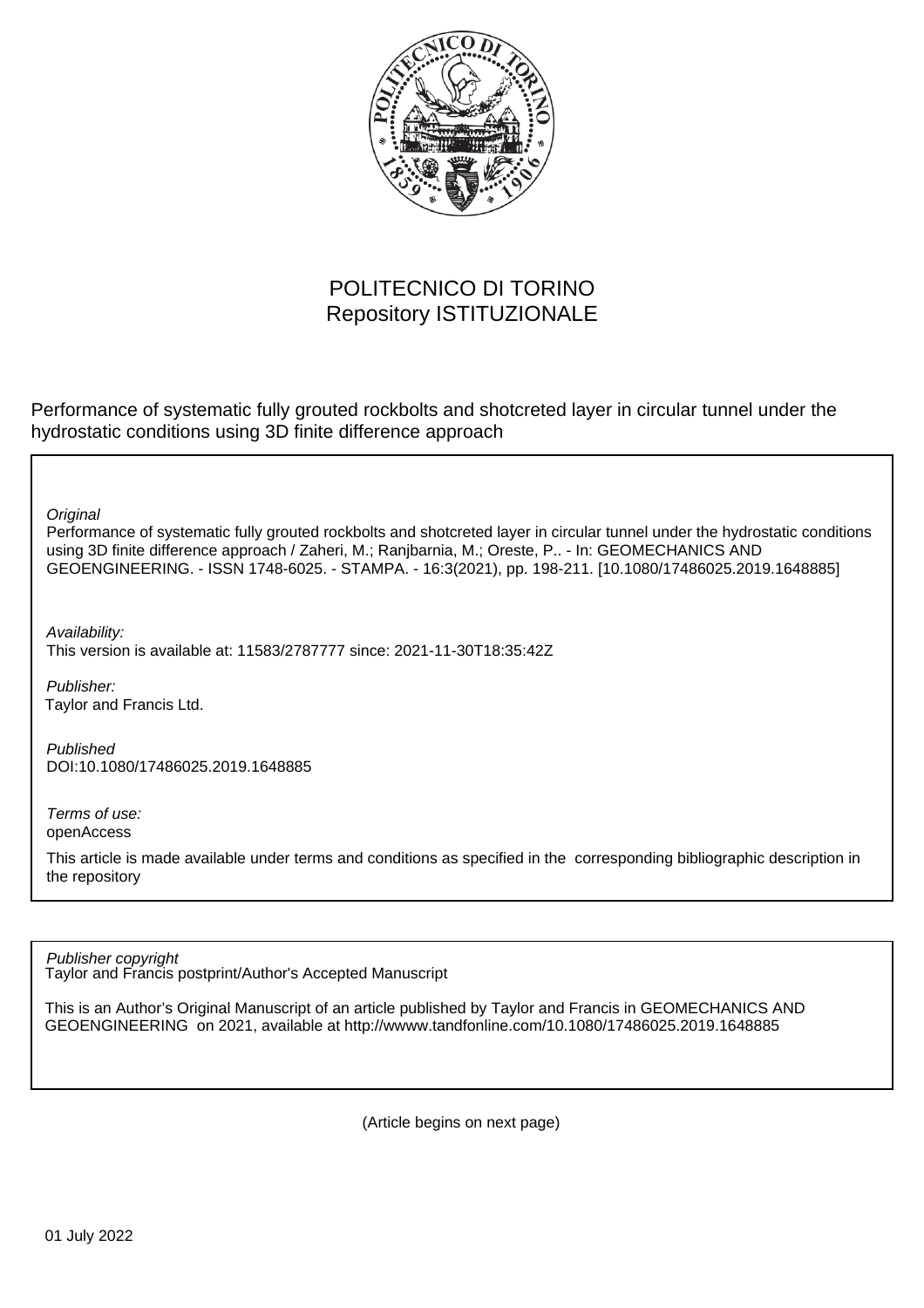# **Performance of systematic fully grouted rockbolts and shotcreted layer in circular tunnel under the hydrostatic conditions using 3D finite difference approach**

Milad Zaheri ª, Masoud Ranjbarnia  $^{\rm b}$ \*, Pierpaolo Oreste  $^{\rm c}$ 

*a Department of geotechnical Engineering, Faculty of civil engineering, University of Tabriz, 29 Bahman Blvd, Tabriz, Iran, [Miladzaheri@tabrizu.ac.ir](mailto:Miladzaheri@tabrizu.ac.ir)*

*b Department of geotechnical Engineering, Faculty of civil engineering, University of Tabriz, 29 Bahman Blvd, Tabriz, Iran, [M.ranjbarnia@tabrizu.ac.ir](mailto:M.ranjbarnia@tabrizu.ac.ir)*

*<sup>c</sup> Department of Environmental, Land and Infrastructure Engineering, Politecnico di Torino, Corso Duca degli Abruzzi, Torino 24-10129, Italy, [Pierpaolo.oreste@polito.it](mailto:Pierpaolo.oreste@polito.it)*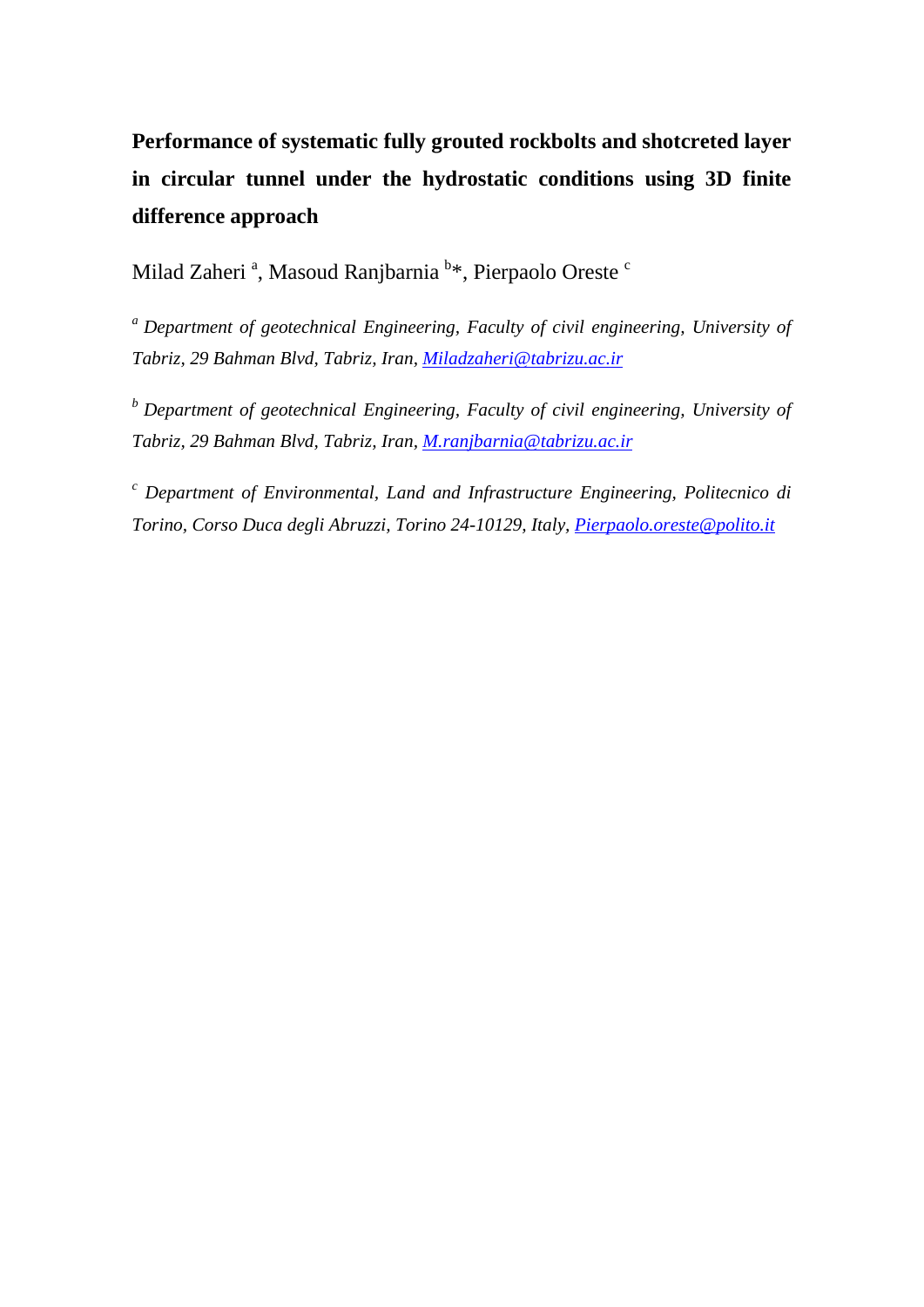# **Performance of systematic fully grouted rockbolts and shotcreted layer in circular tunnel under the hydrostatic conditions using 3D finite difference approach**

Fully grouted rockbolts with or without shotcrete layer are widely used in practice. Thus, studying their roles in decreasing induced tunnel strains is an important issue. In 2D analytical methods, a unit length of the tunnel along its longitudinal axis is considered. Therefore, the influence radius of a bolt, as well as the non-uniform strains in the longitudinal axis cannot be highlighted. FLAC<sup>3D</sup> software was used to determine these parameters. After verifying the conducted finite difference program, a parametric study was performed to study the rockbolts and the shotcrete layer roles on controlling the induced tunnel strains. The results indicate that in the very severe squeezing rock mass conditions, the ratio of the strains in the middle between two bolts to that of in the rockbolt head is slightly high. Also, the influence radius of a bolt is almost the same for the cases conducted in this research.

Keywords: Deep tunnels; Numerical simulation; Rockbolts; Shotcrete

### **Introduction**

Due to effectiveness, efficiency, minimum installation space, and cost, grouted rockbolts are frequently used as a favorable support system in underground mining and tunneling operation. In addition, the possibility to be combined with the other support systems such as the shotcrete layer to constitute a hybrid system is the other benefit of grouted bolts usage.

Regarding the performance of only grouted rockbolts in tunnel stabilization, numerous studies have been carried out by analytical and numerical approaches. The presented analytical methods can be included in either of two following groups:

• the reinforced medium around the tunnel is considered as an equivalent composite material i.e. its mechanical properties includes both the rock and the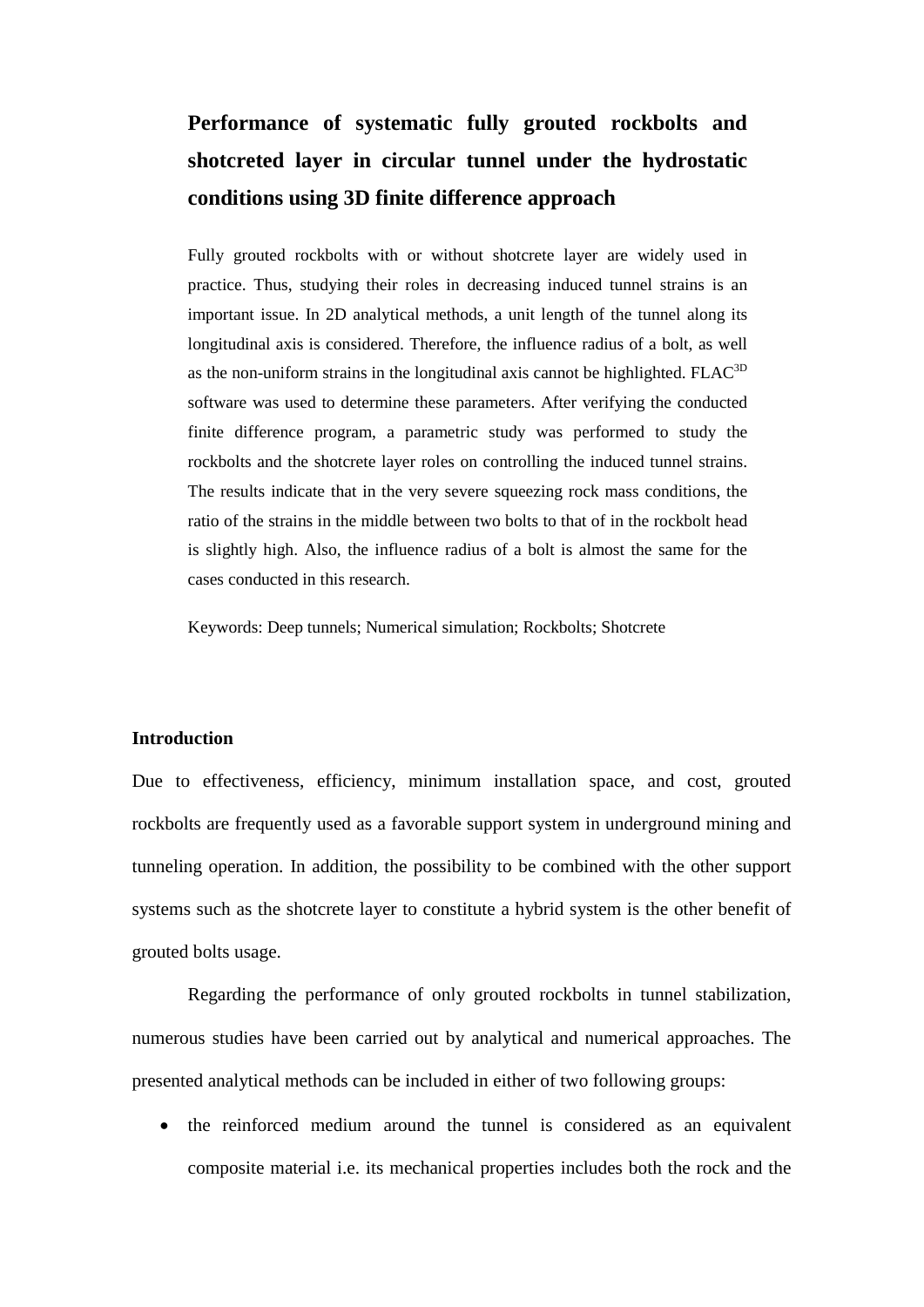rockbolt (Indraratna and Kaiser 1990a, 1190b, Grasso et al. 1989, Fahimifar and Ranjbarnia 2009, Osgoui and Oreste 2007, 2010, Ranjbarnia et al. 2016);

• the contribution of the bolt to the rock around tunnel is in the form of a uniform radial compressive stress which is applied to the rock within the influence domain of each bolt (Stille et al. 1989, Oreste and Peila 1996, Li and Stillborg 1999, Cai et al. 2004, Oreste 2004, 2008a, b 2009, 2013, Fahimifar and Soroush 2005, Guan et al. 2007, Tan et al. 2008, Carranza-Torres 2009, Fahimifar and Ranjbarnia 2009, Bobet and Einstein 2011, Ranjbarnia et al. 2014, 2015).

From these two approaches, it turns out the uniform radial stress around tunnel and so forth the uniform deformation of the tunnel wall between bolts. If the spacing between the bolts is much smaller than the tunnel radius and the bolt length, it is an unexpected approximation. However, if the tunnel is located in a very squeezing condition (a deep tunnel in a weak rock), a compliant rock deforms unevenly between bolts. The non-uniform deformations of the rock material around the rockbolt may induce large bending moments on the shotcrete layer (if exist).

Ranjbarnia et al. (2016) found that the distribution of the induced radial stress in the medium around a bolt is exponential, which is maximum in the vicinity of the bolt and dwindles at far distances from the bolt. Accordingly, the shear stress propagation from the bolt-rock interface toward location between the bolts (in the tangential direction of the tunnel section) was obtained. However, one of the limitations is twodimensional modeling of the analytical method which does not consider the bolt spacing in the longitudinal direction.

In the previous numerical studies, on the other hand, investigation of some other complex issues have been the aim e.g. non-uniform distribution of bolts around a tunnel in the non-hydrostatic in-situ stress (Bobet and Einstein 2011), analyses of a reinforced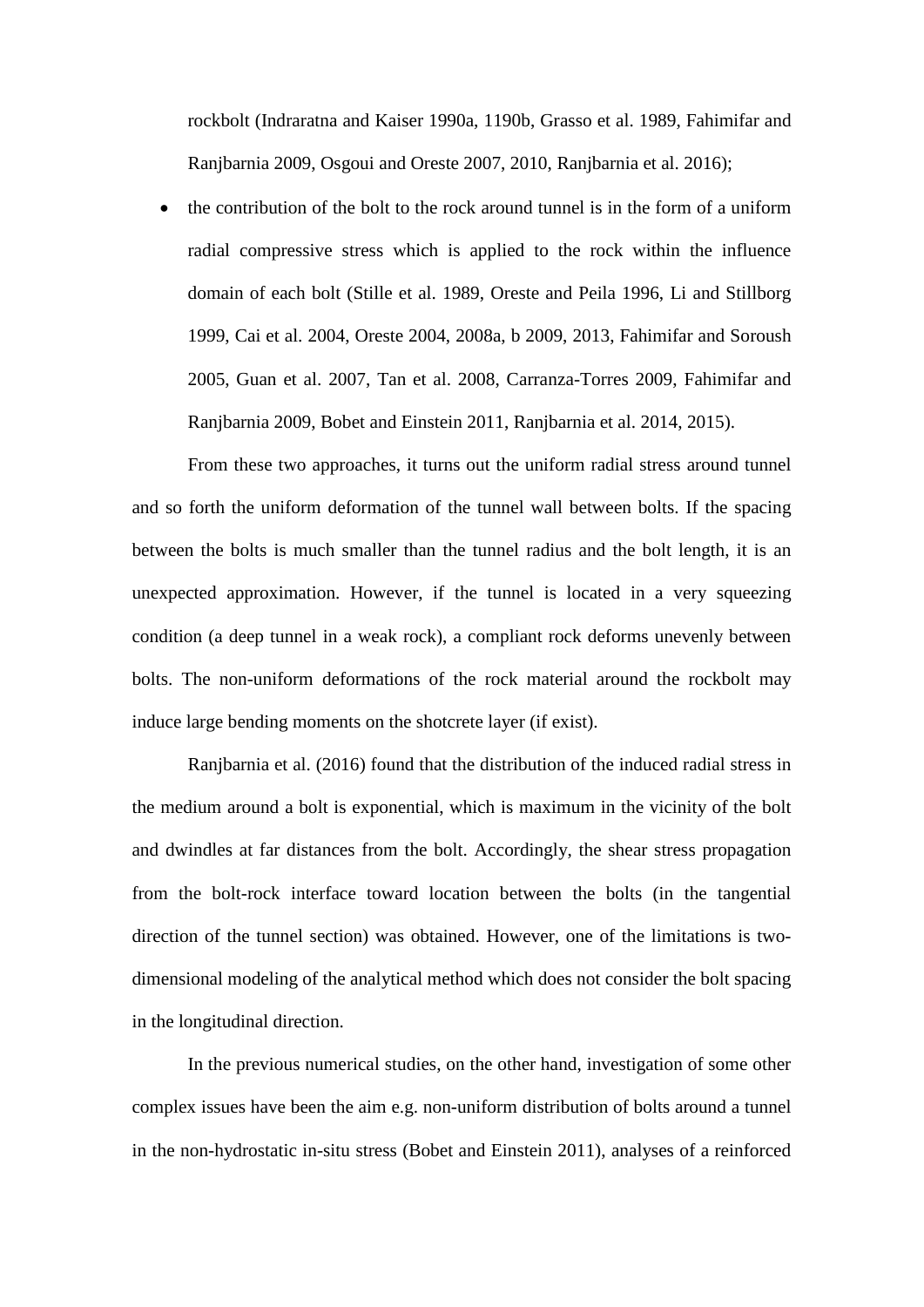non-circular tunnel (Zhang et al. 2015), the presence of systematic discontinuities in the reinforced rock mass (Nie et al. 2014, 2018), evaluation of dynamic loading on the reinforced tunnels (Mortazavi and Alavi 2013, Tahmasebinia et al. 2018), consideration of crack in the grout between the rockbolt and the medium i.e. say de-bonding in the rock bolt-medium interface (Nemcik et al. 2014, Zhu et al. 2015, Chang et al. 2017). However, neither the issue of non-uniform deformation of the rock between the bolts nor the stresses distribution has been addressed.

Therefore, by the numerical modelling with  $FLAC<sup>3D</sup>$ , parametric analyses are conducted to find the strains and stresses in the location between grouted bolts which are systematically installed over infinite length of a circular tunnel. The "radius of influence" of any grouted bolt is obtained for different conditions of the tunnel depth and the rock mass quality. Then, the induced bending moment on the shotcrete layer is calculated to see in what circumstance it can be ignored.

### **Three dimensional numerical modeling Procedures**

A parametric study was conducted by the finite difference program FLAC<sup>3D</sup> to observe in detail how fully grouted rockbolts control the tunnel wall displacements. The adopted numerical running procedures consisted of the following four steps:

- 1) Setting up a model including geometry, boundary conditions, and initial stresses; then solving the problem to obtain initial equilibrium condition;
- 2) Excavation or advancement of the tunnel face to a specific length;
- 3) Spray of a shotcrete layer (if any) in the new excavated length and installation of fully grouted rockbolts (the new excavated length will equal to the longitudinal distance between the bolts); and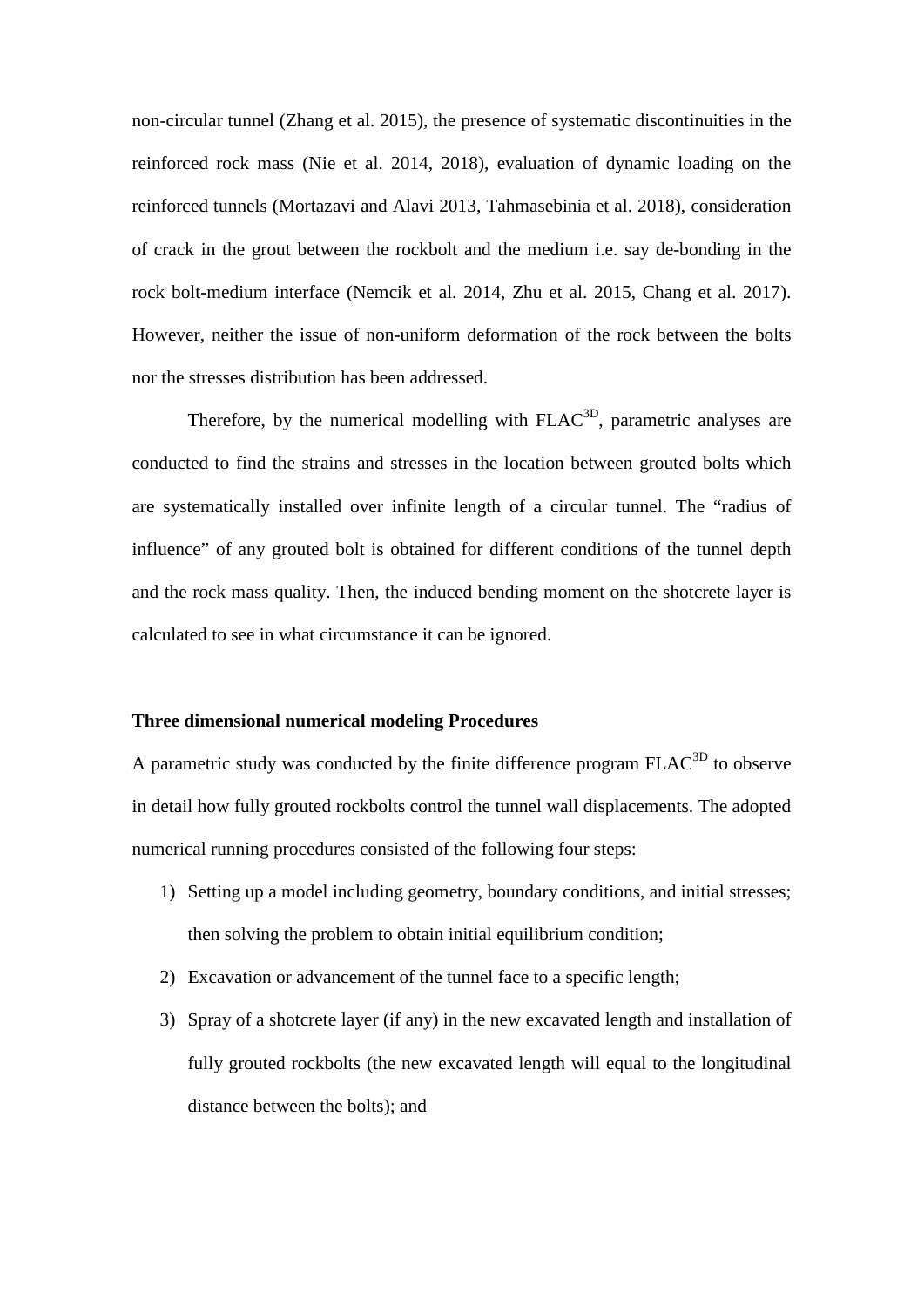4) Repeat of the above steps 2 and 3 until the tunnel face reaches the distance of three tunnel diameter from an assumed reference section.

The first critical issue after model construction is to determine the location of the model boundaries as well as the mesh sizes so their unsatisfactory effects on results are diminished. For this reason, each dimension of the model was selected as  $10D_t$  (where  $D_t$  is the tunnel diameter). The elements size was gradually increased in the radial direction from the tunnel center towards the outer boundary (Figure 1). Before, coarseness of the meshes was also analyzed. In Y direction (the longitudinal direction of the tunnel), the mesh sizes were refined around the reference section (e.g. at  $Y = 21$  m in which the excavation length equals to 1 m) where strains and displacements of the tunnel were to be studied in detail. As a result, the constructed model was divided from 64640 to 193280 hexagonal elements considering the number of bolts.

### [Figure 1 near here]

A lithostatic pressure  $(P_0)$  was exerted to all of the artificial boundaries (i.e. the horizontal to vertical in-situ stresses ratio was  $K_0 = 1$ ), and the variation of the vertical and the horizontal in-situ stresses values with the depth was neglected (Figure 2). Although the horizontal stress is always greater than the vertical stress in deep excavations, one of the main purposes of the paper is to obtain the domain influence of bolts in different quality of rock masses and tunnel depths (the results were given in terms of  $\frac{\sigma_{cm}}{P_0}$ ). Therefore, it is well possible to find it only in the hydrostatic in-situ stress condition. In fact, the simplest case of in-situ stress should be considered in models rather than non-hydrostatic condition. That is, if the non-hydrostatic in-situ stress was considered in the simulations, the displacements of tunnel wall in different positions considerably would be influenced by horizontal stress value. In these cases, it is impossible to draw a conclusion on the domain influence of a bolt. Because, in each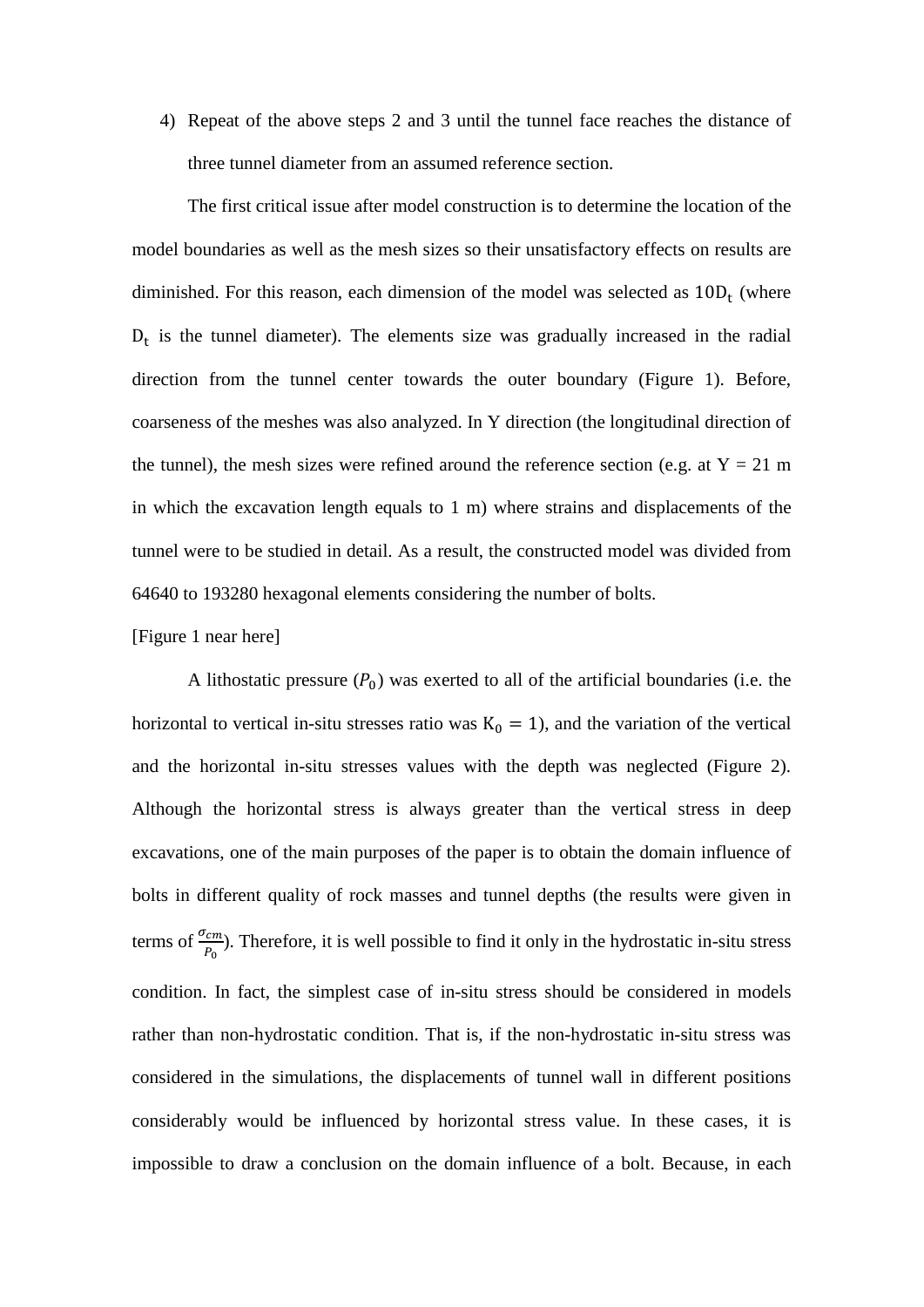position of the tunnel wall, a different value will be obtained for the domain influence of a bolt. Furthermore, the domain influence of a bolt is inherently depended upon to tunnel depth and rock mass quality. Then, the hydrostatic in-situ stress was considered in this paper. After this step, the problem was left in running until the equilibrium state was reached and then, the velocities and the displacements in the whole of the model were set to zero.

#### [Figure 2 near here]

A circular tunnel with the radius  $(R_t)$  of 5 m was excavated in an isotropic and a homogeneous rock mass (the problem is under axis-symmetric condition, then modelling only one-quarter of the real model is possible). The excavation was continued until the tunnel face reached to the next section of the bolts placement. Noting that the length of tunnel advance was equal to the distance between adjacent bolts in the longitudinal direction of the tunnel. A shotcrete layer was sprayed (if any) and then all bolts were systematically installed in the circumferential direction (Figures. 3 and 4). [Figure 3 near here]

# [Figure 4 near here]

To simulate the shotcrete layer and the fully grouted rockbolts, the Liner and the Cable elements embedded in the FLAC<sup>3D</sup> software were respectively used. The Liner elements which have a linear-elastic behavior are used to model thin liners for which both shear-directed frictional interaction and normal-directed tensile/compressive interaction with the host medium occur (Itasca 2007).

By knowing the bulk modulus  $(K_r)$  and the shear modulus  $(G_r)$  of the rock mass, and finding the smallest dimension of a neighboring zone in the normal direction of the shotcrete layer ( $\Delta z_{min}$ ), both of the normal and the shear stiffnesses of the interface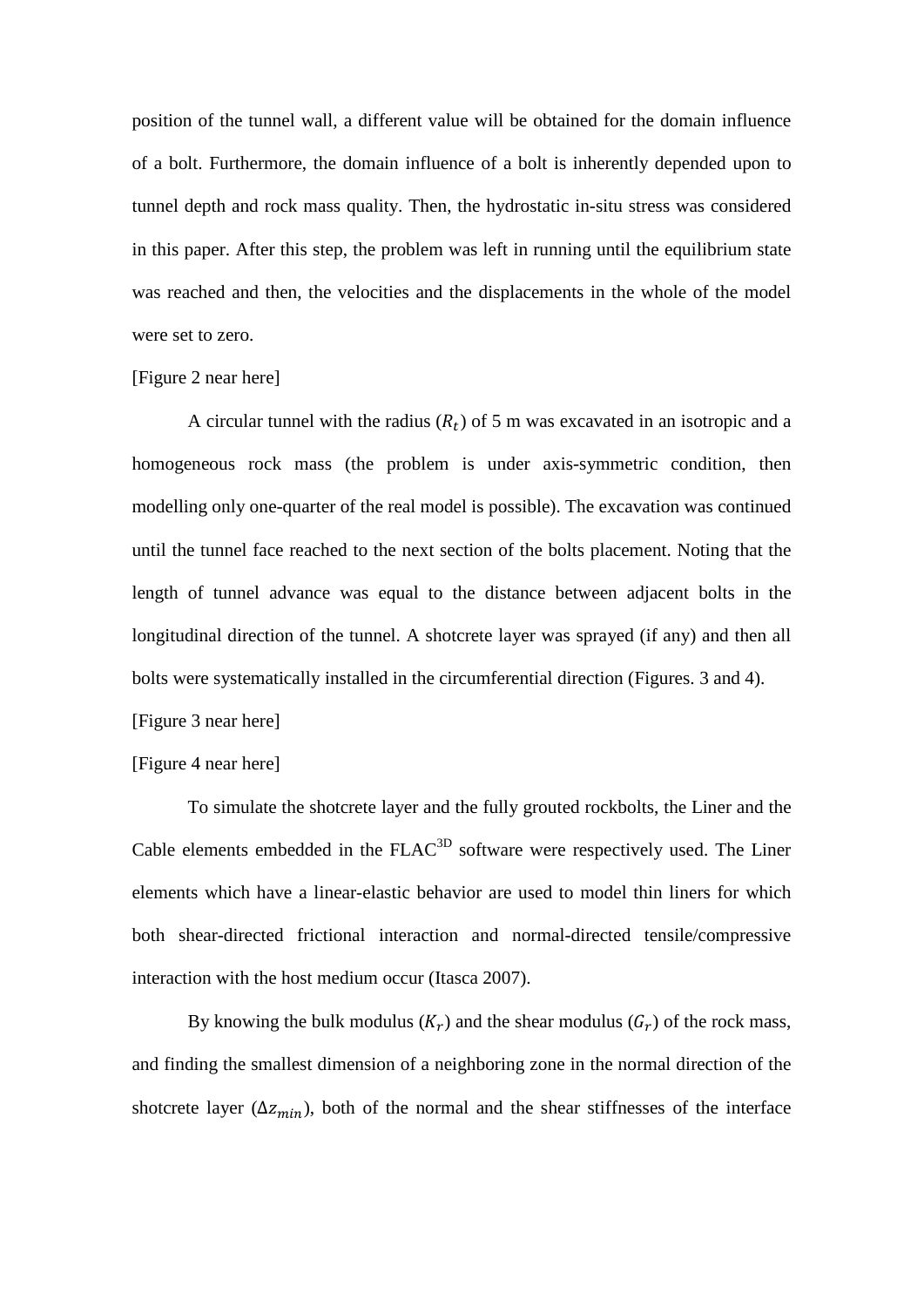between the shotcrete layer and the rock mass can be found via one hundred times of equation (1) (Itasca 2007).

$$
max\left[\frac{K_r + \frac{4}{3}G_r}{\Delta z_{min}}\right]
$$
 (1)

For the mono-dimensional Cable elements, knowing the bolt's diameter (d), the grout (annulus) thickness  $(t_g)$ , and the shear modulus of the grout  $(G_g)$ , the grout stiffness can be found via equation (2) (Itasca 2007).

$$
k_g = \frac{2 \pi G_g}{10 \ln(1 + \frac{2t_g}{d})}
$$
 (2)

The Cables behave as an elastic-perfectly plastic in both the tension and the compression stresses. The interaction of these elements with the medium (here is grout or rock mass) occurs via shear springs. By neglecting the frictional component of the grout, the shear strength of the grout per unit length  $(c_g)$  is calculated by equation (3) (Itasca 2007).

$$
c_g = \pi (d + 2t_g) \tau_l Q_B \tag{3}
$$

where  $t_g$  is the grout thickness,  $Q_B$  represents the quality of the bond between the grout and the medium, and  $\tau_l$  is one half of the minimum of the rock mass and the grout uniaxial compression strength. However, if the failure does not occur in the interface of the rock mass and the grout, it may occur between the bolt and the grout interface (Itasca 2007). In this study, a perfect bonding between the rock and the grout was foreseen. Thus,  $Q_B$  was assumed as 1.

The complex of bolt head components i.e. nut, washer, and stiff steel plate beds tightly on its basement (shotcrete or smooth seat) on the tunnel wall. That is, a perfect constraint was foreseen on the bolt head, and no relative movements occurred between the bolt and the rock mass in the vicinity of the steel plate. To simulate this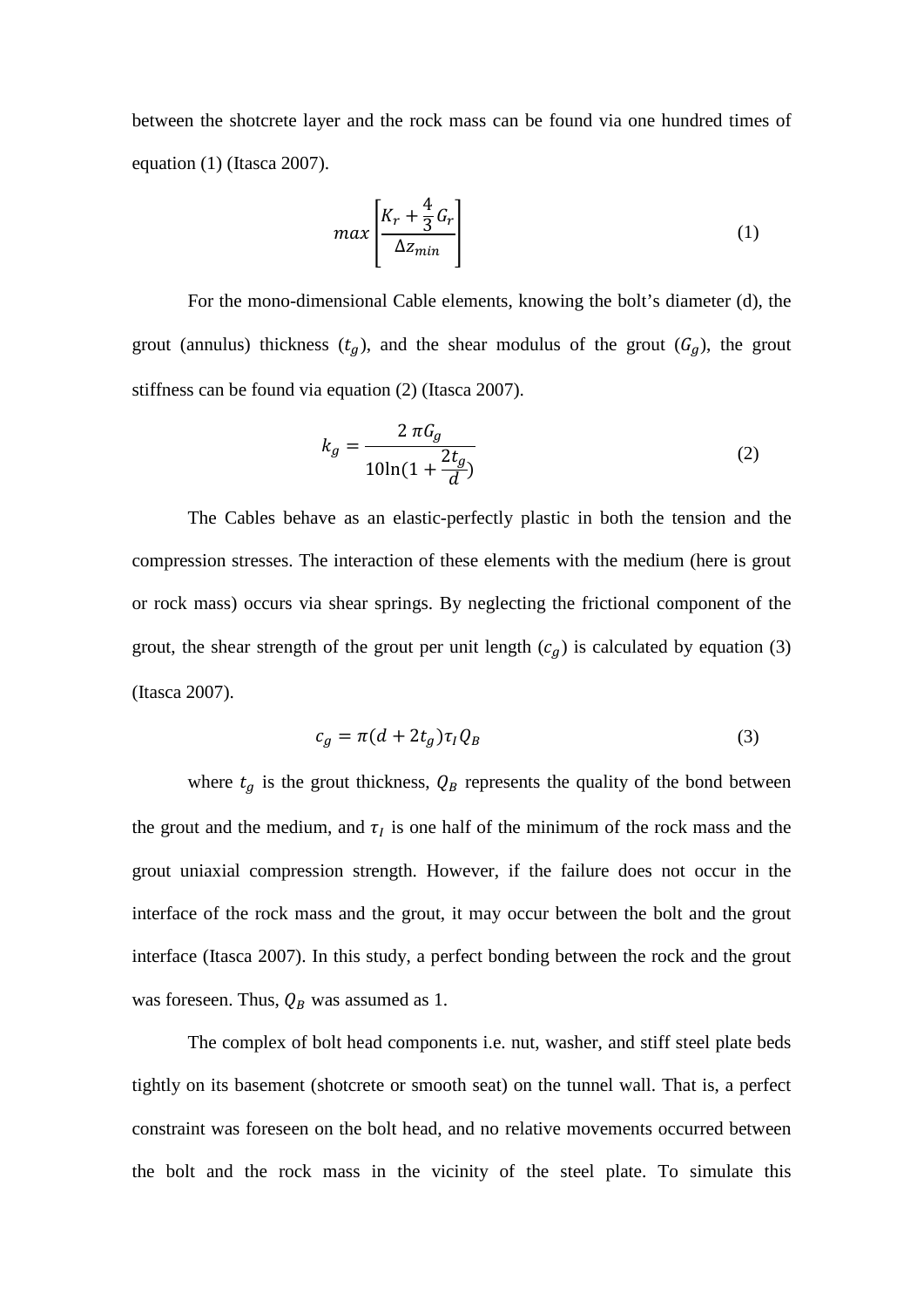phenomenon, the cable nodes located in the tunnel perimeter were rigidly attached to the adjacent zone.

The step by step tunnel excavation and installation of the supporting system (s) were performed by FISH programming language embedded within FLAC<sup>3D</sup> software.

The bolts length  $(L_b)$  were chosen as a value to be greater than the plastic zone around the tunnel. For this purpose, try and error procedures were carried out starting from the unsupported tunnel plastic thickness.

The rock mass was assumed to obey the Mohr-Coulomb failure criterion. Using equations (4) and (5), the equivalent friction angle and cohesion from the nonlinear Hoek-Brown failure criterion respectively can be obtained by Hoek et al. (2002).

$$
\phi' = \sin^{-1}\left[\frac{6am_b(s + m_b\sigma'_{3n})^{a-1}}{2(1+a)(2+a) + 6am_b(s + m_b\sigma'_{3n})^{a-1}}\right]
$$
\n
$$
c' = \frac{\sigma_{ci}[(1+2a)s + (1-a)m_b\sigma'_{3n}](s + m_b\sigma'_{3n})^{a-1}}{(1+a)(2+a)}\right]
$$
\n
$$
(5)
$$

where  $\sigma_{ci}$  is the uniaxial compression strength of intact rock and  $\sigma'_{3n}$  can be found by equation (6). As well, parameters s,  $m_b$  and a can be calculated from equations (7) - (9) (Hoek et al. 2002).

$$
\sigma'_{3n} = \frac{\sigma'_{3max}}{\sigma_{ci}}
$$
 (6)

$$
s = e^{\frac{GSI - 100}{9 - 3D}} \tag{7}
$$

$$
m_b = m_i e^{\frac{GSI - 100}{28 - 14D}}
$$
 (8)

$$
a = 0.5 + \frac{1}{6} \left( e^{-\frac{GSI}{15}} - e^{-\frac{20}{3}} \right)
$$
 (9)

where GSI is geological strength index of the rock mass,  $m_i$  and  $\sigma_{ci}$  are the constant parameter and the uniaxial strength of the intact rock, respectively; and D is the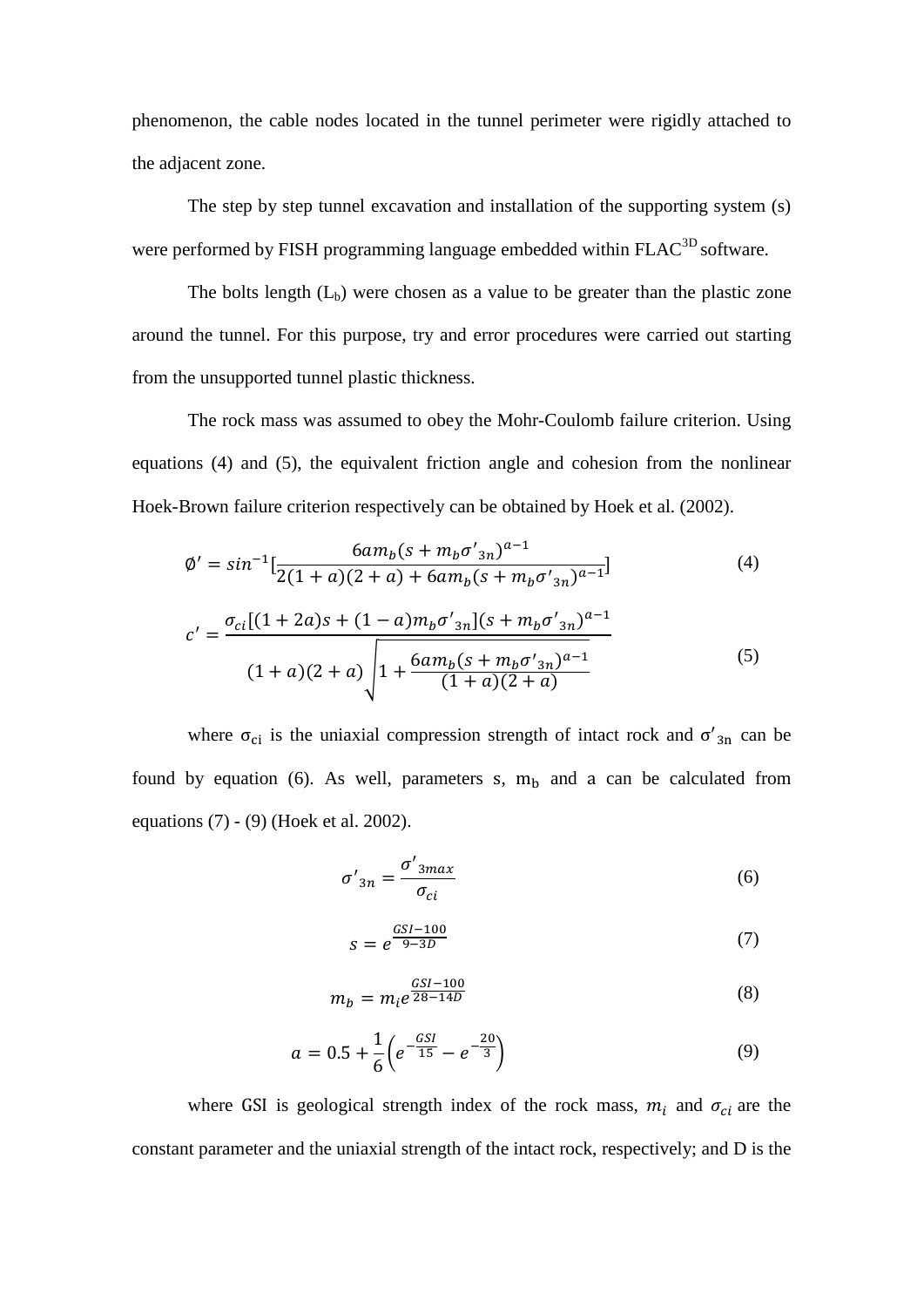disturbance degree of the rock mass. D parameter here assumed as zero. This assumption is reasonable in an excellent quality controlled blasting, mechanical or hand excavation in poor quality rock masses (no blasting) due to minimal disturbance of the surrounding rock mass of a tunnel (Hoek et al. 2002). If the other values are assumed for D, the values of  $m_b$ , s, a will vary. However, this assumption does not alter the purpose of the paper. The uniaxial compressive strength of the rock mass  $(\sigma_{cm})$  is

$$
\sigma_{cm} = s^a \sigma_{ci} \tag{10}
$$

For tunnels, the relation  $\sigma'_{3\text{max}}$  is calculated by Hoek et al. (2002):

$$
\sigma'_{3max} = 0.47 \sigma'_{cm} \left(\frac{\sigma'_{cm}}{\gamma_r H}\right)^{-0.94}
$$
 (11)

$$
\sigma'_{cm} = \sigma_{ci} \cdot \frac{(m_b + 4s - a(m_b - 8s))(\frac{m_b}{4} + s)^{a-1}}{2(1 + a)(2 + a)}
$$
(12)

where  $\gamma_r$  and H respectively are the unit weight of rock mass and the tunnel depth.

The rock mass elasticity modulus can be found by Hoek et al. (2006):

$$
E\ (MPa) = 100000 \left( \frac{1 - \frac{D}{2}}{1 + e^{\frac{75 + 25D - GS}{11}}} \right) \tag{13}
$$

Depending on GSI value, three different stress – strain laws can be expected for the rock masses (Hoek and Brown 1997):

- For rock masses which have low values of GSI (smaller than about 25), the rock masses have an elastic perfectly plastic behavior, and the dilation angle is zero. Therefore, the rock mass strength parameters (such as the equivalent friction angle and the cohesion and so on) remain constant after the elastic limit;
- For rock mass with GSI values between 25 and 75, the dominant behavior is strain softening. In this case, the residual value of GSI can be estimated from Table 1 (Alejano et al. 2010), and the other associated parameters can be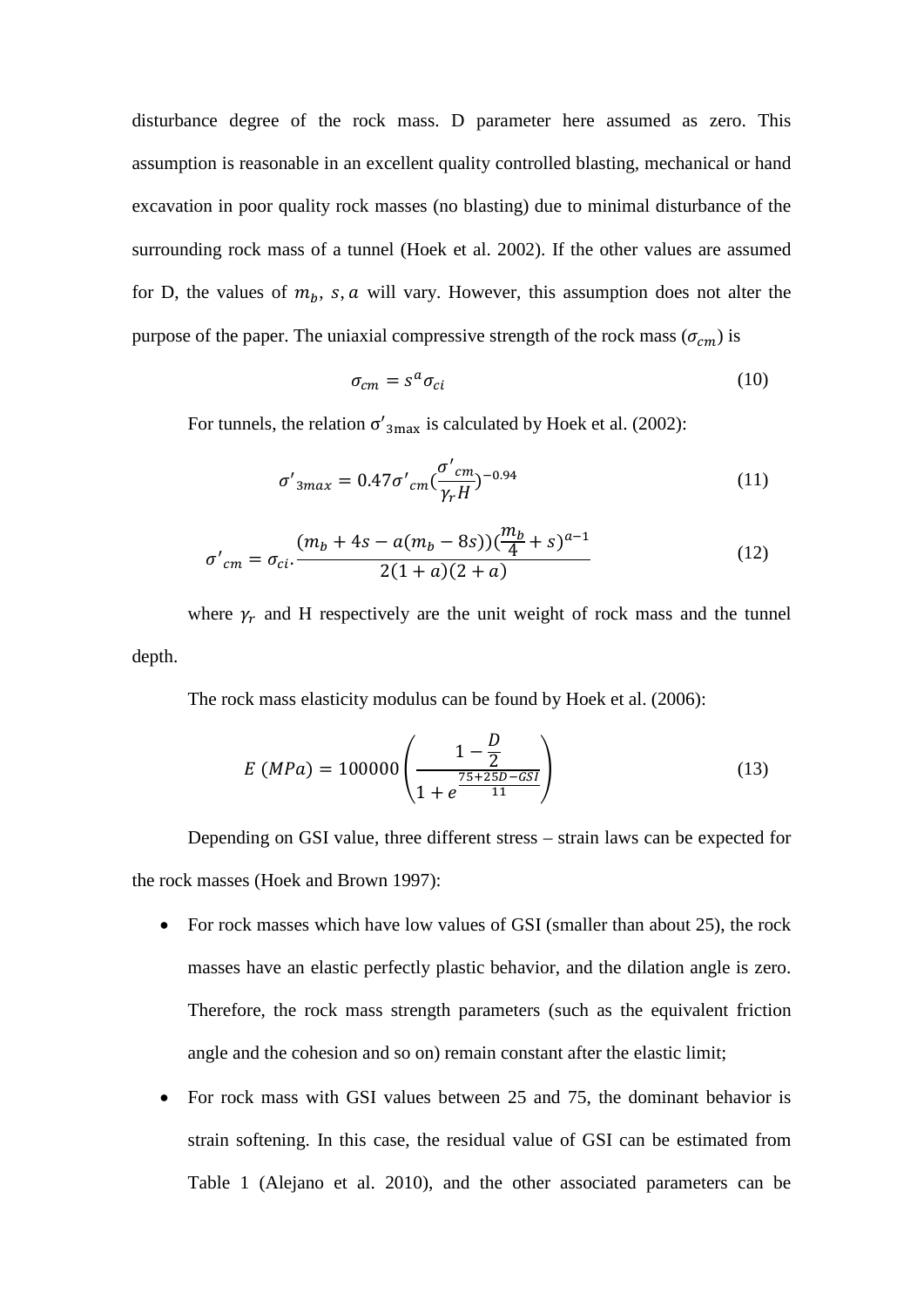obtained by equations (4) and (5) (by using Roclab software (Rocscience 2007) or by using FISH programming language embedded within FLAC<sup>3D</sup> software). The average dilation angle is  $\frac{\varphi}{8}$ . The softening parameters which reflect the extent of the plastic softening strain in the stress-strain curve before the residual stage are function of GSI and the tunnel depth, and can be calculated by an approach presented by Alejano et al. 2010.

• For the values of GSI greater than about 75, an elastic-brittle plastic behavior was assigned to the rock mass while the dilation angle is about  $\frac{\varphi}{4}$ .

[Table 1 near here]

Table 2 presents the value of the parameters which were constant in parametric studies.

[Table 2 near here]

### **Verification and calibration**

To verify the predictions of the tunnel convergence by the 3D numerical simulation, the reported actual performance of bolts (or combination of bolts and the shotcrete layer) in the Kielder experimental tunnel was selected. This tunnel with radius 1.65 m subjected to the in-situ stress 2.56 MPa was highly unstable in the mudstone (with geomechanical properties reported in Table 3) and required the most efficient support. One of the sections in this rock mass was only supported by grouted rockbolts while the shotcrete layer was added to the rockbolts in two other sections (with properties reported in Table 3) (Ward et al. 1976 and 1983, Freeman 1978).

[Table 3 near here]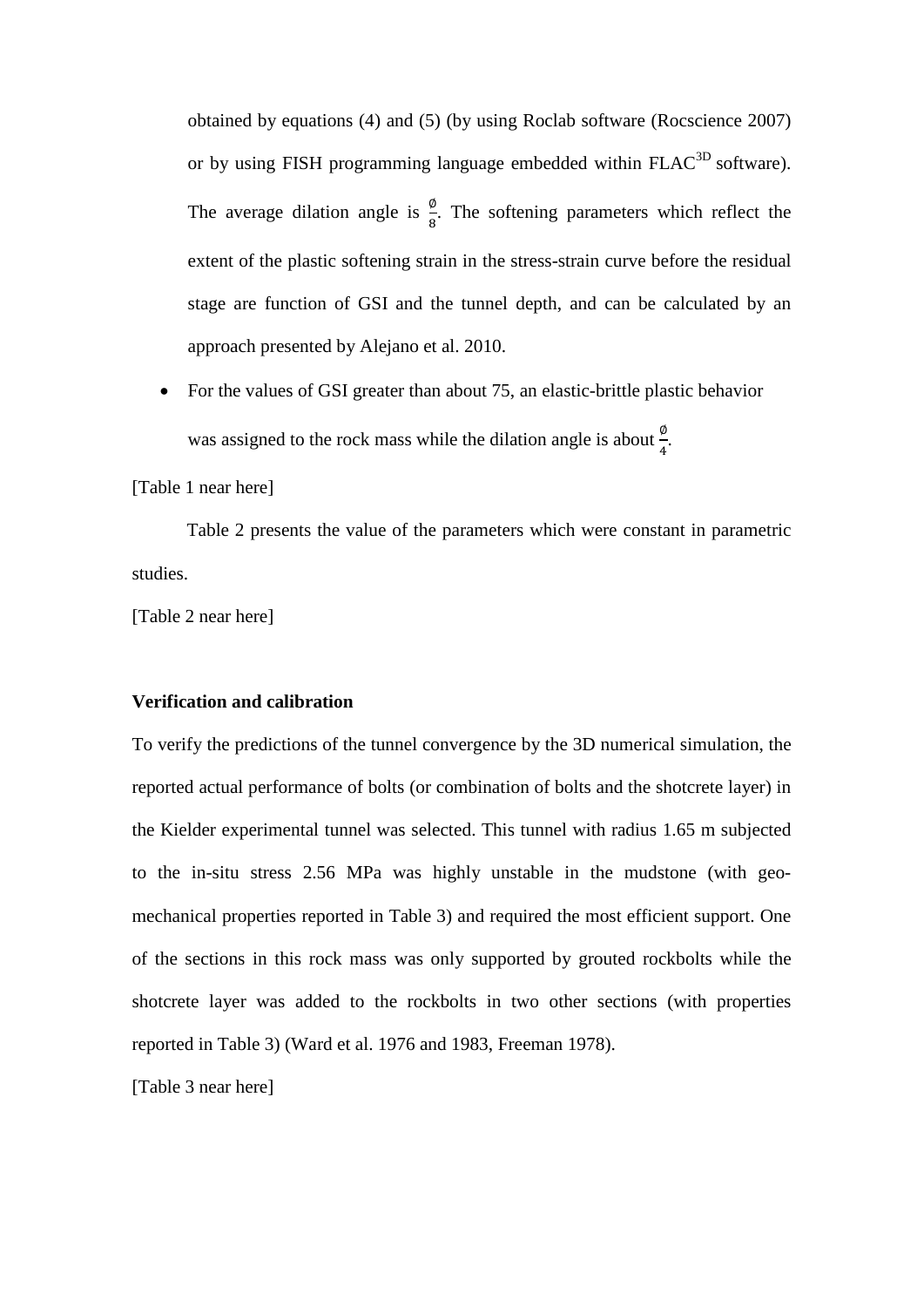In the numerical model, the shotcrete layer (if any) was placed from the last shotcreted location to the excavation face i.e. in the length of 0.9 meters while the bolts were installed just in front of the face. Assigning the elastic perfectly-plastic constitutive model to the rock mass, and performing sensitive analyses to the boundary location and the mesh sizes, the average tunnel displacement after full advancement of the tunnel face from the reference point was 2.5 mm and 3.46 mm in the shotcreted sections and the bolted section, respectively, which were found to be in close agreement with measured data. Because, according to Ward et al. (1976, 1983), total short-term movement of the tunnel wall in these sections was respectively 2-3 mm and 4-5 mm.

Note that the bond strength had no significant effects on the obtained results provided it is not so small that de-bonding occurred between the bolt and the medium.

To evaluate the predictions of the numerical model for the induced stresses due to the bolting effect, its results are compared with those of an analytical solution. Ranjbarnia et al. (2016) proposed that the increase of the radial stress of medium by the bolting effect ( $\Delta \sigma_r$ ) can be calculated by

$$
\Delta \sigma_r = a \exp(-b r') \tag{14}
$$

where  $r'$  is the perpendicular distance from the bolt perimeter surface (along the axis), and the parameters  $\alpha$  and  $\beta$  can be found by the boundary conditions as follow

 $\alpha$  at  $R = \pm \infty \rightarrow \Delta \sigma_r = 0$ 

where  $R$  is the influence radius of a rockbolt. For practical purposes,  $R$  is considered as a distance where  $\Delta \sigma_r = 1\%$  of the maximum value (i.e.  $\alpha$ ). Solving equation (14) leads  $bR = 4.60$ . The *a* parameter can be calculated by the fact that the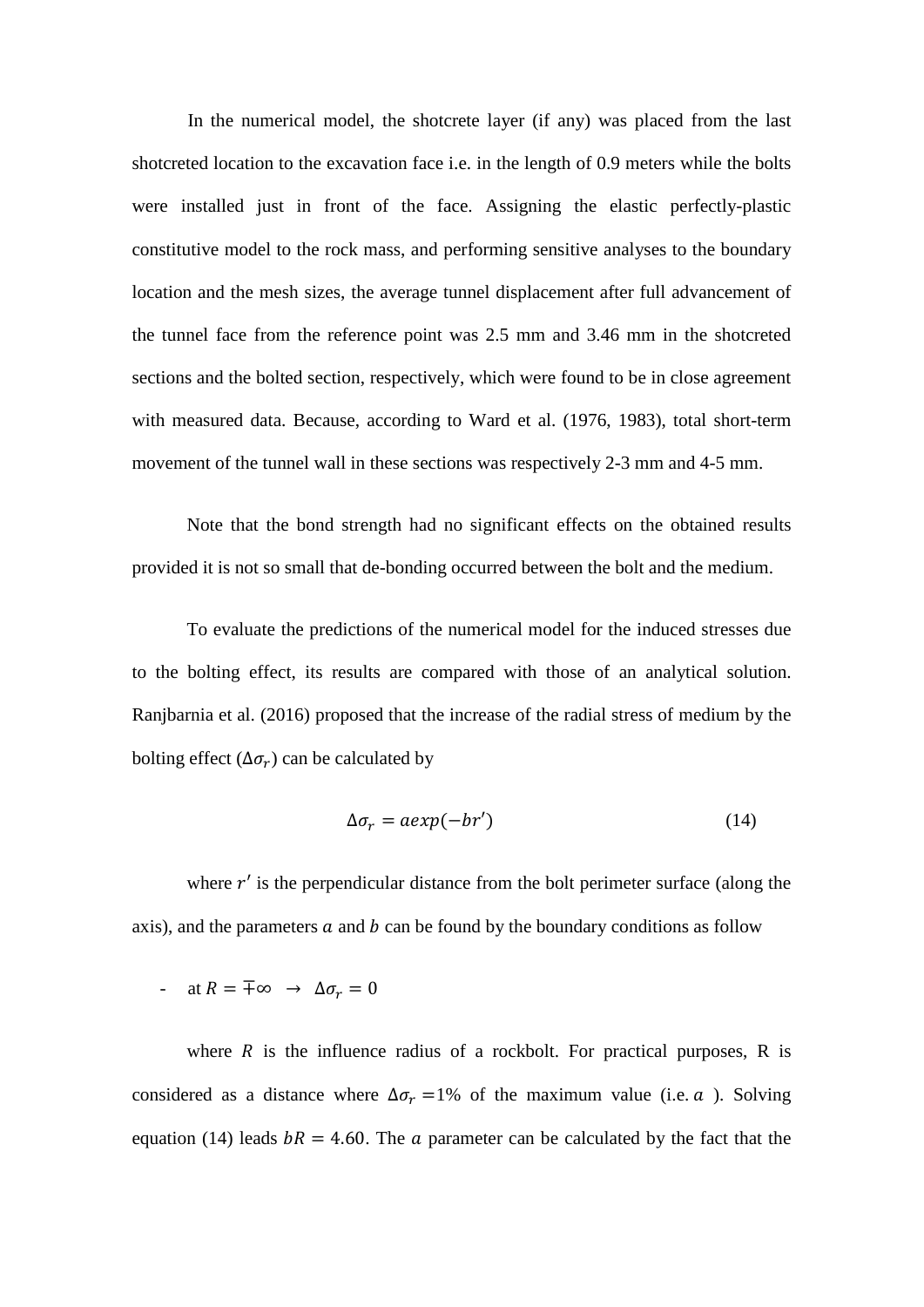average increase of the radial stress due to the bolting effect (i.e.  $\Delta \sigma_r = \frac{I}{S_c S_l}$ , where T is the bolt load; and  $S_l$  and  $S_c$  are the spacing between bolts in the longitudinal and circumferential direction, respectively) is equal to the average value by equation (14).

If the parameter R in Eq.  $(14)$  is assumed to be identical to the value given by the numerical modeling, the predicted increase of the radial stress in the tunnel wall by the analytical and numerical models for the case of Kielder Tunnel are depicted in Figure 5, which shows a good agreement.

[Figure 5 near here]

#### **The parametric study and the input data**

Hoek and Marinos (2000) presented a classification by which the ratio of the uniaxial compression strength of the rock mass to the in-situ stress ( $\sigma_{cm}/P_0$ ) indicates the tunnel squeezing potential problem. Regarding to this research, for each of the squeezing group, the adequate supporting systems were recommended. If the tunnel strain is less than 2.5%, the shotcrete layer together with the rockbolts can be utilized, however, this recommendation is not considered here. In other words, fully grouted rockbolts (with or without the shotcrete layer) were considered for all the cases.

In this paper, depending on  $\sigma_{cm}/P_0$  value, three classes can be considered (see Table 4). Based on this classification, numerous analyses were performed in which several values of GSI were accompanied with several conventional tunnel depths (i.e. 200, 500 and 800 m), and a value of  $\sigma_{ci}$  was assigned to them so that for each value of  $\sigma_{cm}$  $\frac{1}{P_0}$ , at least three various rock masses were considered ( $\sigma_{cm}$  is function of GSI and  $\sigma_{ci}$ ) (Table 5).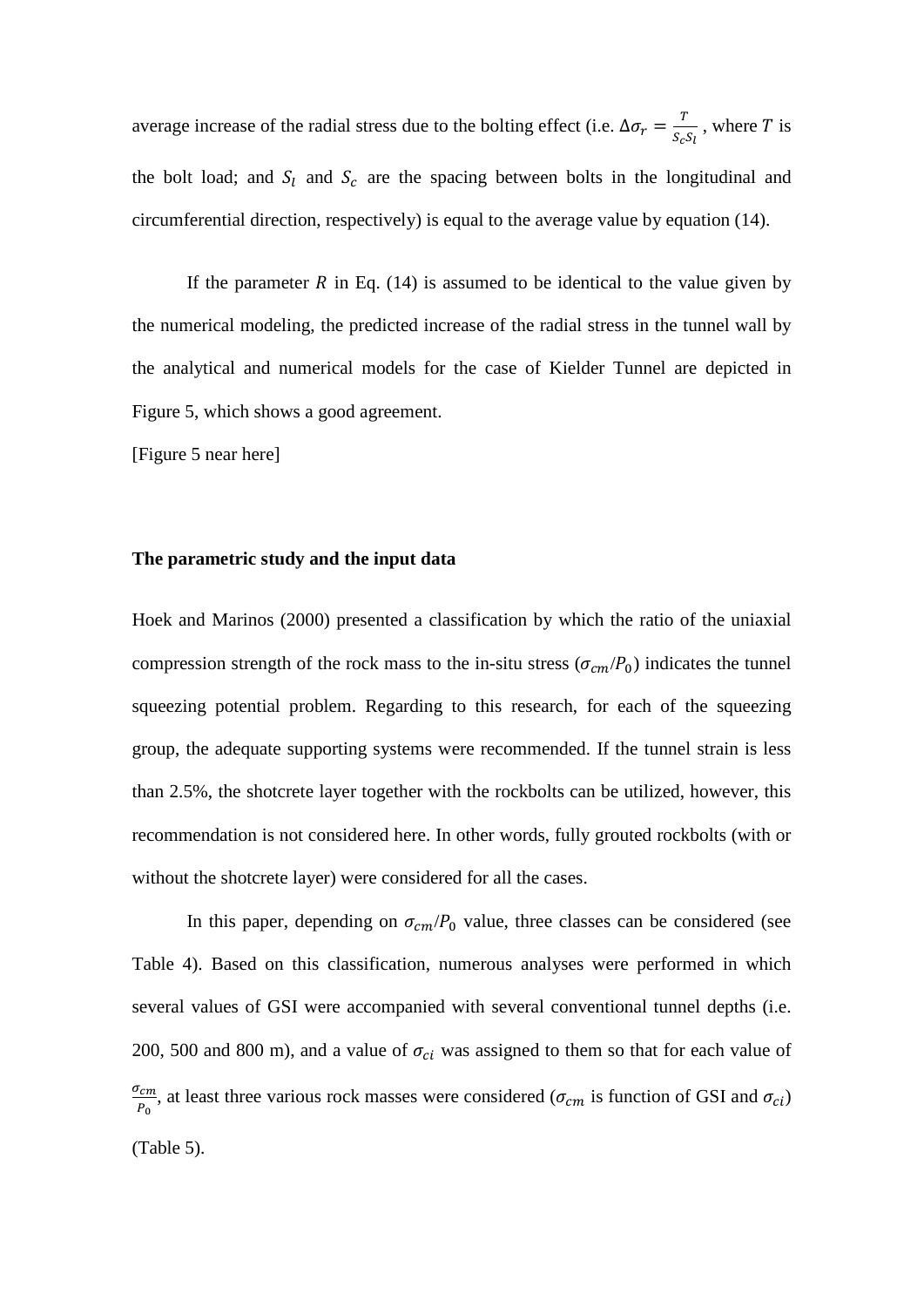[Table 4 near here]

[Table 5 near here]

As depicted in Figure 6, the tunnel displacement in the bolt head and in the middle between two rockbolts are respectively indicated by  $\Delta_b$  and  $\Delta_m$ , and the corresponding strains by  $\varepsilon_b$  and  $\varepsilon_m$ .

All of the analyses were performed in the absence and the presence of bolts to obtain the tunnel convergence. For each case of analyses, a minimal space for adjacent bolts (as a bolting pattern) was assumed and then, it was gradually increased so that the tunnel convergence between the bolts became so great that it finally equaled to that of the unsupported tunnel (i.e.  $\Delta_m = \Delta_{un}$  in Figure 6).

[Figure 6 near here]

### **Results and discussion**

## *The displacements of tunnel wall between the bolts and influence domain of each bolt*

In this section, grouted rockbolts role was particularly addressed in detail on the confinement of the tunnel convergence. Figure 7 depicts an example of the non-uniform displacements of the tunnel wall where due to less contribution between two bolts, the displacement is greater. At the tangential direction, it is a little bit smaller than that of the longitudinal direction because of smaller bolts spacing i.e. 0.98 m in comparison with 1 m. Hereafter, only the results of the longitudinal direction are discussed.

[Figure 7 near here]

Figure 8 shows convergence (or strain  $\varepsilon_m$  (%)) of the reinforced tunnel between two bolts against different values of bolts spacing for various classes of  $\frac{\sigma_{cm}}{P_0}$ . For comparison, the convergence of the unsupported tunnel is also shown by a dash line. As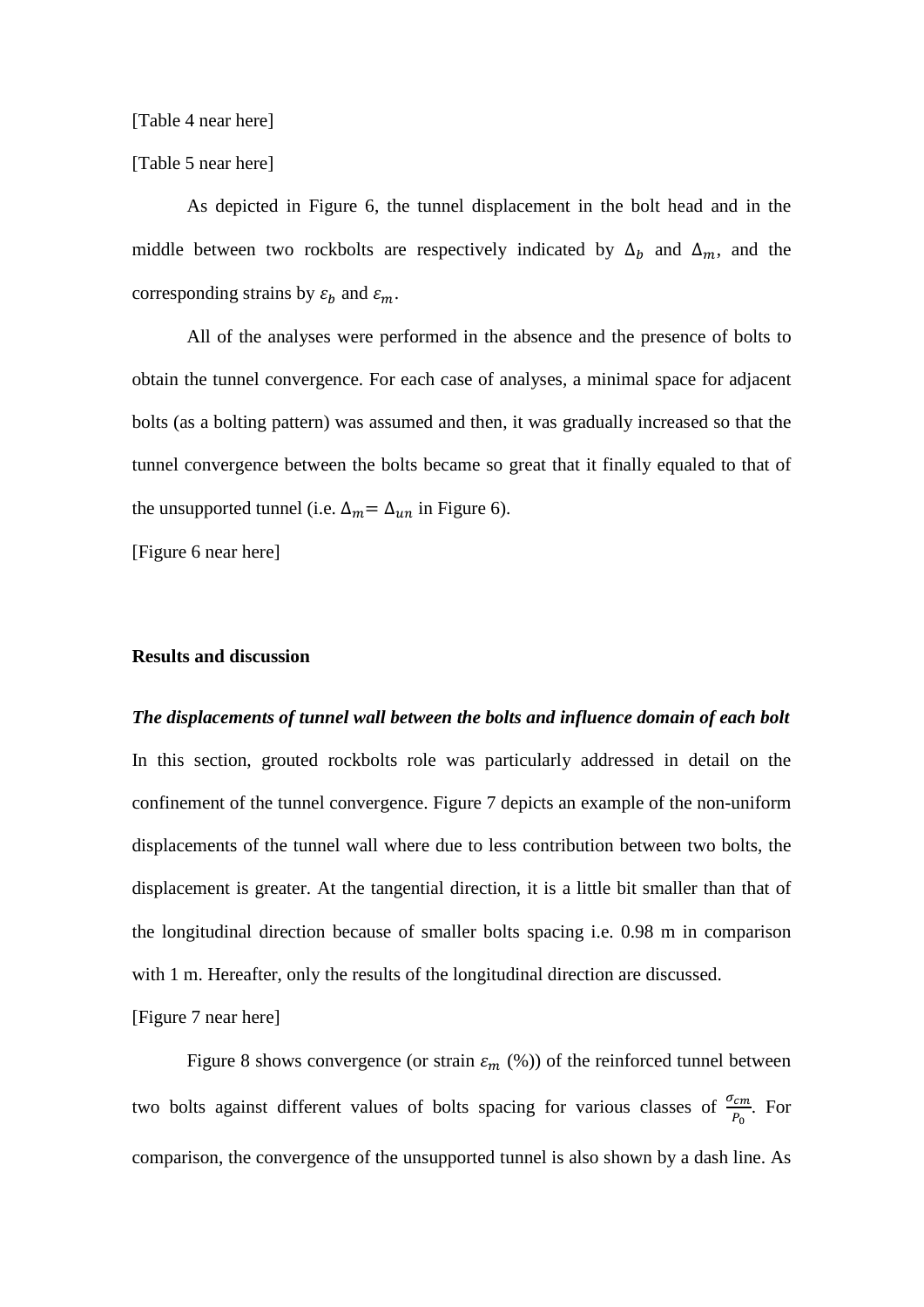seen, when  $\frac{\sigma_{cm}}{P_0}$  ratio is less than 0.1, the strains magnitude, as well as strains difference of the unsupported and the supported tunnels for lower bolt spacing are considerable. [Figure 8 near here]

Comparison of the unsupported and the supported tunnel results shows that rockbolts in the class C have a major influence on the controlling of strains, and the strain can be reduced about 12% (Figure 8c). It should be noted that the strain values in the rock mass with  $\frac{\sigma_{cm}}{P_0}$  greater than and equal to 0.25 are low and the rockbolt influence can be neglected (Figure 8a). However, in these conditions, the use of the rockbolts is not allowable and other supporting systems are recommended (see Hoek and Marinos 2000).

A notable point in Table 6 is that although  $\sigma_{ci}$  value in test 2 is greater than that of in test 3, the rock mass with lower GSI has notably higher tunnel strain than the rock mass with greater GSI value (the lithostatic pressures and  $\frac{\sigma_{cm}}{P_0}$  ratio are constant for these tests). It means that the rock mass with the perfectly plastic behavior intensifies this difference. The GSI value can play several roles in the elastic modulus of the rock mass (see equation (13)), the shear strength components (such as the friction angle and the cohesion) and also the material stress – strain patterns.

By analyzing this table, it can be concluded that by multiplying 1.02 (an average value) and the strain (or the displacement) induced in the bolt location, the strain (or the displacement) in the middle of bolts can be obtained. As well, the amount of the nonuniformity of the strains has an inverse trend with the  $\frac{\sigma_{cm}}{P_0}$  value. In other words,  $\Delta_{re}$ and  $\varepsilon_{rel}$  values decrease when the rock mass has greater  $\frac{\sigma_{cm}}{P_0}$  value.

#### [Table 6 near here]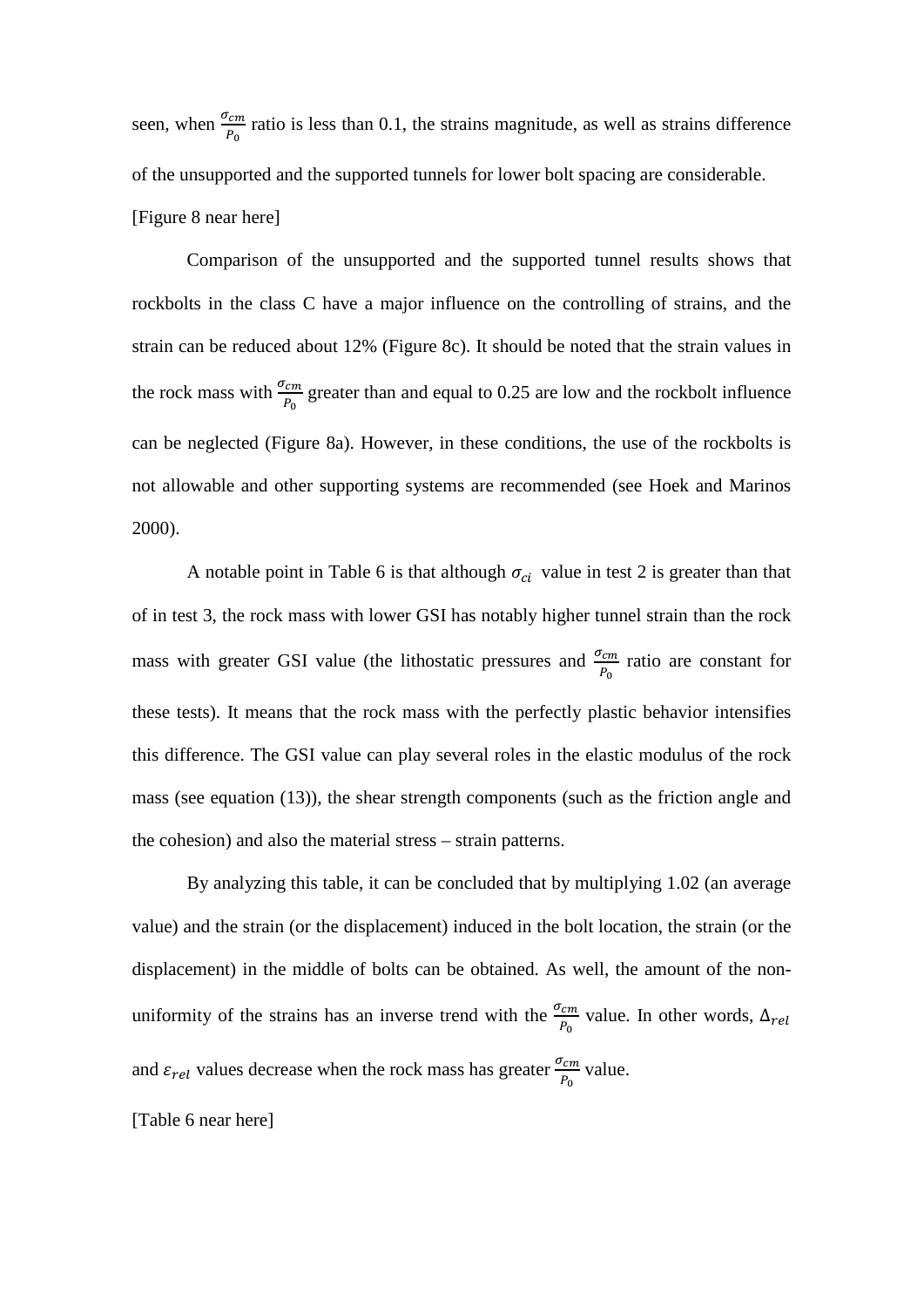The above-discussed displacements are marked by A (the circumferential direction) and B (the longitudinal direction) in Figure 9. As expected, an extreme case of the maximum strain  $(\varepsilon_{mbf})$ , that cannot be recorded in the 2D simulations, can be occurred in the middle of four bolts (i.e. the point C).

[Figure 9 near here]

In this table, the  $\frac{\varepsilon_{mbf}}{\varepsilon_b}$  ratios for the cases in which the longitudinal distance between the bolts are equal to 1 m are also presented. As expected, the values of  $\frac{\varepsilon_{mbf}}{\varepsilon_b}$ are slightly greater than  $\frac{\varepsilon_m}{\varepsilon_b}$ . If this distance is increased,  $\frac{\varepsilon_m b_f}{\varepsilon_b}$  ratio can also increase. However, in the design of bolts for a tunnel, it is recommended that rockbolt spacing is chosen small.

The bolting space in which the strains of the supported tunnel is almost equaled to that of the unsupported tunnel is named as the influence radius of a bolt (see section 3). According to Table 7, it can be concluded that the influence radius of a bolt (an average value) is greater in a tunnel with lower burial depth. Also, this parameter has an inverse relation with the GSI value. In other words, the greater the GSI value, the lower the influence radius of a bolt. As well, in sections of a tunnel in which the intact rock has an adequate uniaxial compression strength comparing to the other sections, the longitudinal distance between the bolts can be selected higher only if the other conditions (such as the tunnel depth and the GSI value) remain the same. This procedure can effectively decrease the costs and the time of tunnel construction.

[Table 7 near here]

#### *Tunnel supported by grouted rockbolts and shotcrete layer*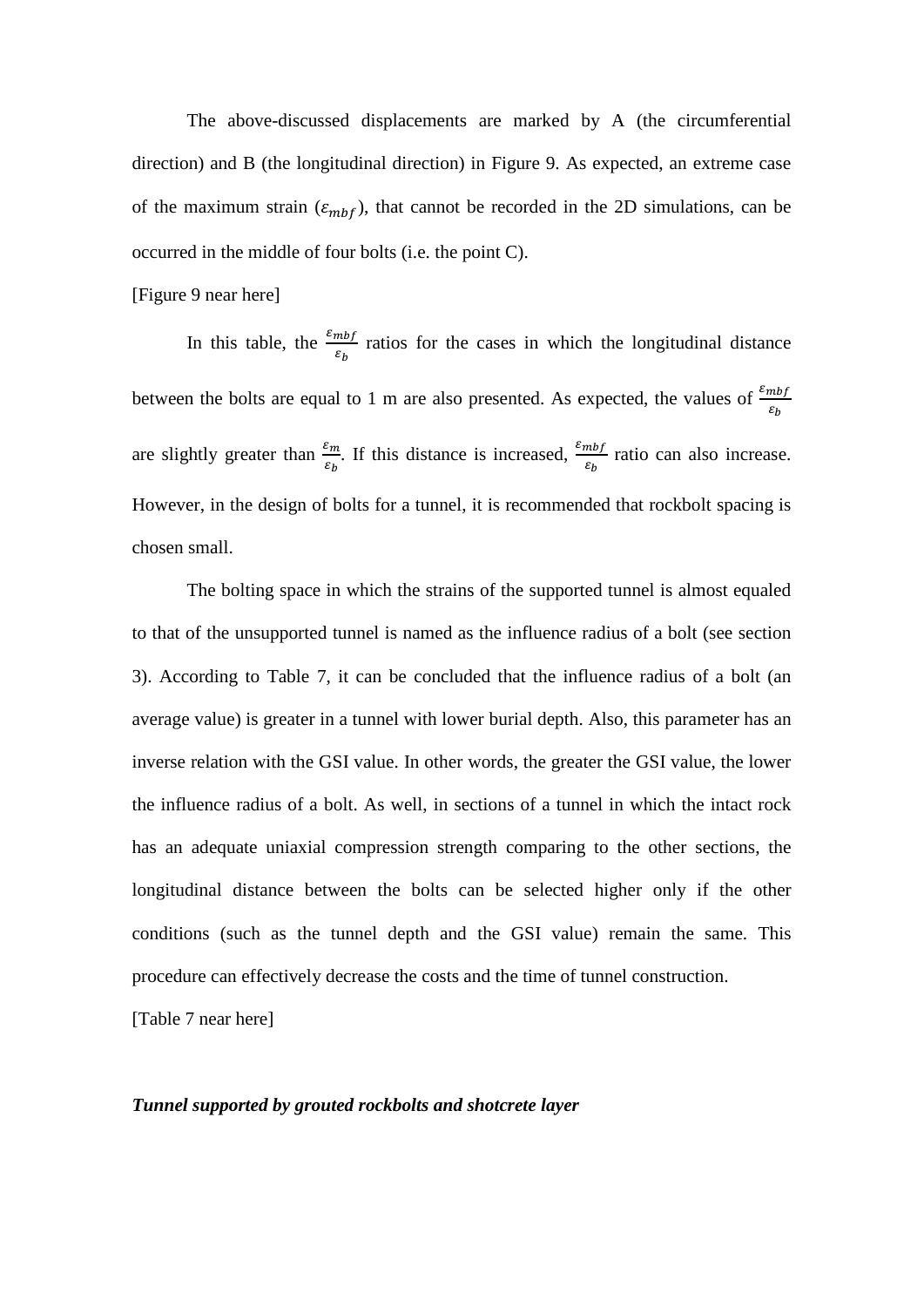It is clear that due to the addition of the shotcrete layer to bolts, the tunnel undergoes less strains (compare Tables 6 and 8). The extent of this strain reduction depends upon the shotcrete properties (i.e. thickness and Elasticity Modulus), upon the rock mass properties and the bolting spaces. For this purpose, the rockbolts spacing  $(S<sub>l</sub>)$  and the shotcrete layer thickness (t) simultaneously increased.

Similar conclusions about  $\varepsilon_m$  can be drawn in this case. For the good rock masses ( $\frac{\sigma_{cm}}{P_0} > 0.25$ ), the shotcrete layer has not significant effect on the induced strains. Vice versa, in the other cases, the existence of the shotcrete layer can efficiently reduce the displacements and strains (see Figure 10). For example, in the class C, the strain can be reduced about 73%. On the other hand, in the other classes, this value is about 50%. Comparing the results of Tables 6 and 8, it can be seen that the strain reduction in this case is significantly greater than that of in the tunnel supported by only rockbolts.

#### [Table 8 near here]

#### [Figure 10 near here]

For the design of shotcreted tunnels, the induced bending moments are to be known. However, more relative displacements between the bolts location and between the bolts impose a more bending moment to the shotcrete layer. The magnitude of the induced bending moment depends upon the bolting spaces, the rock mass properties and the shotcrete properties (thickness and Elasticity Modulus). Thus, the maximum bending moment (M  $_{\text{max}}$ ) between two bolts was recorded and the average of this for each of  $\frac{\sigma_{cm}}{P_0}$  ratios is depicted in Figure 11. As seen in this figure, as  $\frac{\sigma_{cm}}{P_0}$  is greater than 0.25, the maximum bending moment is not great and it can be negligible. However, when  $\frac{\sigma_{cm}}{P_0}$  ratio is less than 0.1, the induced bending moment is the highest and this value must be considered in the design phase of tunneling. Furthermore, rockbolts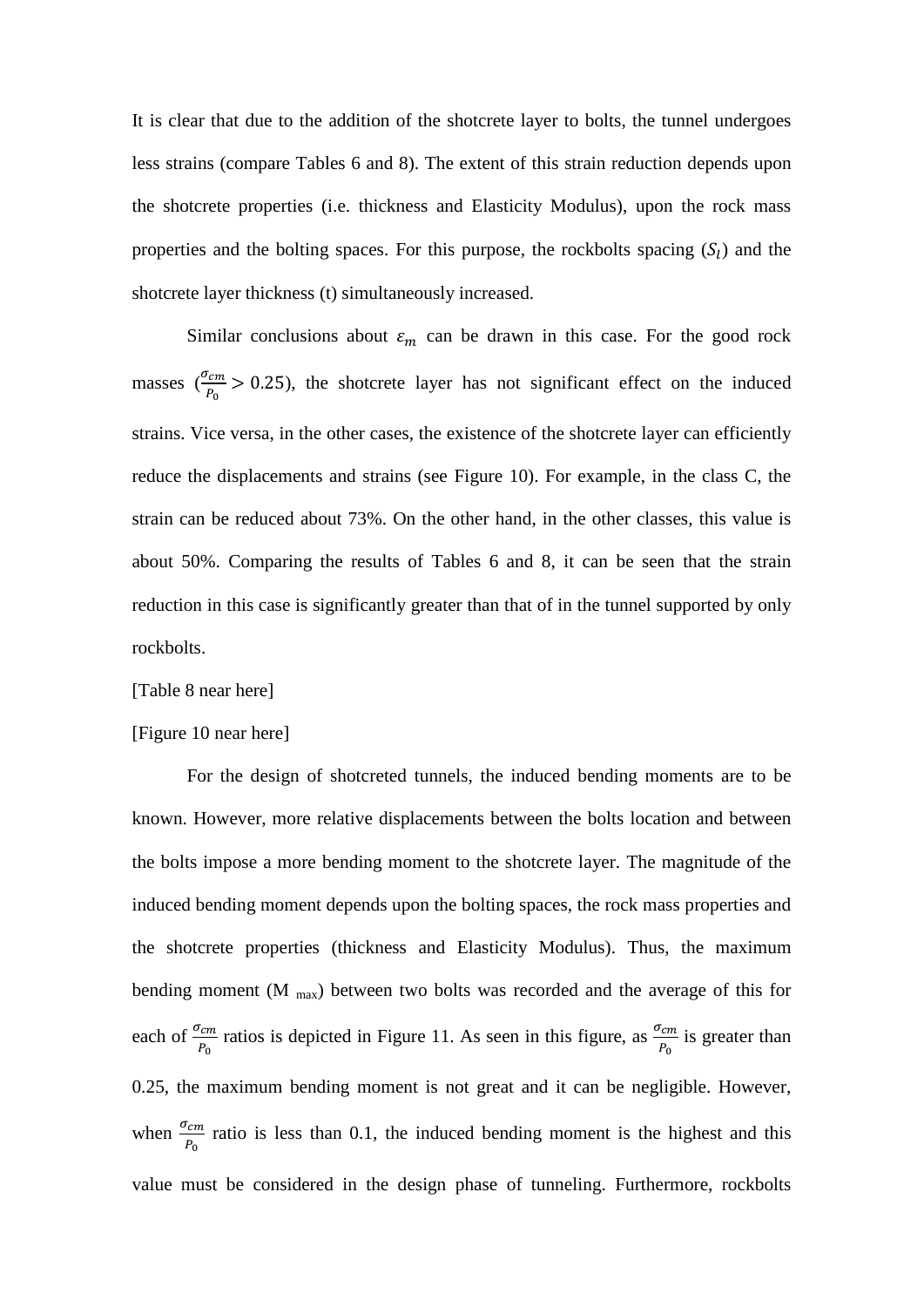spacing can intensify this parameter. However, in some cases, increasing the bolting space leads the moment bending to reduce (as mentioned before, this figure shows only the average values of the maximum bending moments). This reduction can be due to the shotcrete layer thickness. Therefore, in the tunnel design, the predominant factor must be analyzed.

As seen, the difference of the induced bending moment is not high when the bolting space is increased from 1 m to 1.5 m. However, this difference is considerable as the mentioned space is enhanced from 1.5 m to 2 m (especially for the case in which  $\sigma_{cm}$  $\frac{c_m}{P_0} \leq 0.1$ ).

It is obvious from Table 7 that the average influence radius of a bolt is almost 0.75 m. The results show that when the distance between two adjacent bolts is enhanced from 1 m to 1.5 m, the extra bending moment in the lining is greater than the situation in which this distance is increased from 1.5 m to 2 m. For example, in the test with  $\sigma_{cm}$  $\frac{cm}{P_0} = 0.14$  (GSI = 50, P<sub>0</sub> = 20.8 MPa, ,  $\sigma_{ci} = 46.63$  MPa), the maximum bending moments induced in the shotcrete when the bolting space is 1, 1.5 and 2 m are 25.46, 25.6 and 44.7 kN.m, respectively. However, in some of the tests with the lowest  $\frac{\sigma_{cm}}{P_0}$ value, the reverse of this phenomena is occurred e.g., for the case in which  $GSI = 25$ ,  $P_0$  $= 13$  MPa,  $\sigma_{ci} = 45.96$  MPa, when the distance between two adjacent bolts is selected as 1, 1.5 and 2 m, the maximum bending moment is respectively 47.85, 84.51 and 112.6 kN.m. This implies that enhancing bolting space from 1 to 1.5 m leads 36.66 kN.m extra induced lining moment. On the other hand, when this parameter is enhanced from 1.5 to 2 m causes the extra induced lining moment to be equal to 28 kN.m. However, the lining thickness more or less can influence the magnitude of the induced lining moment.

[Figure 11 near here]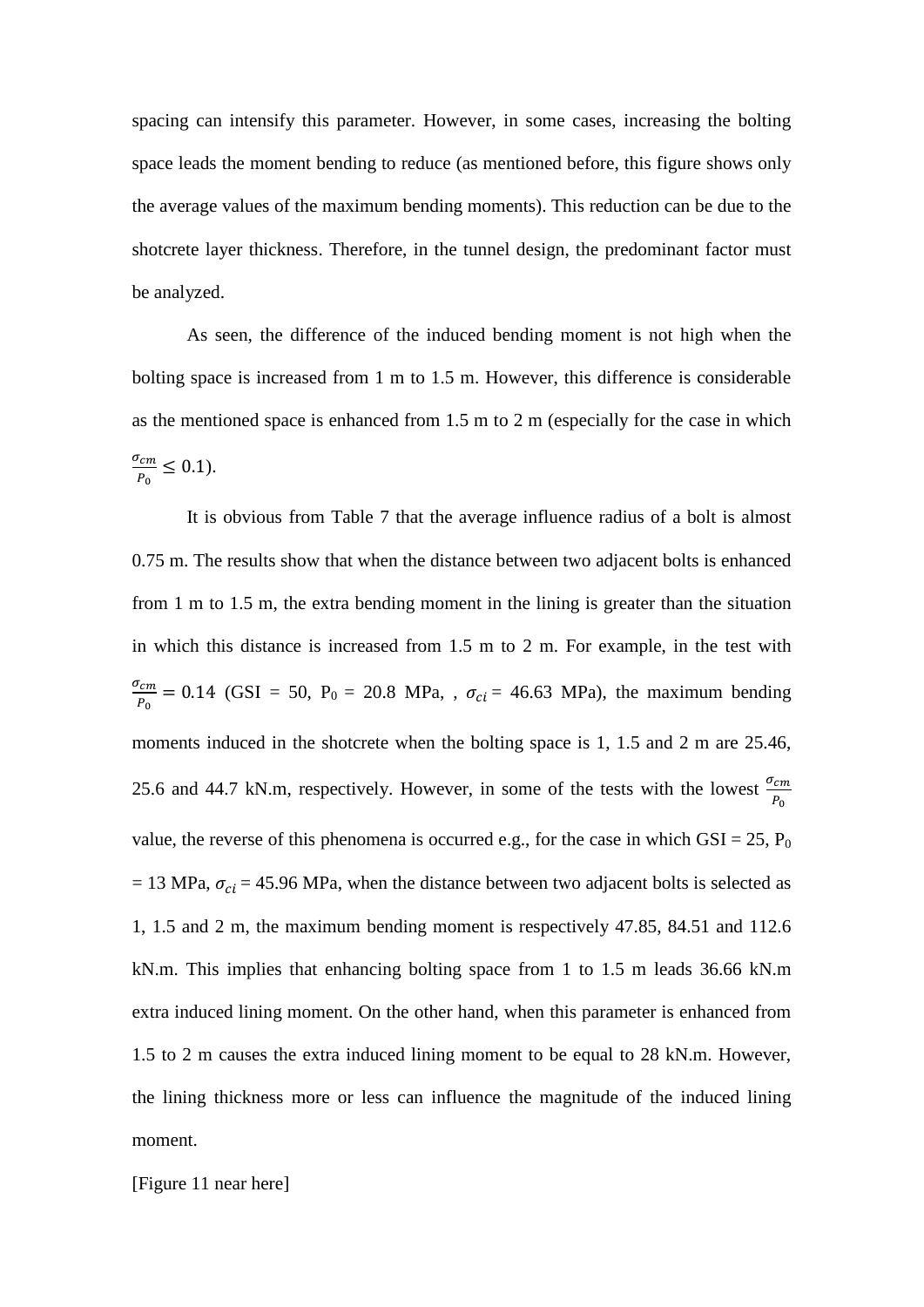### **Conclusions**

In this research, the effects of the rock bolting and the shotcrete layer are examined numerically using  $FLAC<sup>3D</sup>$  program. For this purpose, after verifying the results of Kielder experimental tunnel, a parametric study was conducted to study the rockbolts and the shotcrete layer role on the controlling of the induced strains. The given results are

- In the class C ( $\frac{\sigma_{cm}}{P_0} \le 0.1$ ), the difference of the strains in the unsupported and in the supported tunnels with rockbolts as well as the strain magnitude in the similar conditions is considerable;
- The tunnel strain value is a function of the bolting density,  $\frac{\sigma_{cm}}{P_0}$ , GSI,  $\sigma_{ci}$ ,  $P_0$ , the constitutive model and the type of the supporting systems;
- For the cases conducted in this research, the influence radius of a bolt is function of GSI, the uniaxial compression strength of the intact rock and the tunnel depth;
- The tunnel strains in the presence of the shotcrete layer are much smaller than that of in the tunnel supported by only the rockbolts;
- In the rock masses with lower  $\frac{\sigma_{cm}}{P_0}$  values, the maximum bending moment in the shotcrete layer is greater. The greater bolting space can intensify the value of this parameter;
- Bolting spaces, rock mass properties and the shotcrete thickness can influence the induced bending moment;
- In the design of tunnels, the bending moment in the shotcrete should be considered only if both  $\frac{\sigma_{cm}}{P_0}$  value and bolting density are low.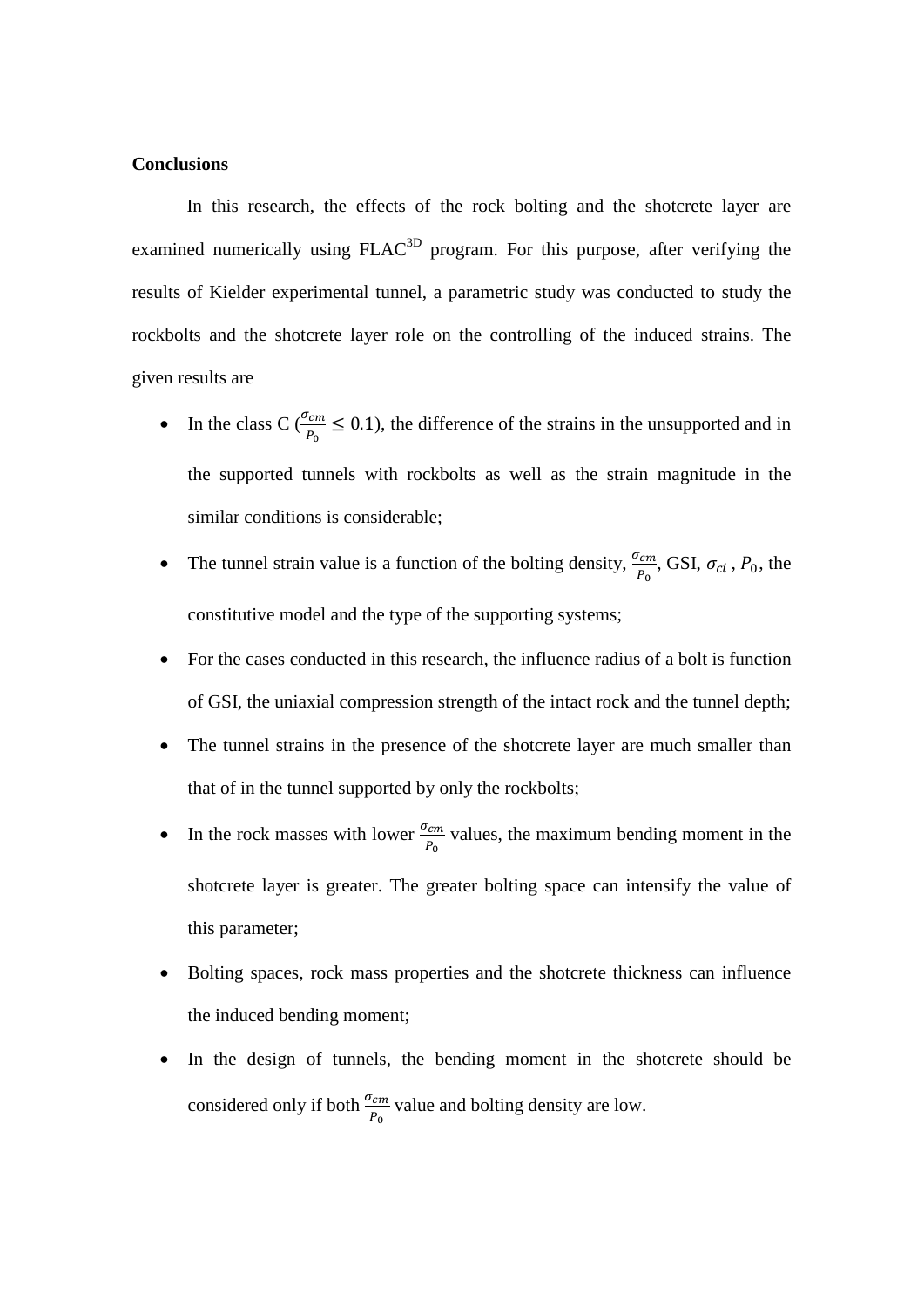### **References**

- Alejano, L.*, et al.* 2010. Application of the convergence-confinement method to tunnels in rock masses exhibiting Hoek–Brown strain-softening behaviour. *International Journal of Rock Mechanics and Mining Sciences,* 1(47), 150-160. doi: <https://doi.org/10.1016/j.ijrmms.2009.07.008>
- Bobet, A. and Einstein, H. 2011. Tunnel reinforcement with rockbolts. *Tunnelling and Underground Space Technology,* 26(1), 100-123. doi[:https://doi.org/10.1016/j.tust.2010.06.006.](https://doi.org/10.1016/j.tust.2010.06.006)
- Cai, Y., Esaki, T. and Jiang, Y. 2004. An analytical model to predict axial load in grouted rock bolt for soft rock tunnelling. *Tunnelling and Underground Space Technology,* 19(6), 607-618. doi[:https://doi.org/10.1016/j.tust.2004.02.129.](https://doi.org/10.1016/j.tust.2004.02.129)
- Carranza-Torres, C. 2009. Analytical and numerical study of the mechanics of rockbolt reinforcement around tunnels in rock masses. *Rock mechanics and rock engineering,* 42(2), 175-228. doi[:https://doi.org/10.1007/s00603-009-0178-2.](https://doi.org/10.1007/s00603-009-0178-2)
- Chang, X.*, et al.* 2017. Study on grout cracking and interface debonding of rockbolt grouted system. *Construction and Building Materials,* 135, 665-673. doi[:https://doi.org/10.1016/j.conbuildmat.2017.01.031.](https://doi.org/10.1016/j.conbuildmat.2017.01.031)
- Fahimifar, A. and Ranjbarnia, M. 2009. Analytical approach for the design of active grouted rockbolts in tunnel stability based on convergence-confinement method. *Tunnelling and Underground Space Technology,* 24(4), 363-375. doi[:https://doi.org/10.1016/j.tust.2008.10.005.](https://doi.org/10.1016/j.tust.2008.10.005)
- Fahimifar, A. and Soroush, H. 2005. A theoretical approach for analysis of the interaction between grouted rockbolts and rock masses. *Tunnelling and Underground Space Technology,* 20(4), 333-343. doi[:https://doi.org/10.1016/j.tust.2004.12.005.](https://doi.org/10.1016/j.tust.2004.12.005)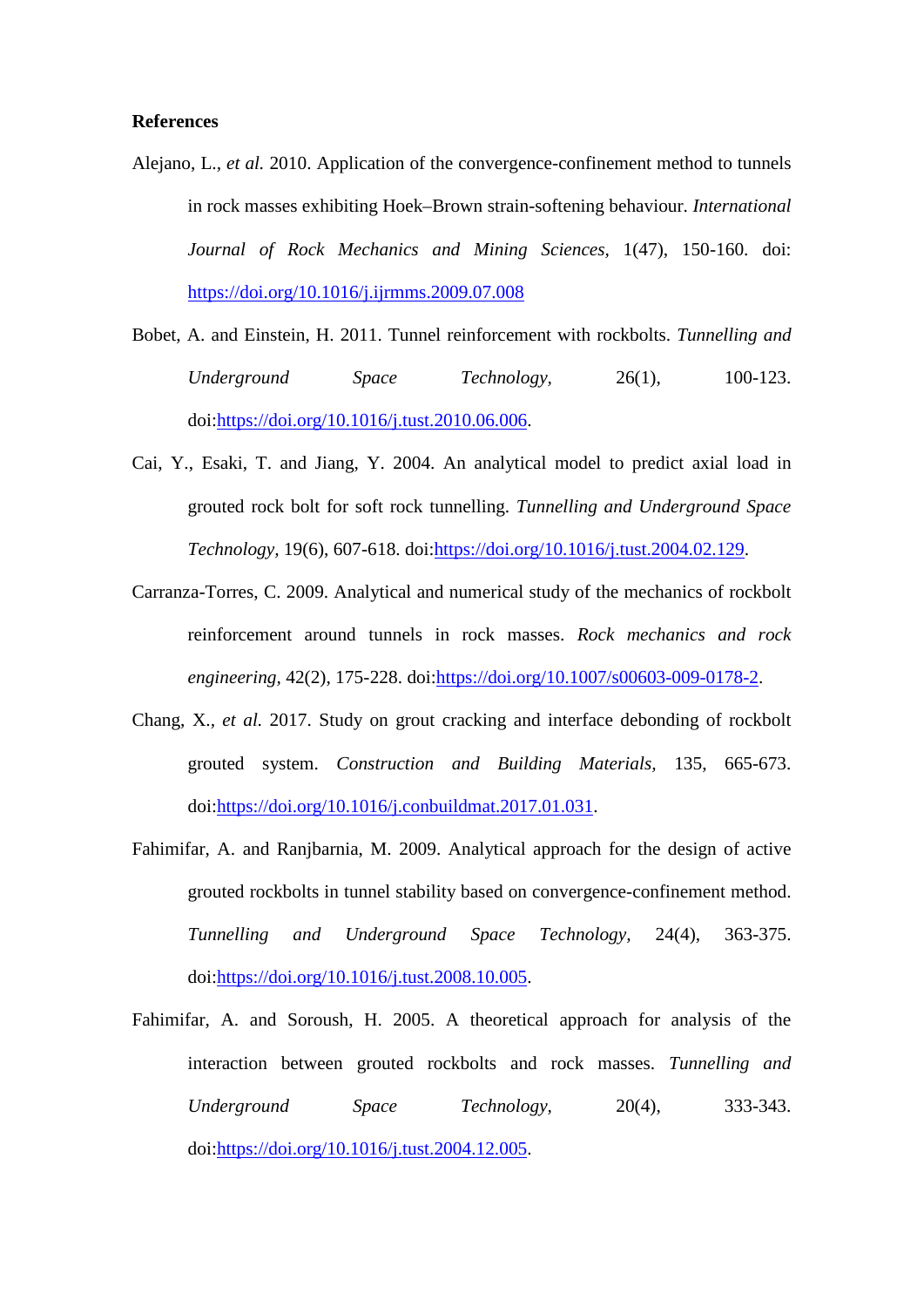- Freeman, T. 1978. The behaviour of fully-bonded rock bolts in the Kielder experimental tunnel. *Tunnels & Tunnelling International,* 10(5).
- Grasso, P., Mahtab, A. and Pelizza, S. 1989. Riqualificazione della massa rocciosa: un criterio per la stabilizzazione delle gallerie. *Gallerie e Grandi Opere Sotterranee,* 29(38), 35-41.
- Guan, Z.*, et al.* 2007. Reinforcement mechanics of passive bolts in conventional tunnelling. *International Journal of Rock Mechanics and Mining Sciences,* 44(4), 625-636. doi[:https://doi.org/10.1016/j.ijrmms.2006.10.003.](https://doi.org/10.1016/j.ijrmms.2006.10.003)
- Hoek, E. and Brown, E. T. 1997. Practical estimates of rock mass strength. *International Journal of Rock Mechanics and Mining Sciences,* 34(8), 1165- 1186. doi[:https://doi.org/10.1016/S1365-1609\(97\)80069-X.](https://doi.org/10.1016/S1365-1609(97)80069-X)
- Hoek, E., Carranza-Torres, C. and Corkum, B. 2002. Hoek-Brown failure criterion-2002 edition. *Proceedings of NARMS-Tac,* 1, 267-273.
- Hoek, E. and Diederichs, M. S. 2006. Empirical estimation of rock mass modulus. *International Journal of Rock Mechanics and Mining Sciences,* 43(2), 203-215. doi[:https://doi.org/10.1016/j.ijrmms.2005.06.005.](https://doi.org/10.1016/j.ijrmms.2005.06.005)
- Hoek, E. and Marinos, P. 2000. Predicting tunnel squeezing problems in weak heterogeneous rock masses. *Tunnels and tunnelling international,* 32(11), 45-51.
- Indraratna, B. and Kaiser, P. 1990a. Analytical model for the design of grouted rock bolts. *International Journal for Numerical and Analytical Methods in Geomechanics,* 14(4), 227-251. doi[:https://doi.org/10.1002/nag.1610140402](https://doi.org/10.1002/nag.1610140402)
- Indraratna, B. and Kaiser, P., Design for grouted rock bolts based on the convergence control method. ed. *International Journal of Rock Mechanics and Mining Sciences & Geomechanics Abstracts*, 1990b, 269-281. doi[:https://doi.org/10.1016/0148-9062\(90\)90529-B.](https://doi.org/10.1016/0148-9062(90)90529-B)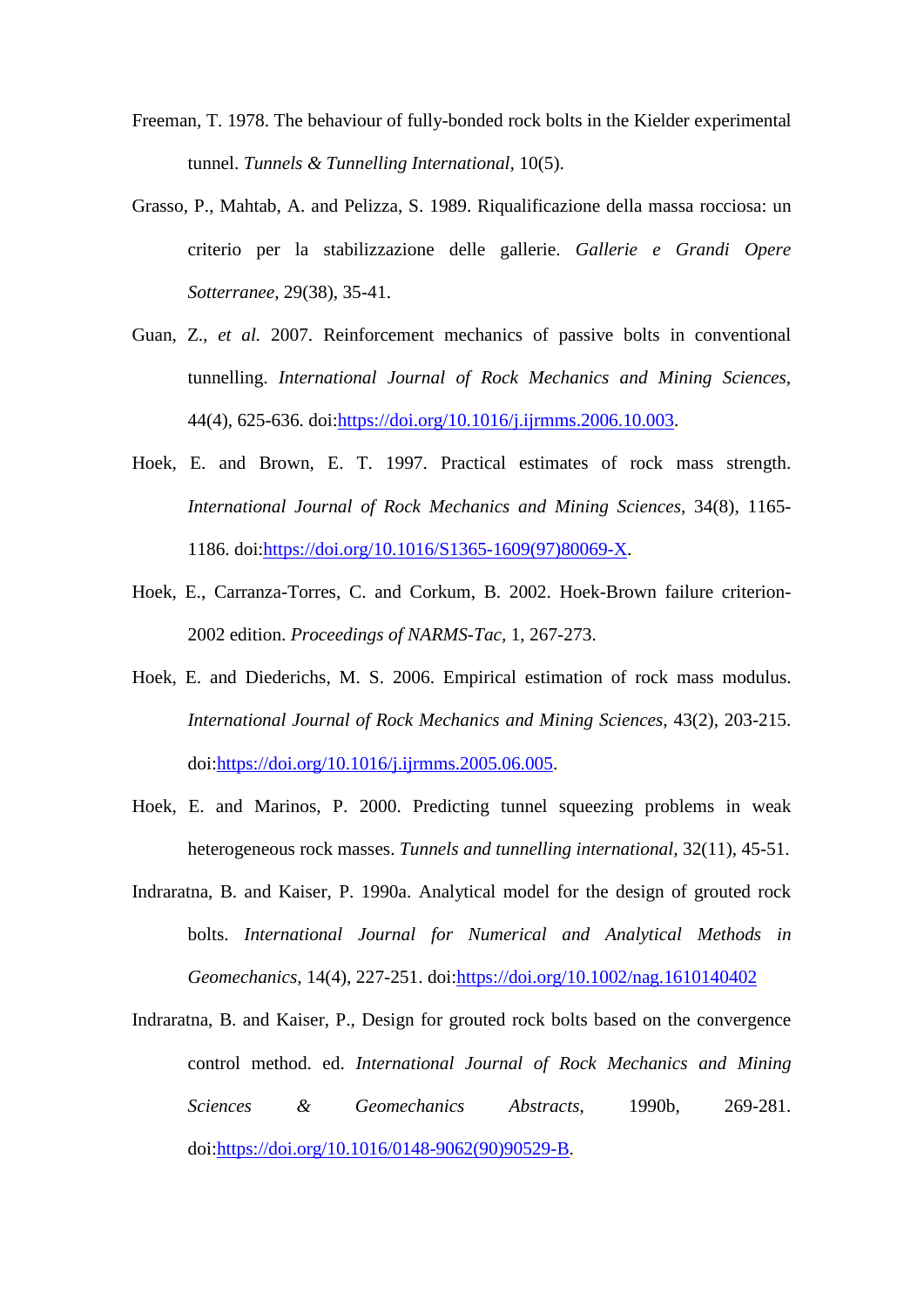- Itasca, 2007. Fast Lagrangian analysis of continua in 3-dimension (flac3d v3.1). Itasca Consulting Group.
- Li, C. and Stillborg, B. 1999. Analytical models for rock bolts. *International Journal of Rock Mechanics and Mining Sciences,* 36(8), 1013-1029. doi[:https://doi.org/10.1016/S1365-1609\(99\)00064-7.](https://doi.org/10.1016/S1365-1609(99)00064-7)
- Mortazavi, A. and Alavi, F. T. 2013. A numerical study of the behavior of fully grouted rockbolts under dynamic loading. *Soil Dynamics and Earthquake Engineering,* 54, 66-72. doi[:https://doi.org/10.1016/j.soildyn.2013.08.003.](https://doi.org/10.1016/j.soildyn.2013.08.003)
- Nemcik, J.*, et al.* 2014. Numerical modelling of failure propagation in fully grouted rock bolts subjected to tensile load. *International Journal of Rock Mechanics and Mining Sciences,* 71, 293-300. doi[:https://doi.org/10.1016/j.ijrmms.2014.07.007.](https://doi.org/10.1016/j.ijrmms.2014.07.007)
- Nie, W.*, et al.* 2018. Effects of joints on the reinforced rock units of fully-grouted rockbolts. *Tunnelling and Underground Space Technology,* 71, 15-26. doi[:https://doi.org/10.1016/j.tust.2017.07.005.](https://doi.org/10.1016/j.tust.2017.07.005)
- Nie, W.*, et al.* 2014. Numerical studies on rockbolts mechanism using 2D discontinuous deformation analysis. *Tunnelling and Underground Space Technology,* 41, 223- 233. doi[:https://doi.org/10.1016/j.tust.2014.01.001.](https://doi.org/10.1016/j.tust.2014.01.001)
- Oreste, P. 2004. Designing of radial bolting in tunnels. *Journal of Mining science,* 40(4), 384-394. doi: [https://doi.org/10.1007/s10913-004-0022-8.](https://doi.org/10.1007/s10913-004-0022-8)
- Oreste, P. 2008. Distinct analysis of fully grouted bolts around a circular tunnel considering the congruence of displacements between the bar and the rock. *International Journal of Rock Mechanics and Mining Sciences,* 45(7), 1052- 1067. doi[:https://doi.org/10.1016/j.ijrmms.2007.11.003.](https://doi.org/10.1016/j.ijrmms.2007.11.003)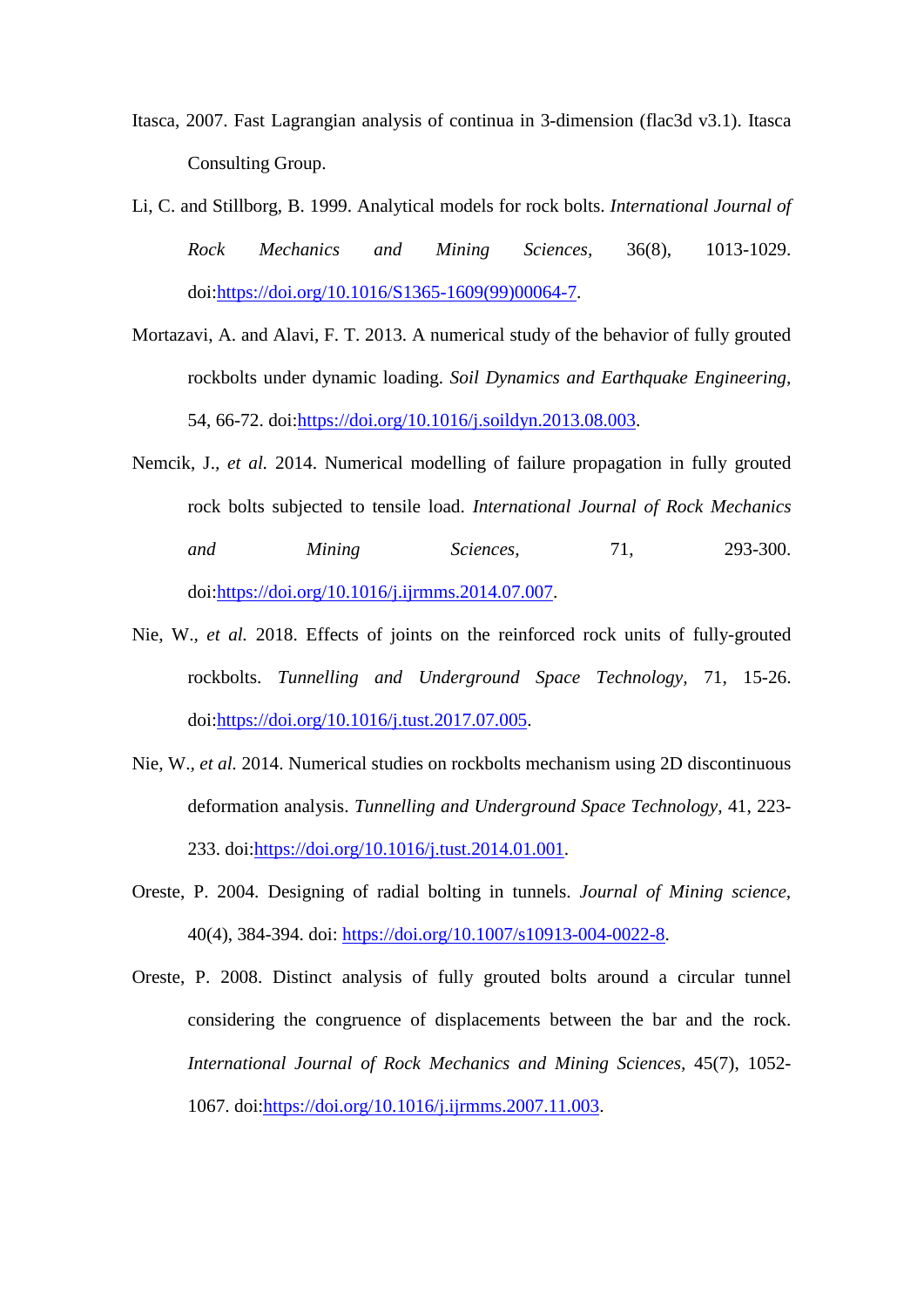Oreste, P. 2013. Face stabilization of deep tunnels using longitudinal fibreglass dowels. *International Journal of Rock Mechanics and Mining Sciences,* 58, 127-140. doi[:https://doi.org/10.1016/j.ijrmms.2012.07.011.](https://doi.org/10.1016/j.ijrmms.2012.07.011)

- Oreste, P. and Peila, D., Radial passive rockbolting in tunnelling design with a new convergence-confinement model. ed. *International Journal of Rock Mechanics and Mining Sciences & Geomechanics Abstracts*, 1996, 443-454. doi[:https://doi.org/10.1016/0148-9062\(96\)00009-5.](https://doi.org/10.1016/0148-9062(96)00009-5)
- Oreste, P. P. 2009. Face stabilisation of shallow tunnels using fibreglass dowels. *Proceedings of the Institution of Civil Engineers - Geotechnical Engineering,* 162(2), 95-109. doi[:https://doi.org/10.1680/geng.2009.162.2.95.](https://doi.org/10.1680/geng.2009.162.2.95)
- Oreste, P. P. and Cravero, M. 2008. An analysis of the action of dowels on the stabilization of rock blocks on underground excavation walls. *Rock mechanics and rock engineering,* 41(6), 835-868. doi[:https://doi.org/10.1007/s00603-008-](https://doi.org/10.1007/s00603-008-0162-2) [0162-2.](https://doi.org/10.1007/s00603-008-0162-2)
- Osgoui, R. R. and Oreste, P. 2007. Convergence-control approach for rock tunnels reinforced by grouted bolts, using the homogenization concept. *Geotechnical and Geological Engineering,* 25(4), 431-440. doi[:https://doi.org/10.1007/s10706-007-9120-0.](https://doi.org/10.1007/s10706-007-9120-0)
- Osgoui, R. R. and Oreste, P. 2010. Elasto‐plastic analytical model for the design of grouted bolts in a Hoek–Brown medium. *International Journal for Numerical and Analytical Methods in Geomechanics,* 34(16), 1651-1686. doi[:https://doi.org/10.1002/nag.823.](https://doi.org/10.1002/nag.823)
- Ranjbarnia, M., Fahimifar, A. and Oreste, P. 2014. A simplified model to study the behavior of pre-tensioned fully grouted bolts around tunnels and to analyze the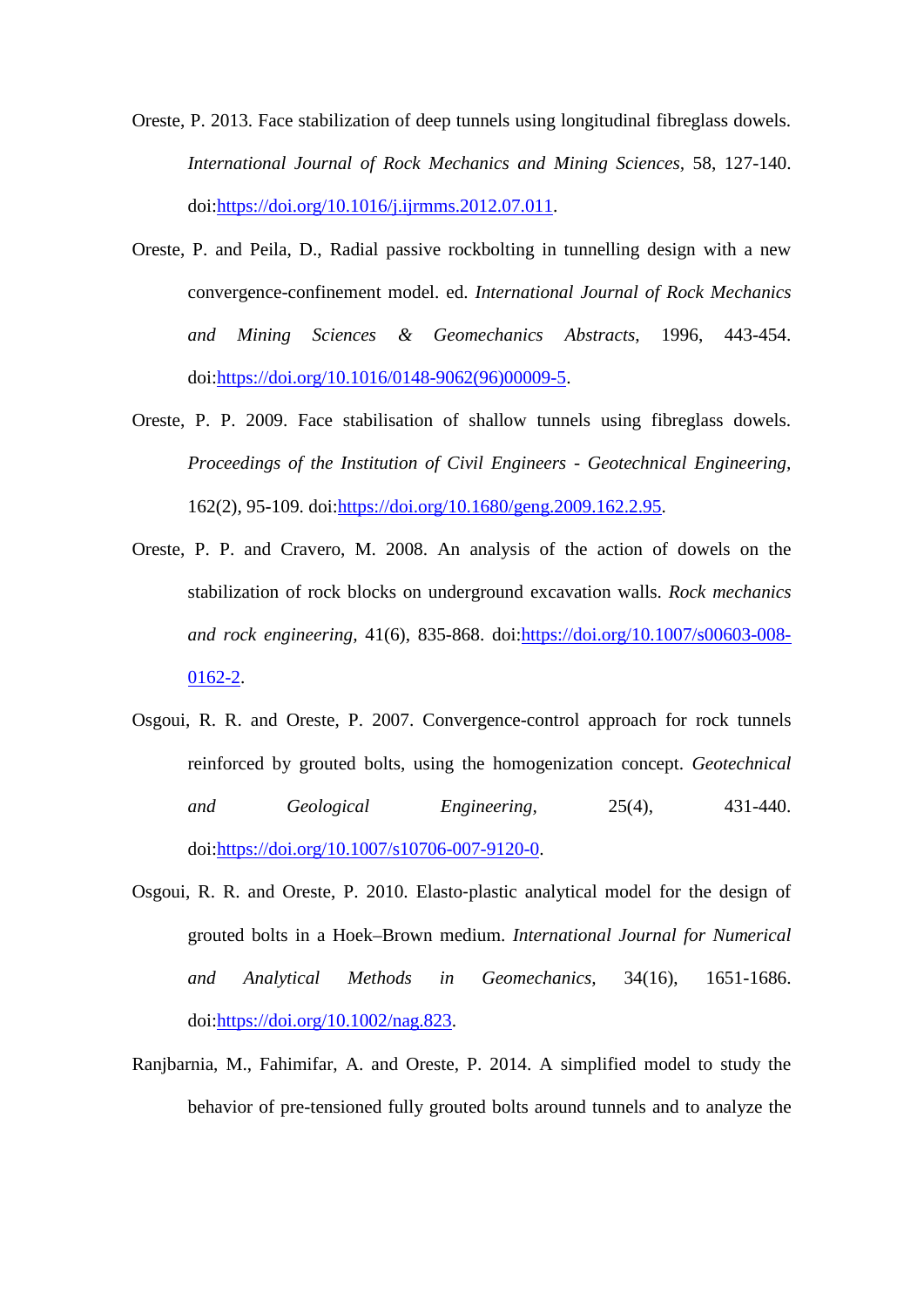more important influencing parameters. *Journal of Mining science,* 50(3), 533- 548. doi[:https://doi.org/10.1134/S1062739114030156.](https://doi.org/10.1134/S1062739114030156)

- Ranjbarnia, M., Fahimifar, A. and Oreste, P. 2015. Practical method for the design of pretensioned fully grouted rockbolts in tunnels. *International Journal of Geomechanics,* 16(1), 04015012. doi[:https://doi.org/10.1061/\(ASCE\)GM.1943-](https://doi.org/10.1061/(ASCE)GM.1943-5622.0000464) [5622.0000464.](https://doi.org/10.1061/(ASCE)GM.1943-5622.0000464)
- Ranjbarnia, M., et al. 2016. Analytical-numerical solution for stress distribution around tunnel reinforced by radial fully grouted rockbolts. *International Journal for Numerical and Analytical Methods in Geomechanics,* 40(13), 1844-1862. doi[:https://doi.org/10.1002/nag.2517.](https://doi.org/10.1002/nag.2517)
- Rocscience, I., 2007. RocLab Version 1.031—Rock mass strength analysis using the Hoek–Brown failure criterion. Online.
- Stille, H., Holmberg, M. and Nord, G., Support of weak rock with grouted bolts and shotcrete. ed. *International Journal of Rock Mechanics and Mining Sciences & Geomechanics Abstracts*, 1989, 99-113. doi[:https://doi.org/10.1016/0148-](https://doi.org/10.1016/0148-9062(89)90530-5) [9062\(89\)90530-5.](https://doi.org/10.1016/0148-9062(89)90530-5)
- Tahmasebinia, F.*, et al.* 2018. Numerical and analytical simulation of the structural behaviour of fully grouted cable bolts under impulsive loading. *International Journal of Mining Science and Technology,* 28(5), 807-811. doi[:https://doi.org/10.1016/j.ijmst.2018.08.012.](https://doi.org/10.1016/j.ijmst.2018.08.012)
- Tan, Y. L., Zhang, L. J. and Yang, H. M. 2008. On the stress distribution at the bonding interface between rock and bolt. *Geomechanics and Geoengineering,* 3(1), 71- 77. doi[:https://doi.org/10.1080/17486020701757861.](https://doi.org/10.1080/17486020701757861)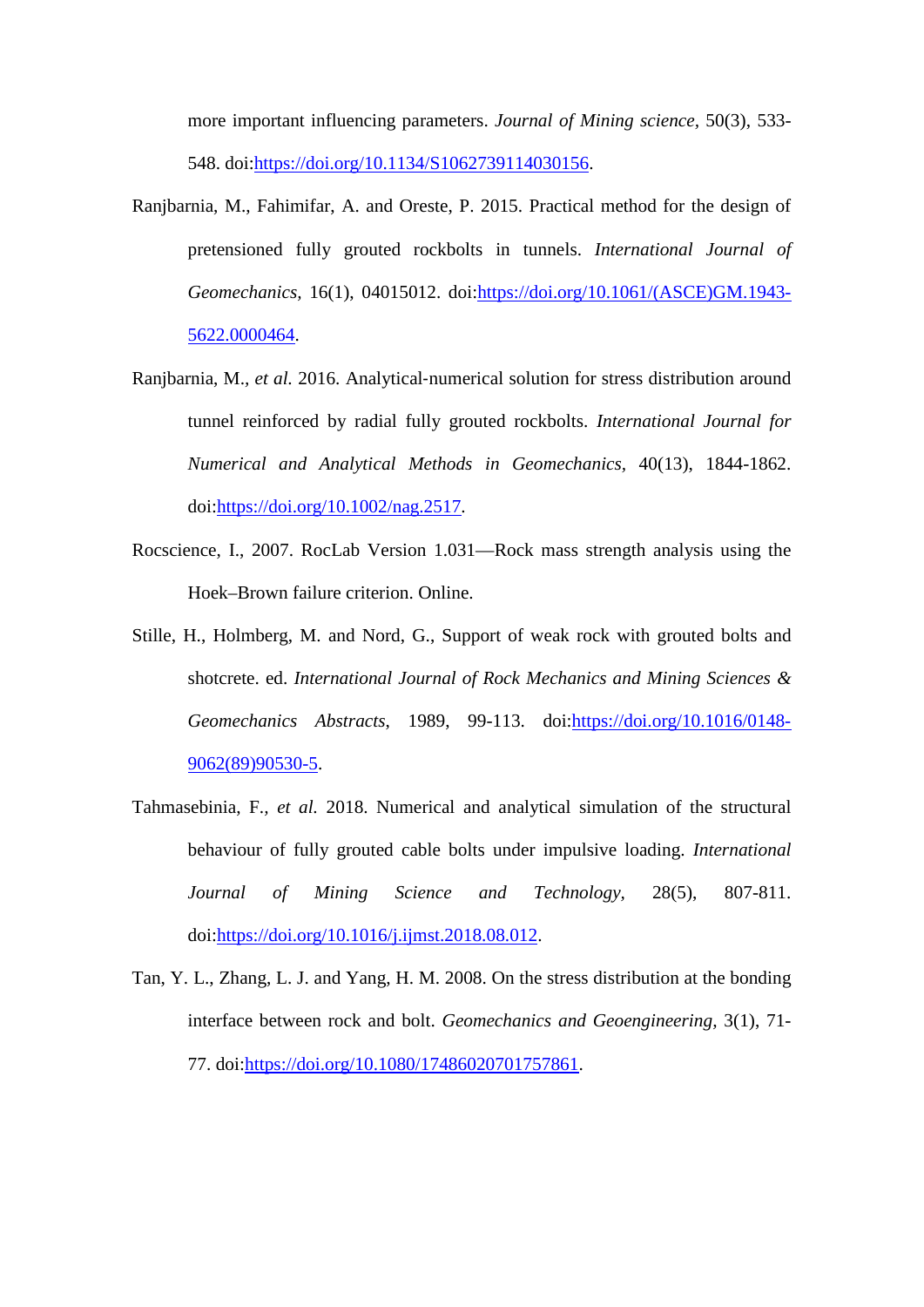- Ward, W., Coats, D. and Tedd, P. 1976. Performance of tunnel support systems in the Four Fathom Mudstone. *Building Research Establishment. Garston, Watford, Current Paper CP 25/76,* (34630), 11.
- Ward, W., Tedd, P. and Berry, N. 1983. The Kielder experimental tunnel: final results. *Geotechnique,* 33(3), 275-291. doi[:https://doi.org/10.1680/geot.1983.33.3.275.](https://doi.org/10.1680/geot.1983.33.3.275)
- Zhang, K.*, et al.* 2015. Stress evolution in roadway rock bolts during mining in a fully mechanized longwall face, and an evaluation of rock bolt support design. *Rock mechanics and rock engineering,* 48(1), 333-344. doi[:https://doi.org/10.1007/s00603-014-0546-4.](https://doi.org/10.1007/s00603-014-0546-4)
- Zhu, C.*, et al.* 2015. Modeling of grout crack of rockbolt grouted system. *International Journal of Mining Science and Technology,* 25(1), 73-77. doi[:https://doi.org/10.1016/j.ijmst.2014.11.005](https://doi.org/10.1016/j.ijmst.2014.11.005)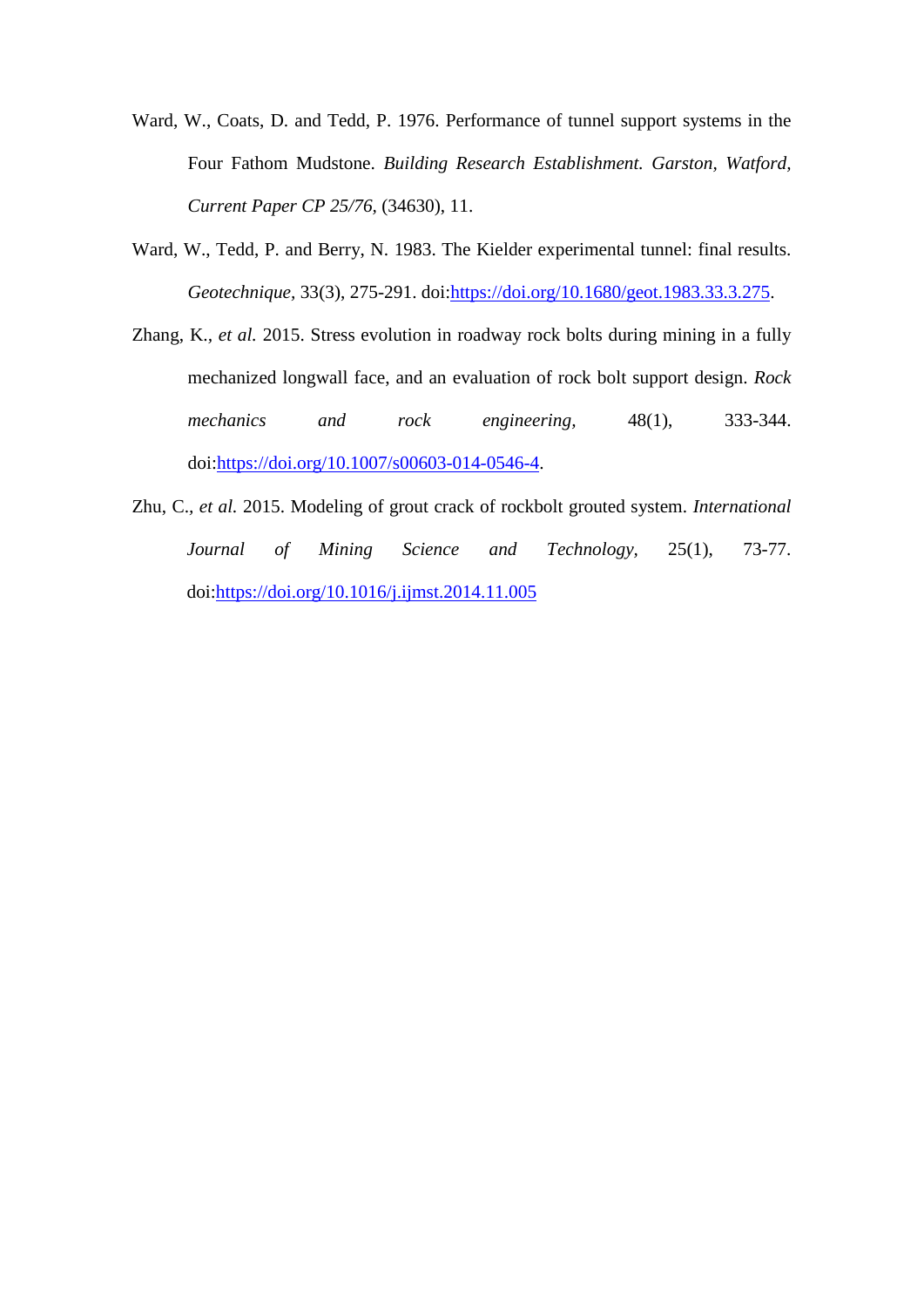|                       | $\cdot$            |
|-----------------------|--------------------|
| $GSI$ <sup>peak</sup> | $\mathrm{GSI}$ res |
| 75                    | $35 - 45$          |
| 70                    | $30 - 40$          |
| 60                    | 28-37              |
| 50                    | $25 - 33$          |
| 40                    | $23 - 30$          |
| 30                    | $21 - 27$          |
| 25                    | $20 - 25$          |
|                       |                    |

Table 1. Estimation of  $\text{GSI}^{\text{res}}$  from  $\text{GSI}^{\text{peak}}$  values (Alejano et al. 2010)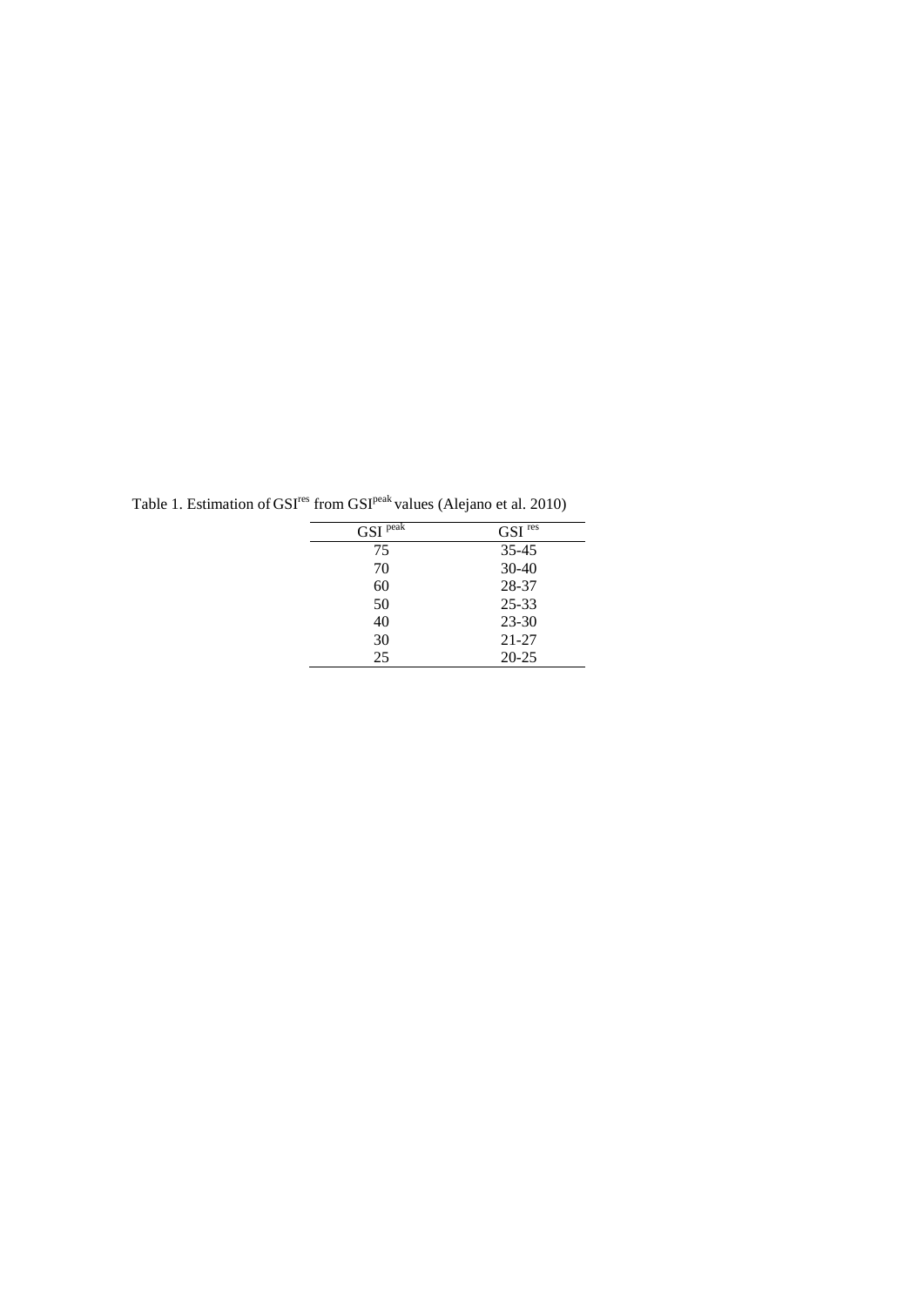Table 2. Various parameters used in the parametric study

| Parameter                              | Unit                   | Symbol            | Value  |
|----------------------------------------|------------------------|-------------------|--------|
| Intact rock constant                   |                        | $m_i$             | 10     |
| Unit weight of rock mass               | kΝ<br>$\overline{m^3}$ | $\gamma_r$        | 26     |
| Poisson's ratio of rock mass           |                        | $v_{r}$           | 0.25   |
| Elastic modulus of rockbolt            | GPa                    | $E_{rb}$          | 210    |
| Tensile capacity of rockbolt           | <b>MN</b>              | $\rm T_{rb}$      | 0.2    |
| Shear modulus of rockbolt              | GPa                    | $\rm G_g$         | 9      |
| Diameter of rockbolt                   | m                      | d                 | 0.025  |
| <b>Grout thickness</b>                 | m                      |                   | 0.0175 |
| Uniaxial compression strength of grout | <b>MPa</b>             |                   | 20     |
| Elastic modulus of shotcrete           | GPa                    | $E_{\text{shot}}$ | 20     |
| Poisson's ratio of shotcrete           |                        | $V_{shot}$        | 0.15   |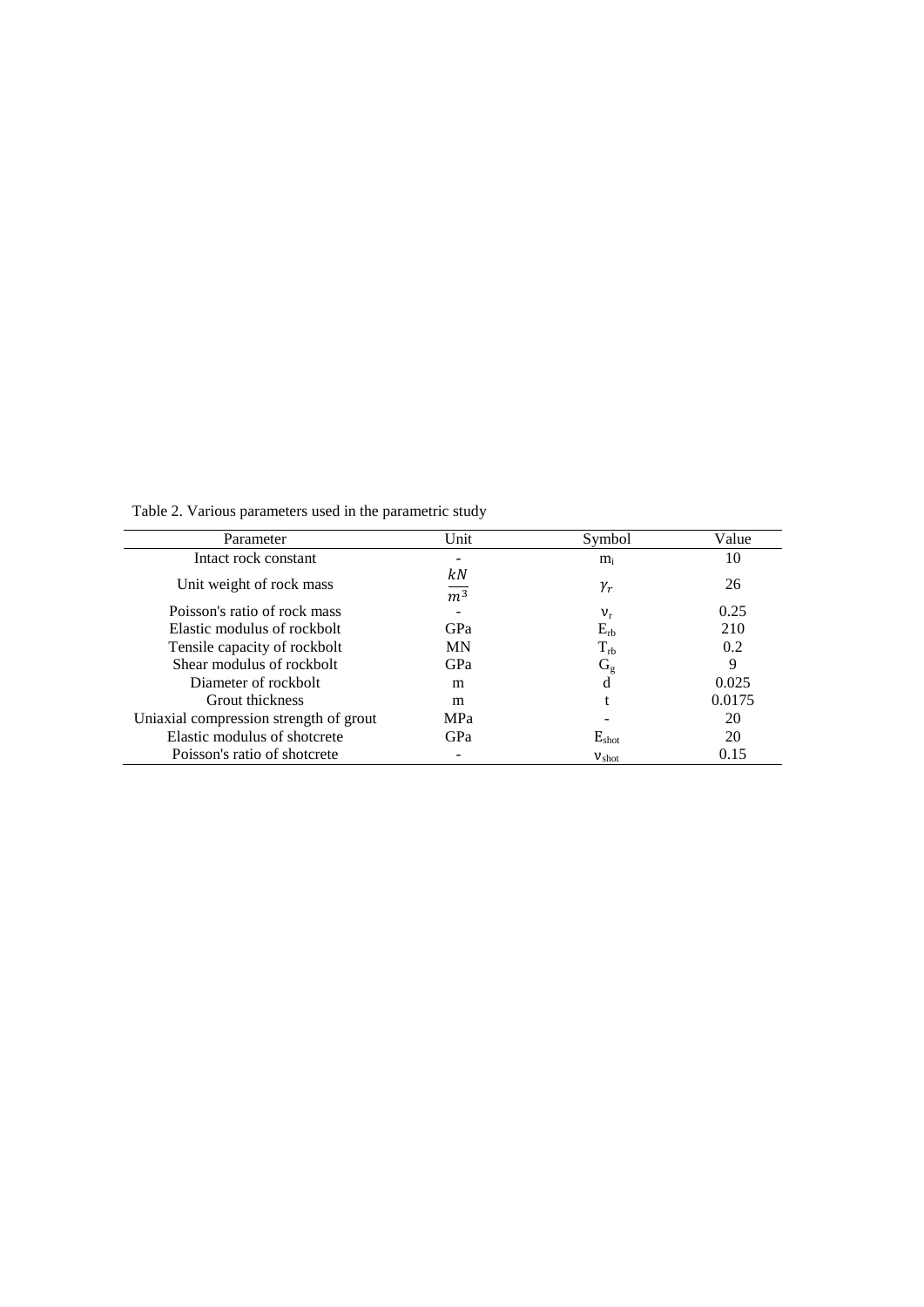Table 3. Rock mass and rockbolt properties of Kielder experimental tunnel (Ward et al. 1976 and 1983, Freeman 1978)

| Parameter                                             | Unit             | Value    |
|-------------------------------------------------------|------------------|----------|
| Geological Strength Index $(GSI)^T$                   |                  | 33       |
| Uniaxial compressive strength $(\sigma_{ci})$         | MPa              | 37       |
| m                                                     |                  | 0.1      |
| S                                                     |                  | 0.00008  |
| Cohesion (c)                                          | <b>MPa</b>       | 0.179    |
| Friction angle $(\emptyset)$                          |                  | 31.4     |
| Dilation angle $(\Psi)^2$                             | ( <sup>U</sup> ) | $\Omega$ |
| Poisson's ratio of rock mass $(v_r)$                  |                  | 0.25     |
| Elastic modulus of rock mass $(E_r)$                  | GPa              | 5        |
| Bolt length                                           | m                | 1.8      |
| <b>Bolt diameter</b>                                  | m                | 0.025    |
| Hole diameter                                         | m                | 0.050    |
| Circumferential spacing between bolts $(S_c)$         | m                | 0.90     |
| Longitudinal spacing between bolts $(S_1)$            | m                | 0.90     |
| Shotcrete thickness                                   | cm               | 14       |
| Elastic modulus of shotcrete layer<br>(early age) $3$ | GPa              | 2        |

 $\frac{1}{2}$  GSI = RMR<sub>76</sub>

 $2^{2}$  Assumed by authors according to Hoek and Brown (1997)

 $3$  Assumed by Stille et al. (1989)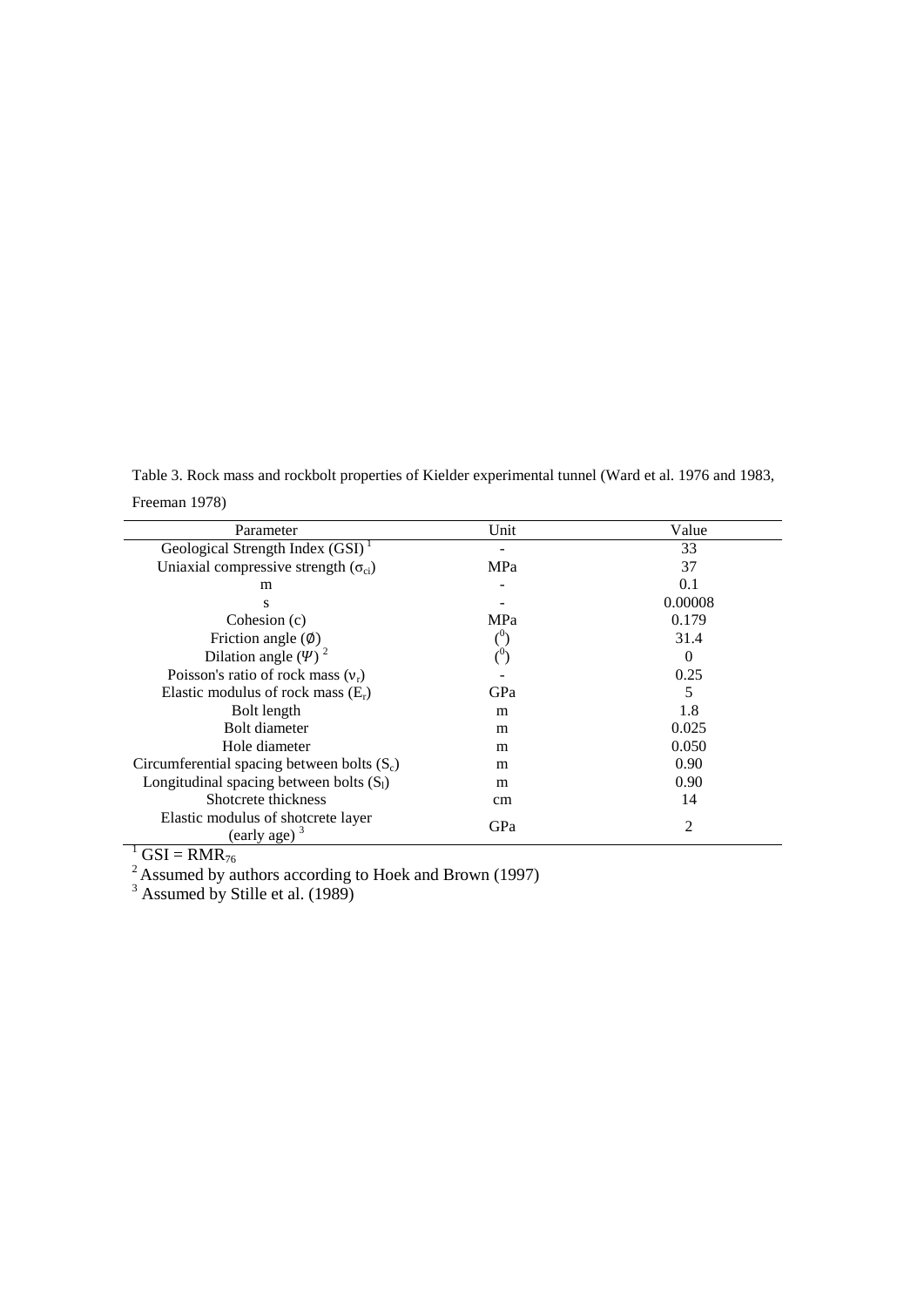Table 4. Various classes depending on  $\frac{\sigma_{cm}}{P_0}$  value

| $\sigma_{cm}$<br>$\overline{\phantom{a}}$ | More than $0.25$ | $0.10 \text{ to } 0.25$ | Up to $0.10$ |
|-------------------------------------------|------------------|-------------------------|--------------|
| Class                                     |                  | D                       |              |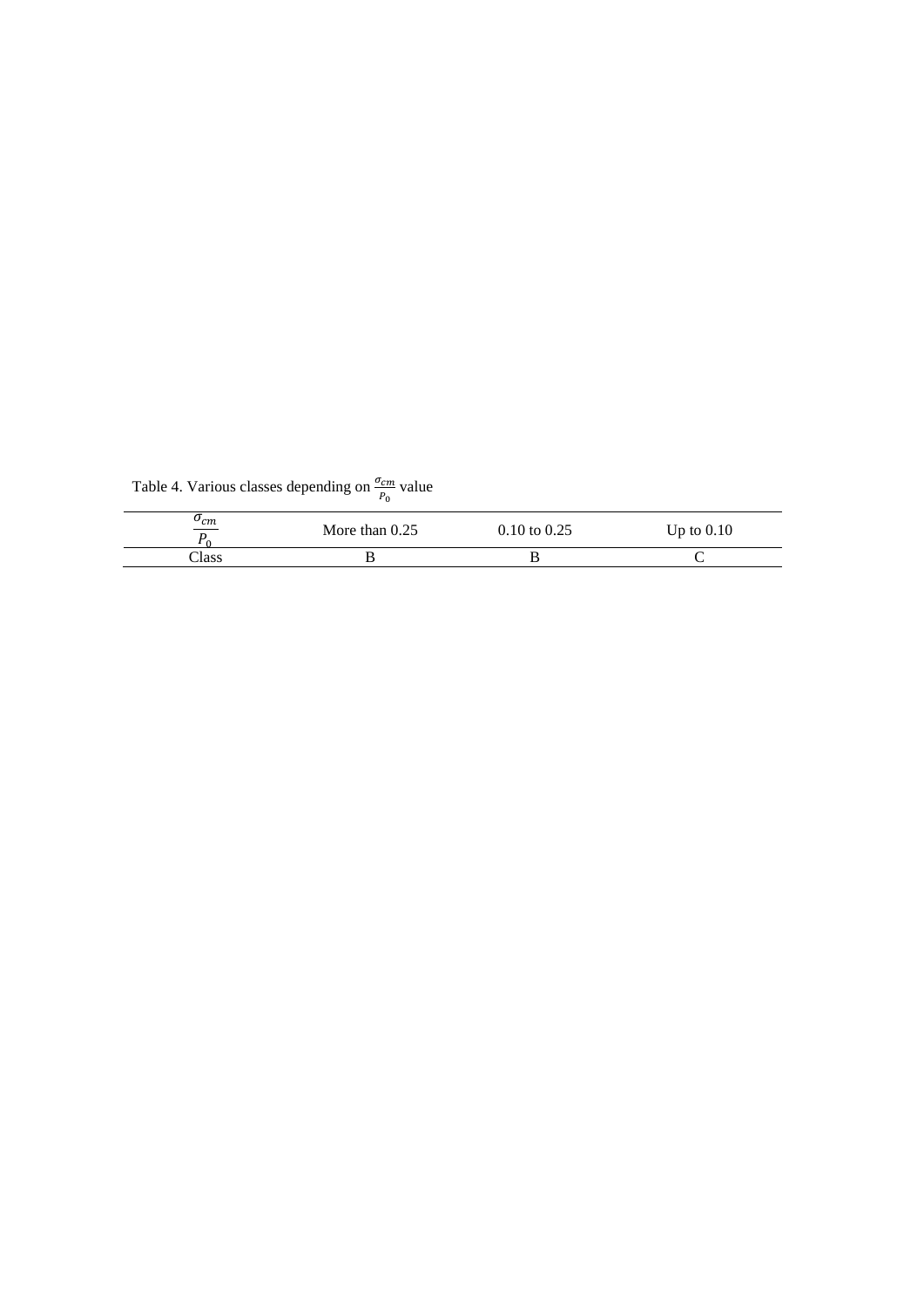| Test           | $\mathrm{GSI}^{\,\mathrm{peak}}$ | $P_0(MPa)$ | $\sigma_{ci}$ (MPa) | $\sigma_{cm}$<br>$P_0$ | Class        |
|----------------|----------------------------------|------------|---------------------|------------------------|--------------|
|                | 25                               | 13         | 45.96               | 0.05                   | C            |
| $\overline{2}$ | 25                               | 20.8       | 73.54               | 0.05                   | C            |
| 3              | 25                               | 5.2        | 18.38               | 0.05                   | C            |
| 4              | 40                               | 20.8       | 28.84               | 0.05                   | C            |
| 5              | 25                               | 5.2        | 51.48               | 0.14                   | B            |
| 6              | 40                               | 13         | 50.48               | 0.14                   | B            |
| 7              | 50                               | 20.8       | 46.63               | 0.14                   | B            |
| 8              | 25                               | 5.2        | 73.54               | 0.20                   | B            |
| 9              | 40                               | 13         | 72.11               | 0.20                   | $\, {\bf B}$ |
| 10             | 60                               | 20.8       | 38.46               | 0.20                   | B            |
| 11             | 40                               | 5.2        | 40.38               | 0.28                   | A            |
| 12             | 50                               | 13         | 58.29               | 0.28                   | A            |
| 13             | 60                               | 20.8       | 53.84               | 0.28                   | A            |
| 14             | 40                               | 5.2        | 63.46               | 0.44                   | A            |
| 15             | 60                               | 13         | 52.88               | 0.44                   | A            |
| 16             | 75                               | 20.8       | 36.70               | 0.44                   | A            |

Table 5. The values of the parameters in the parametric study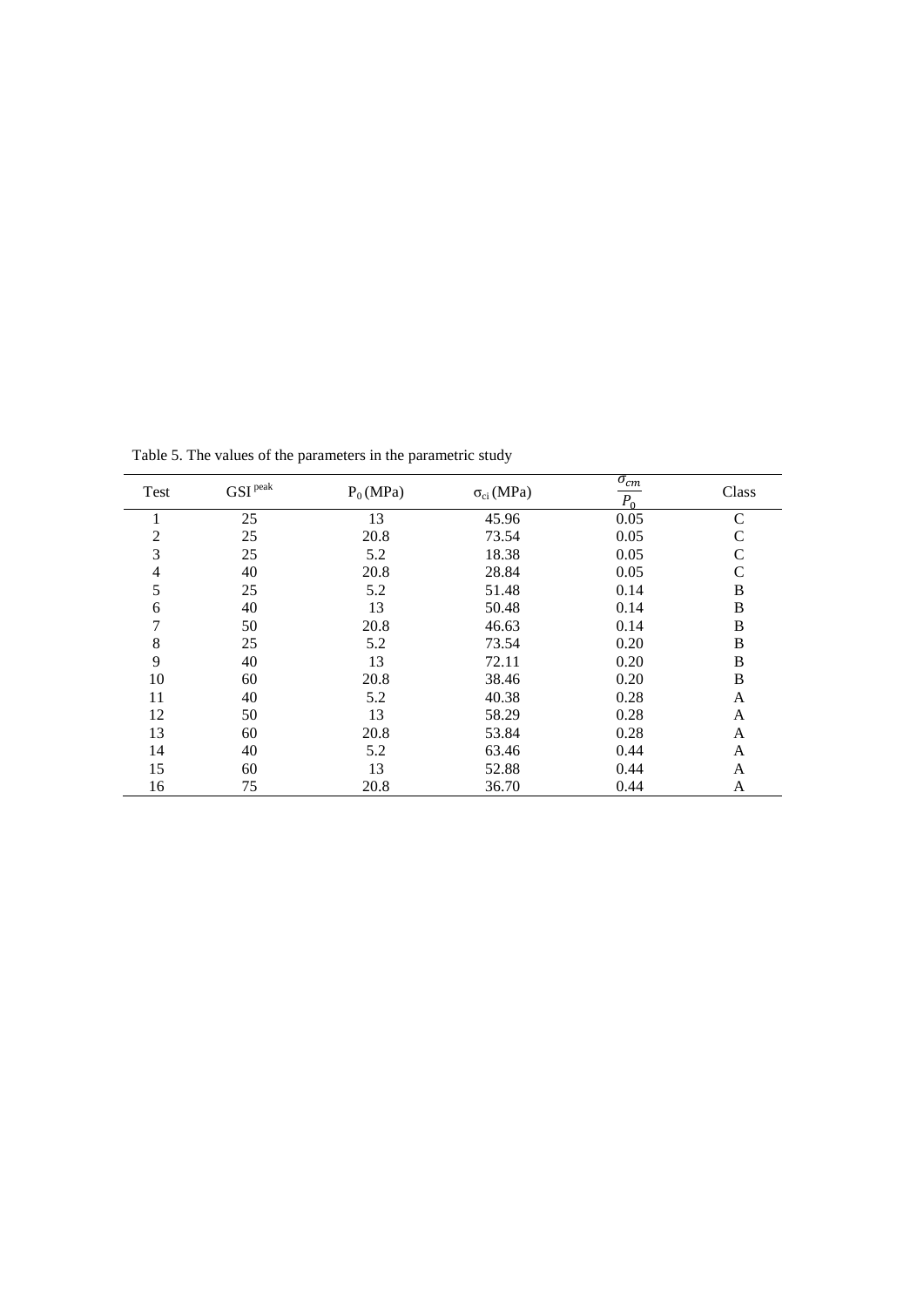Table 6. The results of the tunnel supported by only fully grouted rockbolts  $(S_1 = 1 \text{ m})$ . Key:  $\varepsilon_m$ , the unsupported tunnel strain;  $\varepsilon_b$ , the tunnel strain in the bolt head;  $\varepsilon_m$  the tunnel strain in the middle between two rockbolts;  $\varepsilon_{mbf},$  the tunnel strain in the middle of four rockbolts

| Test           | Cases                                                          | $\sigma_{cm}^{\sigma m}$ | $\varepsilon_{b}$ (%) | $\varepsilon_m$ $(\%)$ | $u_n$<br>$(\%)$ | $\mu n_3$<br>$e_b$<br>(%) | $\frac{\varepsilon_m}{m}$<br>(%) | $\varepsilon_{mbf}$<br>$u n_3$<br>(96) |
|----------------|----------------------------------------------------------------|--------------------------|-----------------------|------------------------|-----------------|---------------------------|----------------------------------|----------------------------------------|
| 1              | GSI = 25, P <sub>0</sub> = 13 MPa, $\sigma_{ci}$ = 45.96 MPa   | 0.05                     | 5.020                 | 5.127                  | 5.651           | 88.82                     | 90.73                            | 90.87                                  |
| $\overline{2}$ | GSI = 25, P <sub>0</sub> = 20.8 MPa, $\sigma_{ci}$ = 73.54 MPa | 0.05                     | 8.293                 | 8.449                  | 9.041           | 91.72                     | 93.45                            | 93.54                                  |
| 3              | GSI = 40, P <sub>0</sub> = 20.8 MPa, $\sigma_{ci}$ = 28.84 MPa | 0.05                     | 3.318                 | 3.374                  | 3.688           | 89.97                     | 91.49                            | 91.56                                  |
| 4              | GSI = 25, P <sub>0</sub> = 5.2 MPa, $\sigma_{ci}$ = 18.38 MPa  | 0.05                     | 1.779                 | 1.833                  | 2.260           | 78.70                     | 81.10                            | 81.38                                  |
| 5              | GSI = 25, P <sub>0</sub> = 5.2 MPa, $\sigma_{ci}$ = 51.48 MPa  | 0.14                     | 0.925                 | 0.951                  | 1.051           | 87.92                     | 90.45                            | 90.60                                  |
| 6              | GSI = 40, P <sub>0</sub> = 13 MPa, $\sigma_{ci}$ = 50.48 MPa   | 0.14                     | 0.843                 | 0.856                  | 0.916           | 91.98                     | 93.45                            | 93.55                                  |
| 7              | GSI = 50, P <sub>0</sub> = 20.8 MPa, $\sigma_{ci}$ = 46.63 MPa | 0.14                     | 0.839                 | 0.849                  | 0.925           | 90.76                     | 91.79                            | 92.08                                  |
| 8              | GSI = 25, P <sub>0</sub> = 5.2 MPa, $\sigma_{ci}$ = 73.54 MPa  | 0.20                     | 0.774                 | 0.795                  | 0.877           | 88.18                     | 90.58                            | 90.72                                  |
| 9              | GSI = 40, P <sub>0</sub> = 13 MPa, $\sigma_{ci}$ = 72.11 MPa   | 0.20                     | 0.687                 | 0.698                  | 0.734           | 93.55                     | 95.06                            | 95.15                                  |
| 10             | GSI = 60, P <sub>0</sub> = 20.8 MPa, $\sigma_{ci}$ = 38.46 MPa | 0.20                     | 0.448                 | 0.463                  | 0.491           | 91.29                     | 94.21                            | 94.36                                  |
| 11             | GSI = 40, P <sub>0</sub> = 5.2 MPa, $\sigma_{ci}$ = 40.38 MPa  | 0.28                     | 0.215                 | 0.220                  | 0.250           | 86.01                     | 87.83                            | 87.97                                  |
| 12             | GSI = 50, P <sub>0</sub> = 13 MPa, $\sigma_{ci}$ = 58.29 MPa   | 0.28                     | 0.323                 | 0.327                  | 0.341           | 94.54                     | 95.70                            | 95.77                                  |
| 13             | GSI = 60, P <sub>0</sub> = 20.8 MPa, $\sigma_{ci}$ = 53.84 MPa | 0.28                     | 0.327                 | 0.335                  | 0.365           | 89.70                     | 91.88                            | 91.94                                  |
| 14             | GSI = 40, P <sub>0</sub> = 5.2 MPa, $\sigma_{ci}$ = 63.46 MPa  | 0.44                     | 0.194                 | 0.198                  | 0.212           | 91.56                     | 93.07                            | 93.15                                  |
| 15             | GSI = 60, P <sub>0</sub> = 13 MPa, $\sigma_{ci}$ = 52.88 MPa   | 0.44                     | 0.154                 | 0.156                  | 0.161           | 95.65                     | 96.48                            | 96.56                                  |
| 16             | GSI = 75, P <sub>0</sub> = 20.8 MPa, $\sigma_{ci}$ = 36.70 MPa | 0.44                     | 0.142                 | 0.147                  | 0.159           | 89.23                     | 92.71                            | 93.03                                  |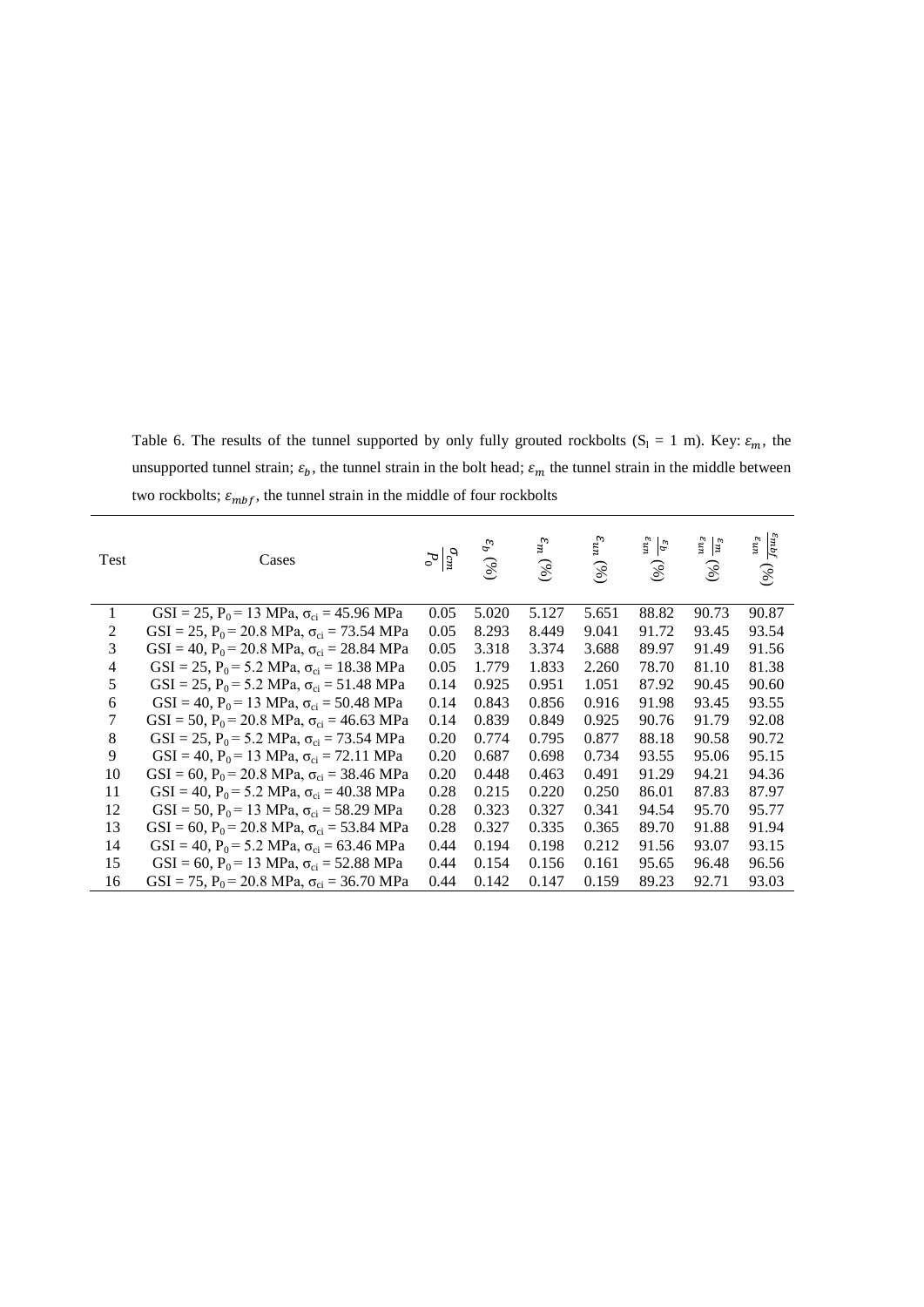Test Cases The influence radius of a bolt (R)  $\frac{(m)}{0.75}$ 1 GSI = 25, P<sub>0</sub> = 13 MPa,  $\sigma_{ci}$  = 45.96 MPa 0.75<br>2 GSI = 25, P<sub>0</sub> = 20.8 MPa,  $\sigma_{ci}$  = 73.54 MPa 0.6 2 GSI = 25, P<sub>0</sub> = 20.8 MPa,  $\sigma_{ci}$  = 73.54 MPa 0.6<br>3 GSI = 40, P<sub>0</sub> = 20.8 MPa,  $\sigma_{ci}$  = 28.84 MPa 0.75 3 GSI = 40, P<sub>0</sub> = 20.8 MPa,  $\sigma_{ci}$  = 28.84 MPa 0.75<br>4 GSI = 25, P<sub>0</sub> = 5.2 MPa,  $\sigma_{ci}$  = 18.38 MPa 1 4 GSI = 25, P<sub>0</sub> = 5.2 MPa,  $\sigma_{ci}$  = 18.38 MPa 1<br>5 GSI = 25, P<sub>0</sub> = 5.2 MPa,  $\sigma_{ci}$  = 51.48 MPa 0.75 5 GSI = 25,  $P_0$  = 5.2 MPa,  $\sigma_{ci}$  = 51.48 MPa 0.75<br>6 GSI = 40,  $P_0$  = 13 MPa,  $\sigma_{ci}$  = 50.48 MPa 0.6 6 GSI = 40, P<sub>0</sub> = 13 MPa,  $\sigma_{ci}$  = 50.48 MPa 0.6<br>
7 GSI = 50, P<sub>0</sub> = 20.8 MPa,  $\sigma_{ci}$  = 46.63 MPa 0.75 7 GSI = 50, P<sub>0</sub> = 20.8 MPa,  $\sigma_{ci}$  = 46.63 MPa<br>8 GSI = 25, P<sub>0</sub> = 5.2 MPa,  $\sigma_{ci}$  = 73.54 MPa 8 GSI = 25, P<sub>0</sub> = 5.2 MPa,  $\sigma_{ci}$  = 73.54 MPa 1<br>9 GSI = 40, P<sub>0</sub> = 13 MPa,  $\sigma_{ci}$  = 72.11 MPa 0.6 9 GSI = 40, P<sub>0</sub> = 13 MPa,  $\sigma_{ci}$  = 72.11 MPa<br>10 GSI = 60, P<sub>0</sub> = 20.8 MPa,  $\sigma_{ci}$  = 38.46 MPa  $GSI = 60, P_0 = 20.8 \text{ MPa}, \sigma_{ci} = 38.46 \text{ MPa}$  0.6 11 GSI = 40, P<sub>0</sub> = 5.2 MPa,  $\sigma_{ci}$  = 40.38 MPa 1 12 GSI = 50,  $P_0$  = 13 MPa,  $\sigma_{ci}$  = 58.29 MPa 0.6 13 GSI = 60, P<sub>0</sub> = 20.8 MPa,  $\sigma_{ci}$  = 53.84 MPa 0.75<br>14 GSI = 40, P<sub>0</sub> = 5.2 MPa,  $\sigma_{ci}$  = 63.46 MPa 0.6 14 GSI = 40, P<sub>0</sub> = 5.2 MPa,  $\sigma_{ci}$  = 63.46 MPa 0.6<br>15 GSI = 60, P<sub>0</sub> = 13 MPa,  $\sigma_{ci}$  = 52.88 MPa 0.5

15 GSI = 60, P<sub>0</sub> = 13 MPa,  $\sigma_{ci}$  = 52.88 MPa 0.5<br>16 GSI = 75, P<sub>0</sub> = 20.8 MPa,  $\sigma_{ci}$  = 36.70 MPa 0.75

 $GSI = 75$ ,  $P_0 = 20.8 \text{ MPa}$ ,  $\sigma_{ci} = 36.70 \text{ MPa}$ 

Table 7. The influence radius of a bolt in the various conditions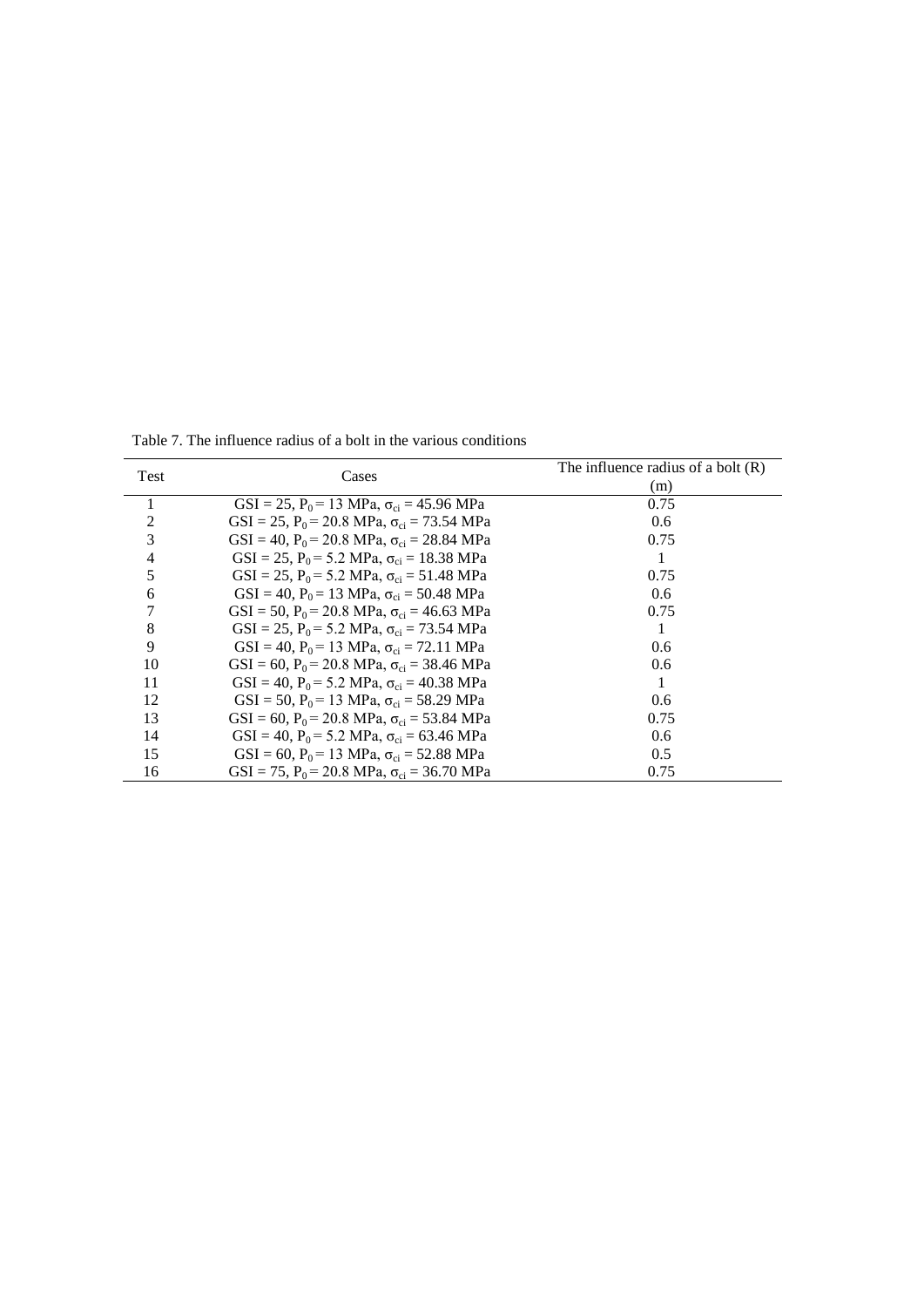| Cases                                                                   | $\widetilde{\mathcal{Q}}$<br>$\mathbf{  }$<br>$\mathbf m$<br>್ರಿ<br>$\vec{a}$<br>$\mathscr{E}$<br>0.2<br>$\overline{a}$ | $\widetilde{\mathcal{Q}}$<br>$\vert\vert$<br>$\vdash$<br>$\mathbf{m},$<br>$\epsilon_{\rm m}$<br>$\vec{a}$<br>(%)<br>$0.2 \text{ m}$ | $(S_1 = 1)$<br>ن،<br>$\mathbf{m},$<br>$\mathbf{c}_\mathbf{D}$<br>$\vec{a}$<br>$(\%)$<br>0.25<br>$\Xi$ | $(S_1=1)$<br>.<br>ن<br>$\mathbf m,$<br>$\epsilon_{\rm m}$<br>$\vec{\mathbb{I}}$<br>(9)<br>0.25<br>$\Xi$ | $\widetilde{\mathcal{S}}$<br>$\mathbb{Z}$<br>п,<br>ę,<br>$\overline{\mathbb{I}}$<br>(9)<br>0.3<br>旦 | $\widetilde{\mathcal{Q}}$<br>$\equiv$<br>$\mathbf{m},$<br>$\epsilon_{\rm m}$<br>$\begin{pmatrix} 0 \\ 0 \\ 0 \end{pmatrix}$<br>0.3<br>$\Xi$ |
|-------------------------------------------------------------------------|-------------------------------------------------------------------------------------------------------------------------|-------------------------------------------------------------------------------------------------------------------------------------|-------------------------------------------------------------------------------------------------------|---------------------------------------------------------------------------------------------------------|-----------------------------------------------------------------------------------------------------|---------------------------------------------------------------------------------------------------------------------------------------------|
| GSI = 25, P <sub>0</sub> = 13 MPa, $\sigma_{ci}$ = 45.96 MPa            | 2.3389                                                                                                                  | 2.3704                                                                                                                              | 2.3947                                                                                                | 2.5167                                                                                                  | 2.4864                                                                                              | 2.7548                                                                                                                                      |
| GSI = 25, P <sub>0</sub> = 20.8 MPa, $\sigma_{ci}$ = 73.54 MPa          | 1.0251                                                                                                                  | 1.0381                                                                                                                              | 1.0299                                                                                                | 1.0693                                                                                                  | 1.0587                                                                                              | 1.1292                                                                                                                                      |
| GSI = 40, P <sub>0</sub> = 20.8 MPa, $\sigma_{ci}$ = 28.84 MPa          | 0.4412                                                                                                                  | 0.4536                                                                                                                              | 0.4456                                                                                                | 0.4666                                                                                                  | 0.4466                                                                                              | 0.4822                                                                                                                                      |
| GSI = 25, P <sub>0</sub> = 5.2 MPa, $\sigma_{ci}$ = 51.48 MPa           | 1.4566                                                                                                                  | 1.4766                                                                                                                              | 1.4964                                                                                                | 1.5728                                                                                                  | 1.5573                                                                                              | 1.7247                                                                                                                                      |
| GSI = 40, P <sub>0</sub> = 13 MPa, $\sigma_{ci}$ = 50.48 MPa            | 0.4330                                                                                                                  | 0.4405                                                                                                                              | 0.4351                                                                                                | 0.4506                                                                                                  | 0.4273                                                                                              | 0.4536                                                                                                                                      |
| GSI = 50, P <sub>0</sub> = 20.8 MPa, $\sigma_{ci}$ = 46.63 MPa          | 0.4260                                                                                                                  | 0.4270                                                                                                                              | 0.4174                                                                                                | 0.4281                                                                                                  | 0.4170                                                                                              | 0.4369                                                                                                                                      |
| GSI = 25, P <sub>0</sub> = 5.2 MPa, $\sigma_{ci}$ = 73.54 MPa           | 0.4291                                                                                                                  | 0.4407                                                                                                                              | 0.4286                                                                                                | 0.4467                                                                                                  | 0.4276                                                                                              | 0.4565                                                                                                                                      |
| $GSI = 40$ , $P_0 = 13 \text{ MPa}$ , $\sigma_{ci} = 72.11 \text{ MPa}$ | 0.3991                                                                                                                  | 0.4057                                                                                                                              | 0.3984                                                                                                | 0.4089                                                                                                  | 0.3878                                                                                              | 0.4028                                                                                                                                      |
| GSI = 60, P <sub>0</sub> = 20.8 MPa, $\sigma_{ci}$ = 38.46 MPa          | 0.2667                                                                                                                  | 0.2677                                                                                                                              | 0.2593                                                                                                | 0.2680                                                                                                  | 0.2501                                                                                              | 0.2642                                                                                                                                      |
| GSI = 40, P <sub>0</sub> = 5.2 MPa, $\sigma_{ci}$ = 40.38 MPa           | 0.1465                                                                                                                  | 0.1488                                                                                                                              | 0.1452                                                                                                | 0.1488                                                                                                  | 0.1435                                                                                              | 0.1480                                                                                                                                      |
| GSI = 50, P <sub>0</sub> = 13 MPa, $\sigma_{ci}$ = 58.29 MPa            | 0.2072                                                                                                                  | 0.2093                                                                                                                              | 0.2042                                                                                                | 0.2077                                                                                                  | 0.1998                                                                                              | 0.2043                                                                                                                                      |
| GSI = 60, P <sub>0</sub> = 20.8 MPa, $\sigma_{ci}$ = 53.84 MPa          | 0.2257                                                                                                                  | 0.2269                                                                                                                              | 0.2252                                                                                                | 0.1397                                                                                                  | 0.2124                                                                                              | 0.2227                                                                                                                                      |
| GSI = 40, P <sub>0</sub> = 5.2 MPa, $\sigma_{ci}$ = 63.46 MPa           | 0.1410                                                                                                                  | 0.1427                                                                                                                              | 0.1397                                                                                                | 0.1420                                                                                                  | 0.1386                                                                                              | 0.1415                                                                                                                                      |
| GSI = 60, P <sub>0</sub> = 13 MPa, $\sigma_{ci}$ = 52.88 MPa            | 0.1112                                                                                                                  | 0.1119                                                                                                                              | 0.1101                                                                                                | 0.1115                                                                                                  | 0.1083                                                                                              | 0.1096                                                                                                                                      |
| GSI = 75, P <sub>0</sub> = 20.8 MPa, $\sigma_{ci}$ = 36.70 MPa          | 0.1090                                                                                                                  | 0.1100                                                                                                                              | 0.1058                                                                                                | 0.1095                                                                                                  | 0.1012                                                                                              | 0.1090                                                                                                                                      |

Table 8. The results of the tunnel supported by fully grouted rockbolts and the shotcrete layer. Key:  $\varepsilon_m$ , the unsupported tunnel strain; S<sub>l</sub>, longitudinal spacing between bolts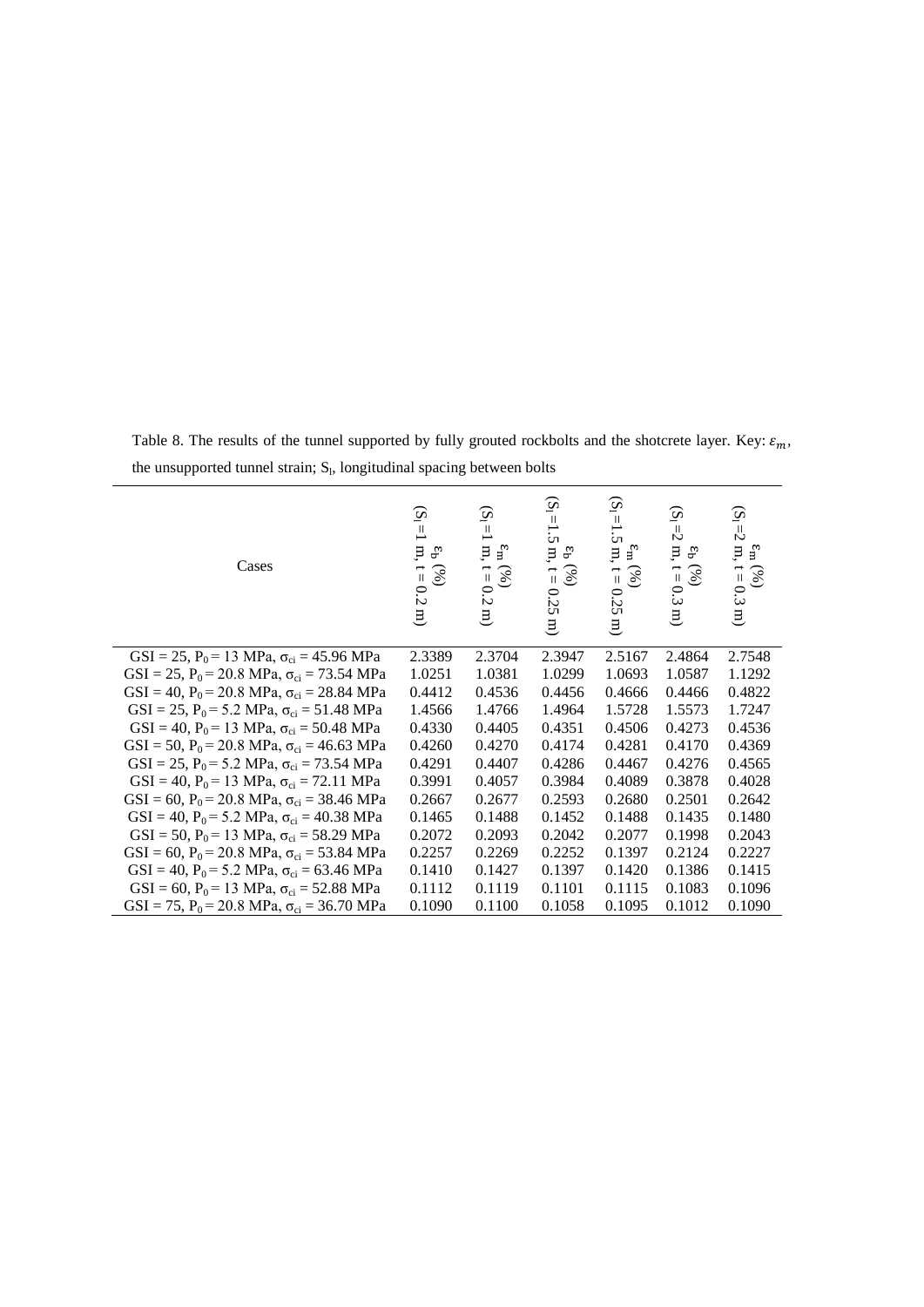### **Figures Captions:**

Figure 1. Perspective view of the numerical model

Figure 2. Schematic 2D view of the problem

Figure 3. The geometry of the model after installing the rockbolts

Figure 4. 3D view of the systematic rockbolt reinforcement around the tunnel

Figure 5. Comparison of the increase of the radial stress in the tunnel wall due to the bolting effect by the numerical and the analytical methods

Figure 6. Schematic view of the tunnel surface displacements

Figure 7. Tunnel surface displacements between two adjacent bolts  $(S_1 = S_c = 1 \text{ m}, \text{GSI})$  $= 25$ ,  $P_0 = 13 \text{ MPa}$ ,  $\sigma_{ci} = 45.96 \text{ MPa}$ )

Figure 8. The tunnel convergence between the bolts in the longitudinal direction vs bolts spacing for unsupported and supported tunnels in a) Class A b) Class B c) Class C (the related unsupported tunnel strain of each test is shown by a dash line with the same colour)

Figure 9. The reference points to record the maximum displacements (A: middle of two bolts in the circumferential direction, B: middle of two bolts in the longitudinal direction, C: middle of four bolts)

Figure 10.  $\frac{\sigma_{cm}}{P_0}$  vs  $\varepsilon_m$  (%) for unsupported and supported tunnels with fully grouted rockbolts and the shotcrete layer. Key:  $S<sub>1</sub>$ , longitudinal spacing between bolts; t, shotcrete layer thickness

Figure 11. The average maximum bending moment for different rock masses. Key:  $S_l$ , longitudinal spacing between bolts; t, shotcrete layer thickness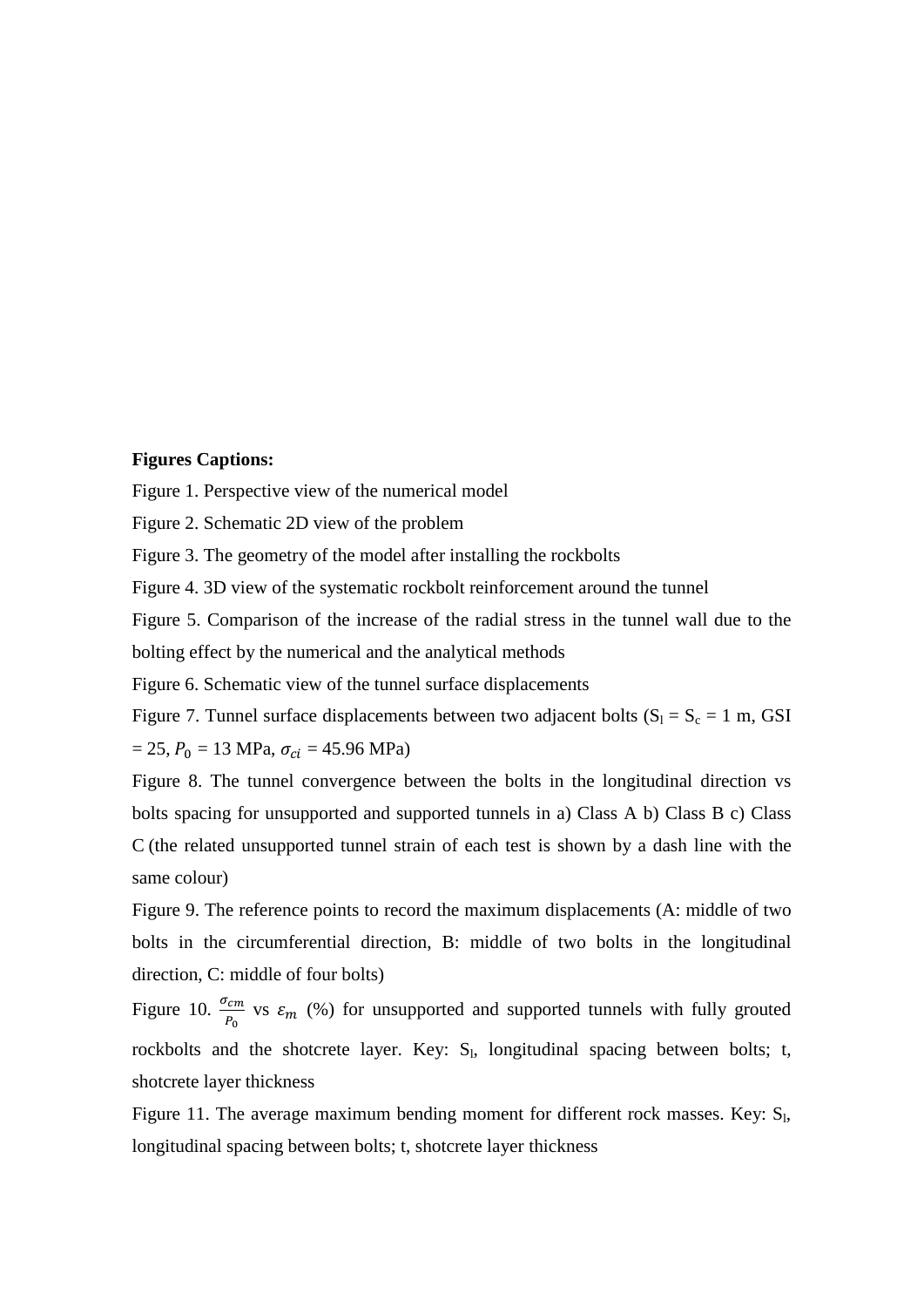

Figure 1. Perspective view of the numerical model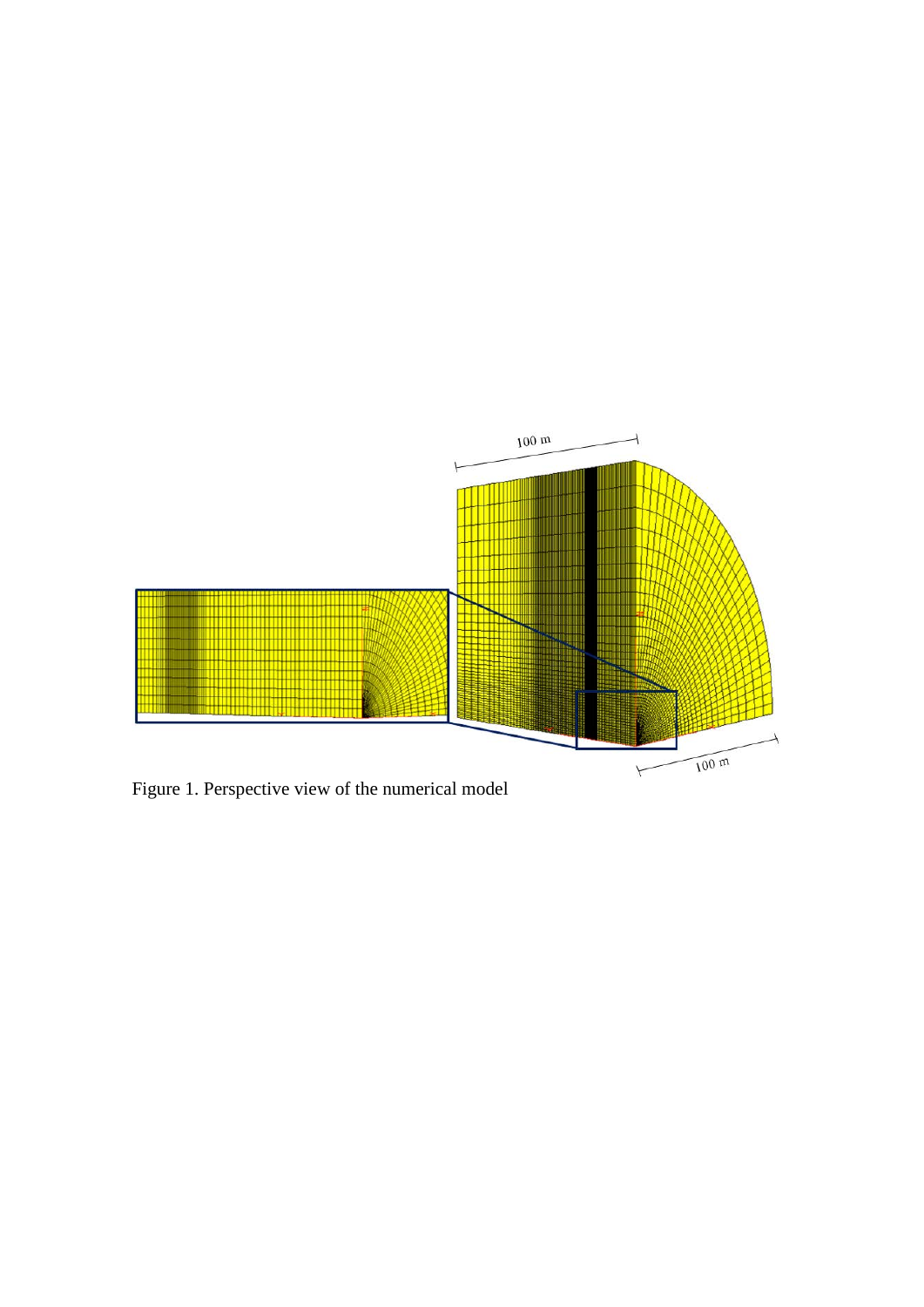

Figure 2. Schematic 2D view of the problem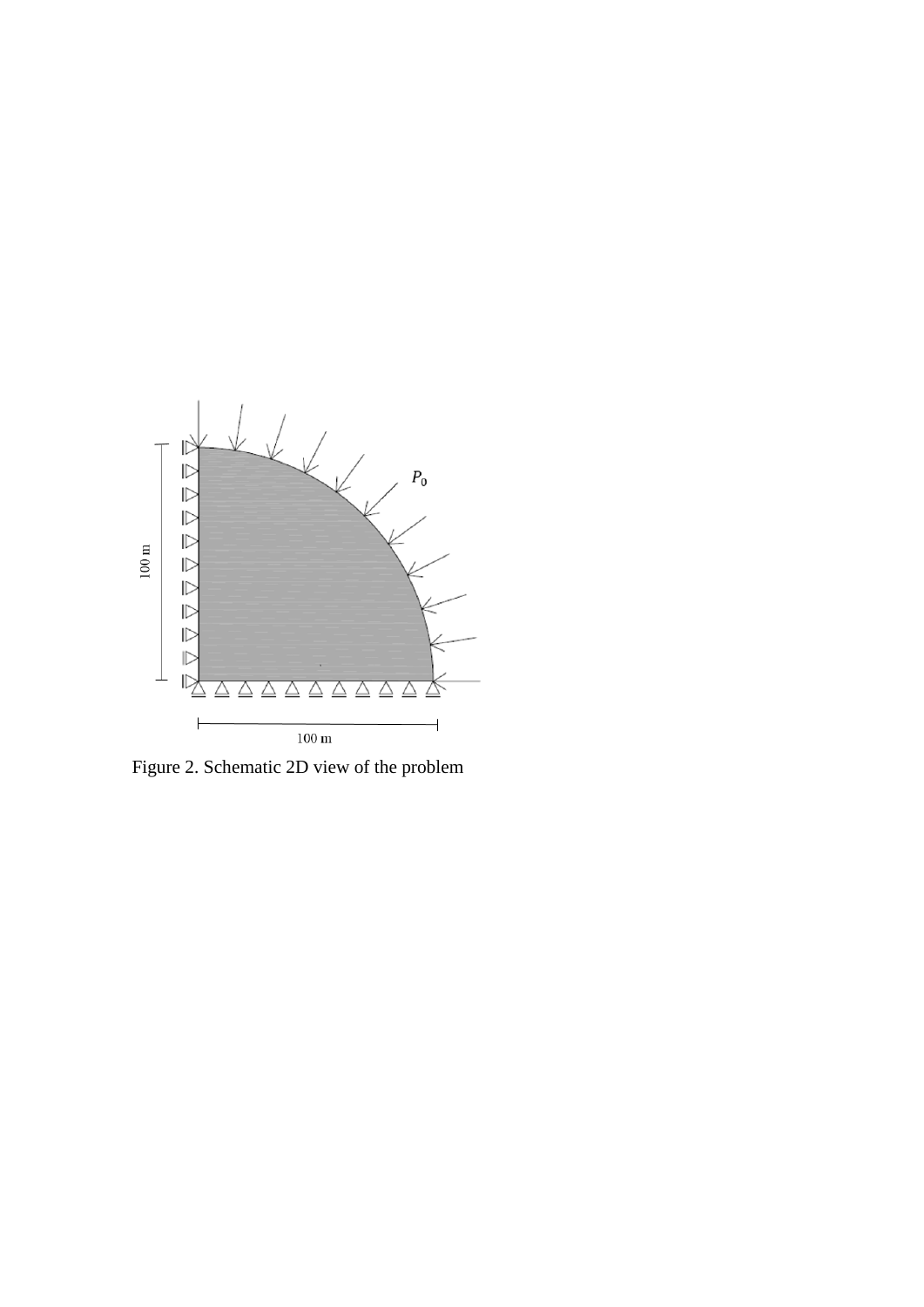

Figure 3. The geometry of the model after installing the rockbolts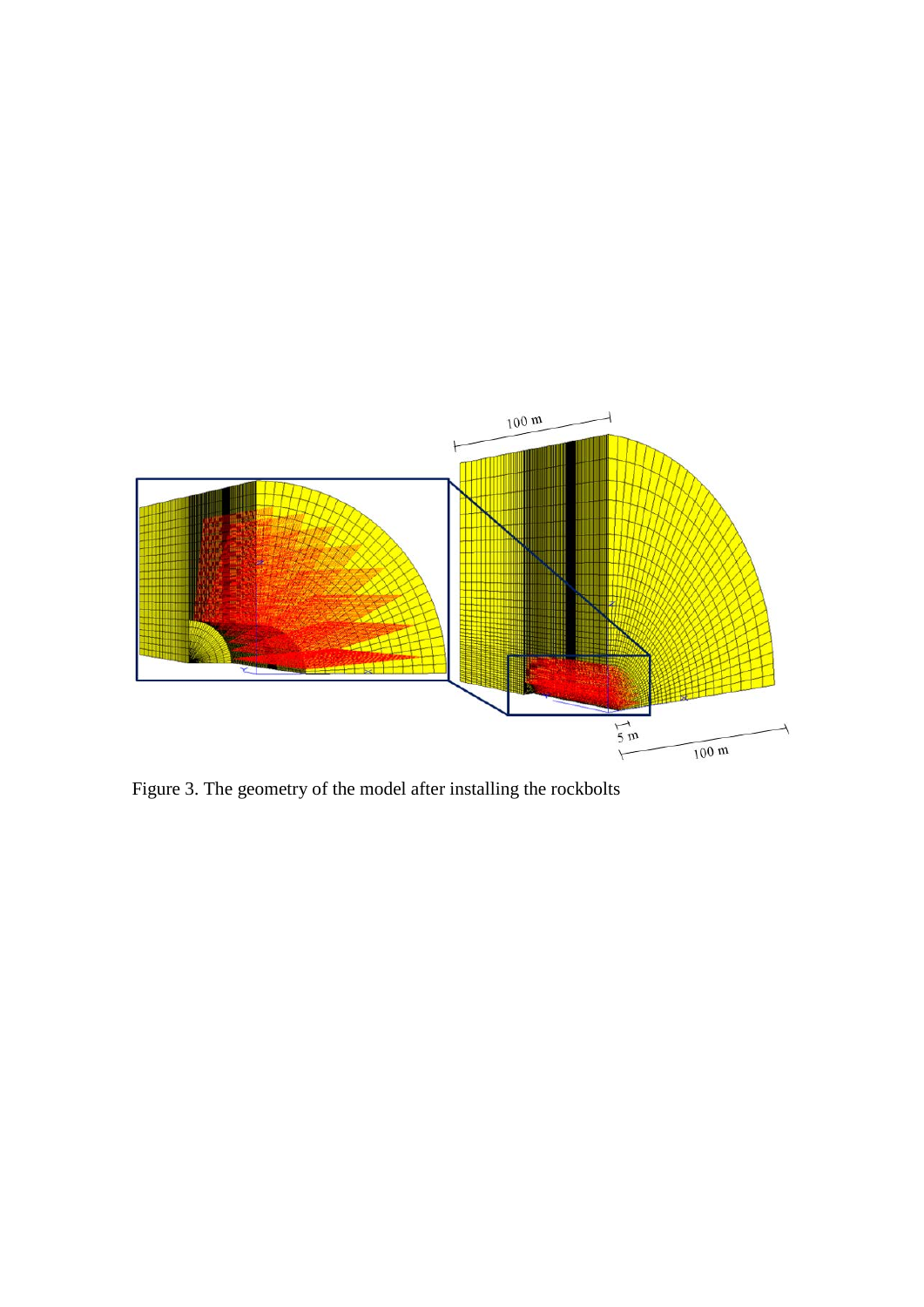

Figure 4. 3D view of the systematic rockbolt reinforcement around the tunnel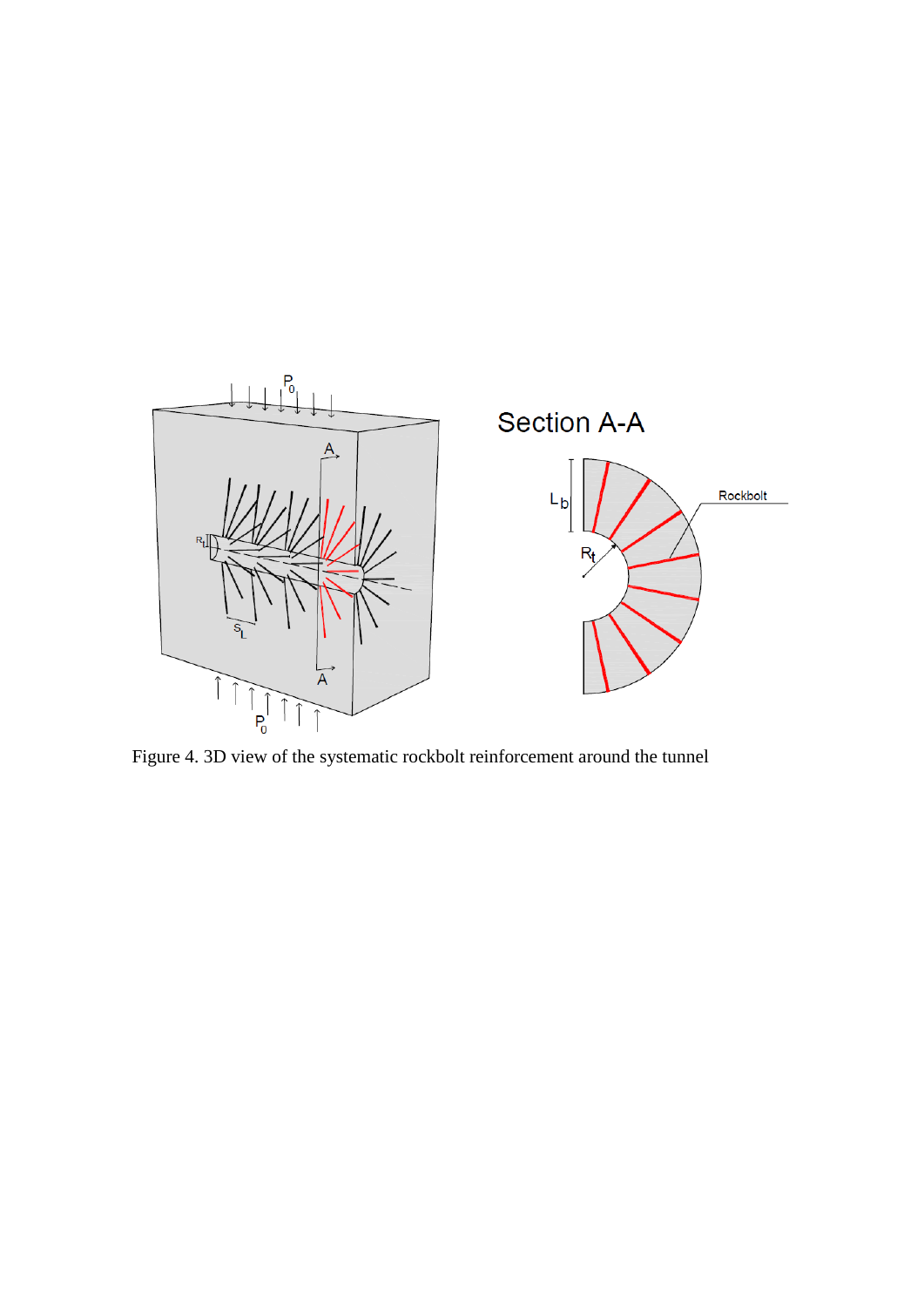

Figure 5. Comparison of the increase of the radial stress in the tunnel wall due to the bolting effect by the numerical and the analytical methods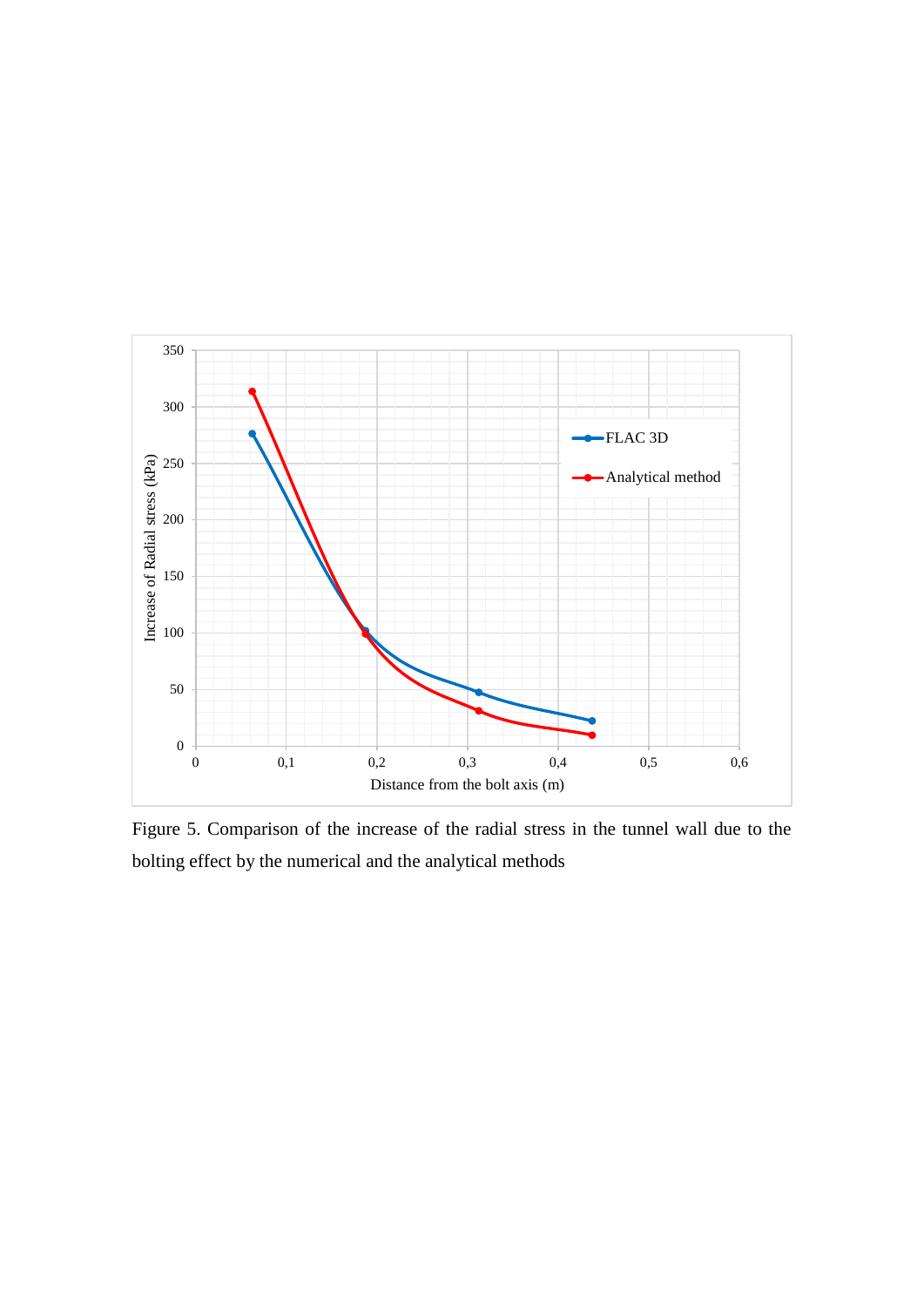

Figure 6. Schematic view of the tunnel surface displacements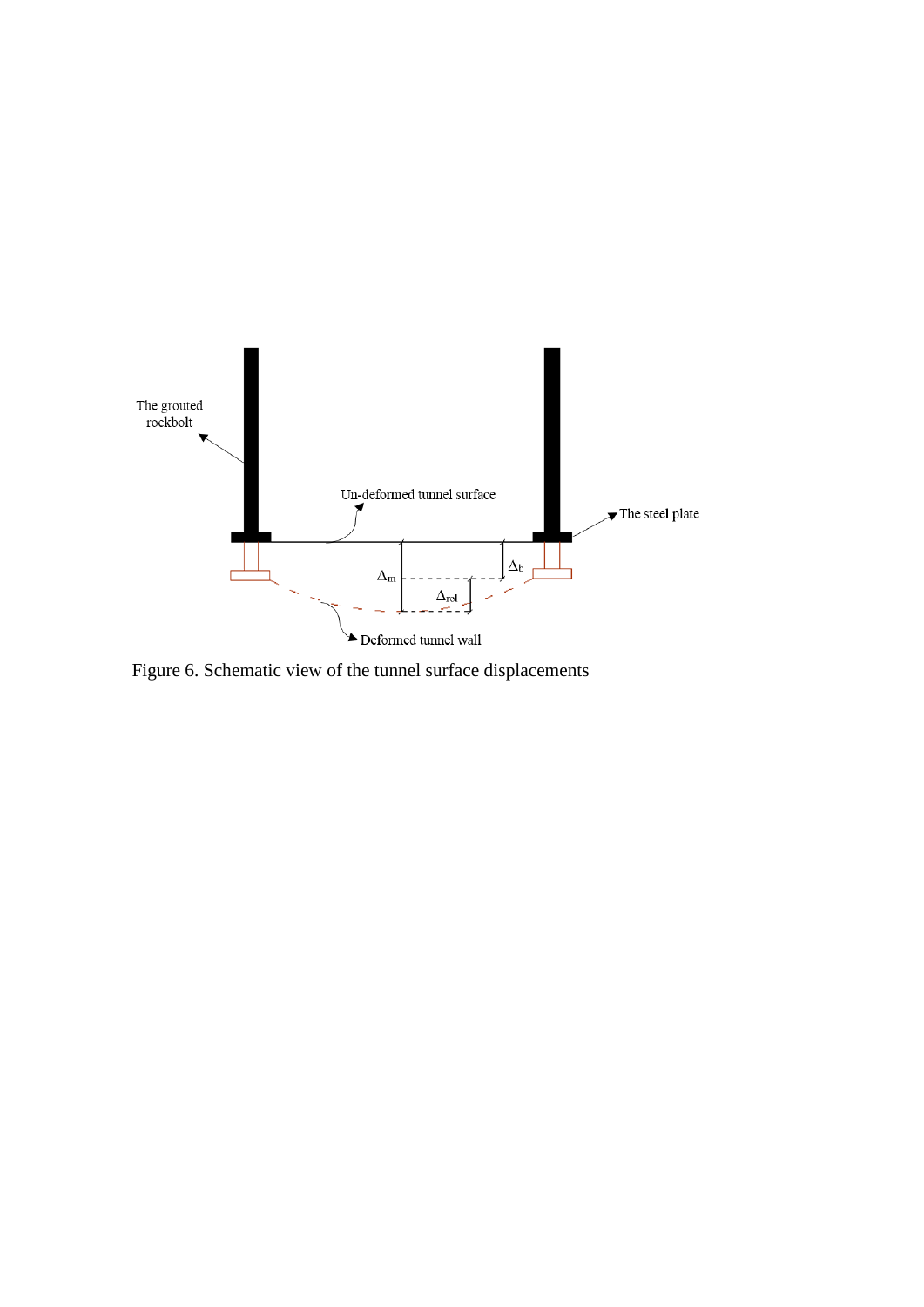

Figure 7. Tunnel surface displacements between two adjacent bolts  $(S_l = S_c = 1 \text{ m}, \text{GSI}$  $= 25, P_0 = 13 \text{ MPa}, \sigma_{ci} = 45.96 \text{ MPa}$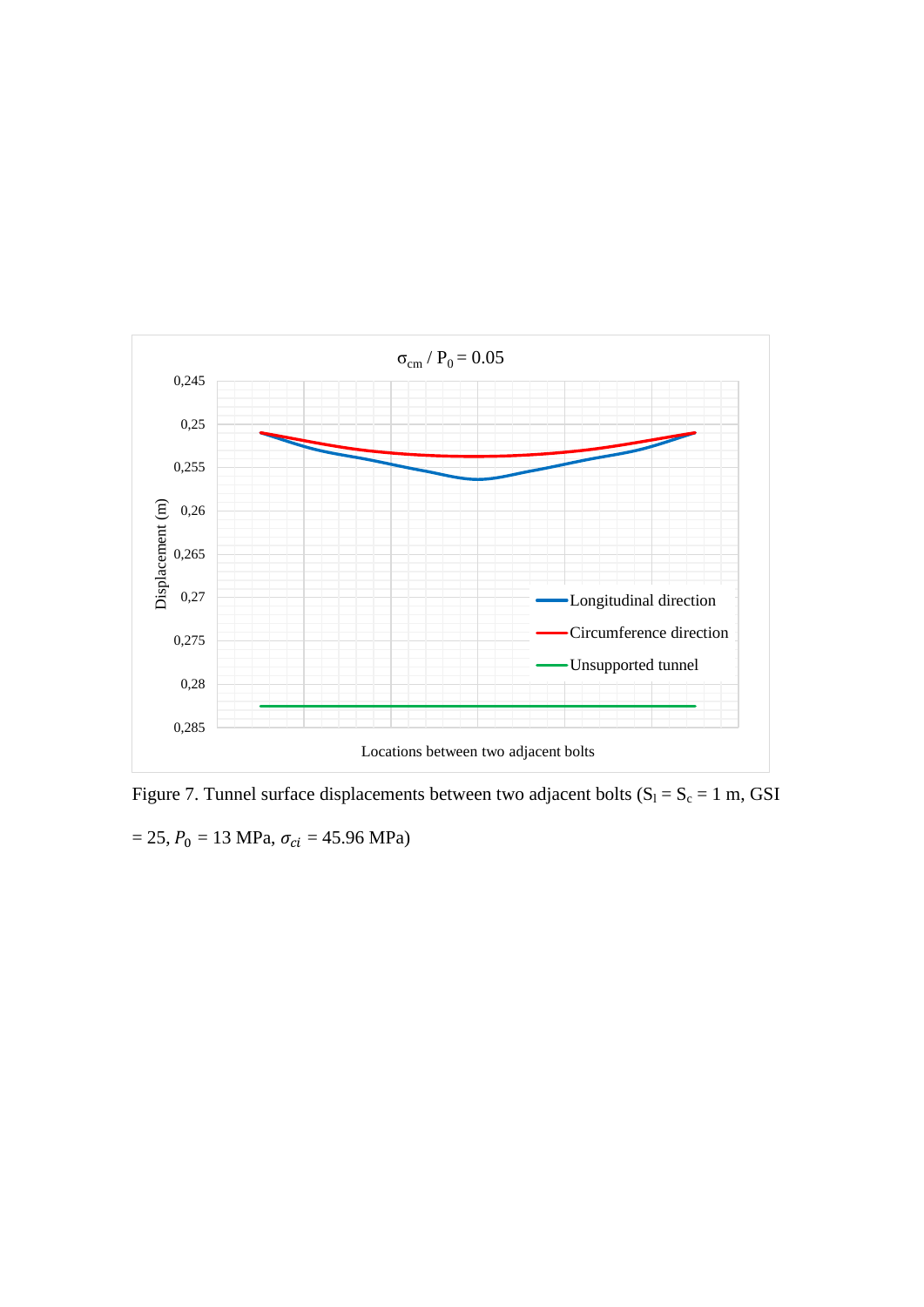





c)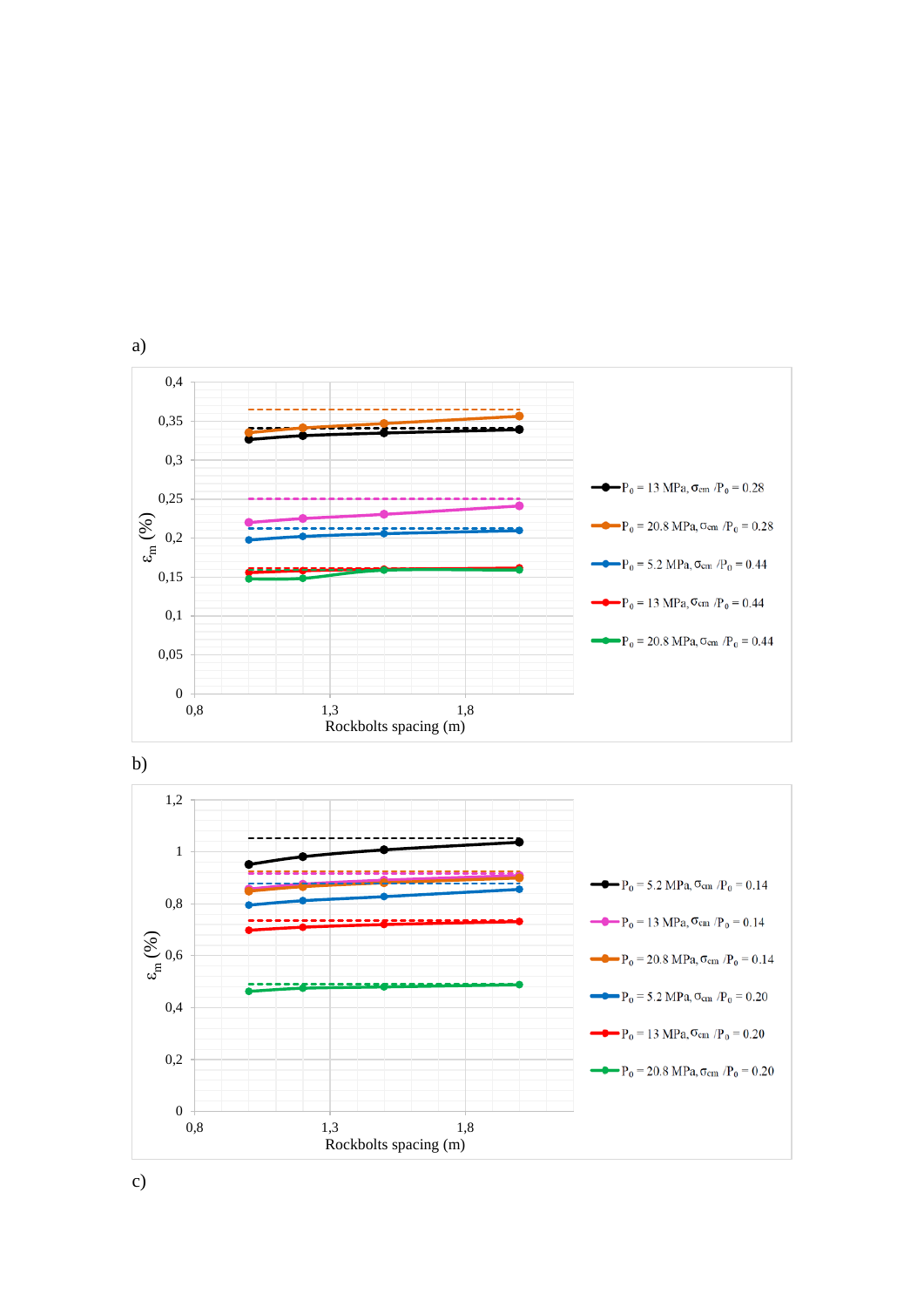

Figure 8. The tunnel convergence between the bolts in the longitudinal direction vs bolts spacing for unsupported and supported tunnels in a) Class A b) Class B c) Class C (the related unsupported tunnel strain of each test is shown by a dash line with the same colour)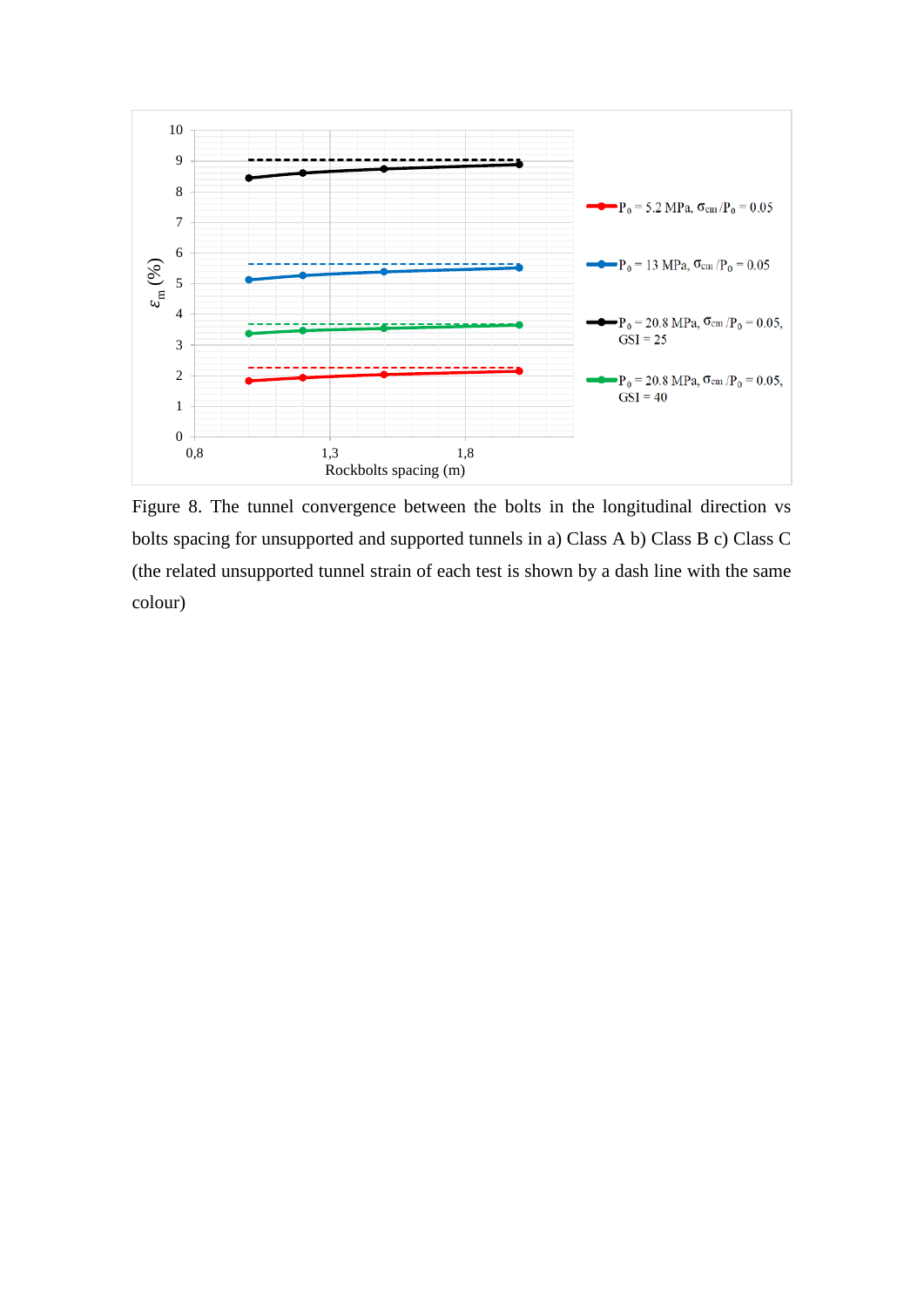

Figure 9. The reference points to record the maximum displacements (A: middle of two bolts in the circumferential direction, B: middle of two bolts in the longitudinal direction, C: middle of four bolts)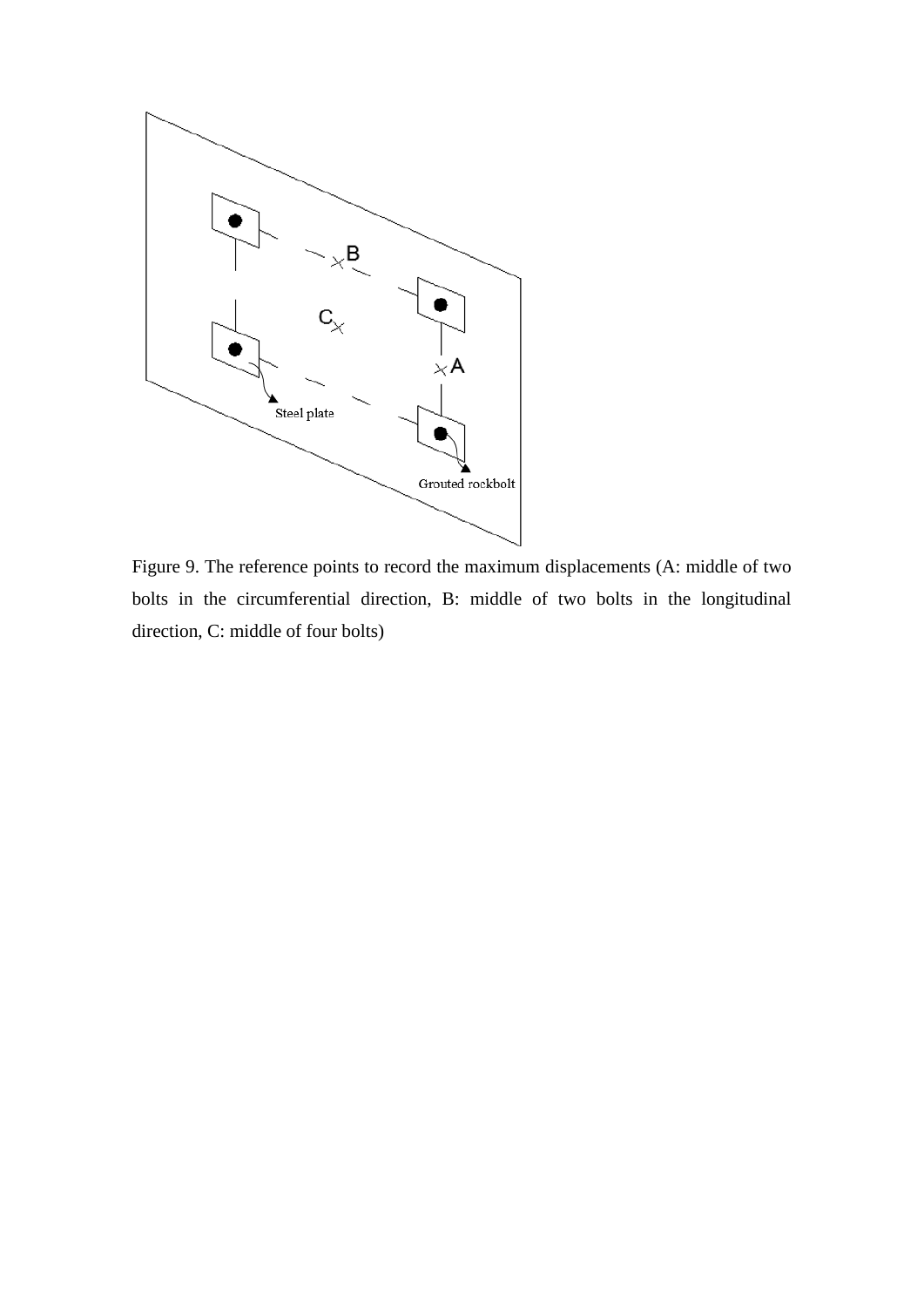

Figure 10.  $\frac{\sigma_{cm}}{P_0}$  vs  $\varepsilon_m$  (%) for unsupported and supported tunnels with fully grouted rockbolts and the shotcrete layer. Key: S<sub>1</sub>, longitudinal spacing between bolts; t, shotcrete layer thickness